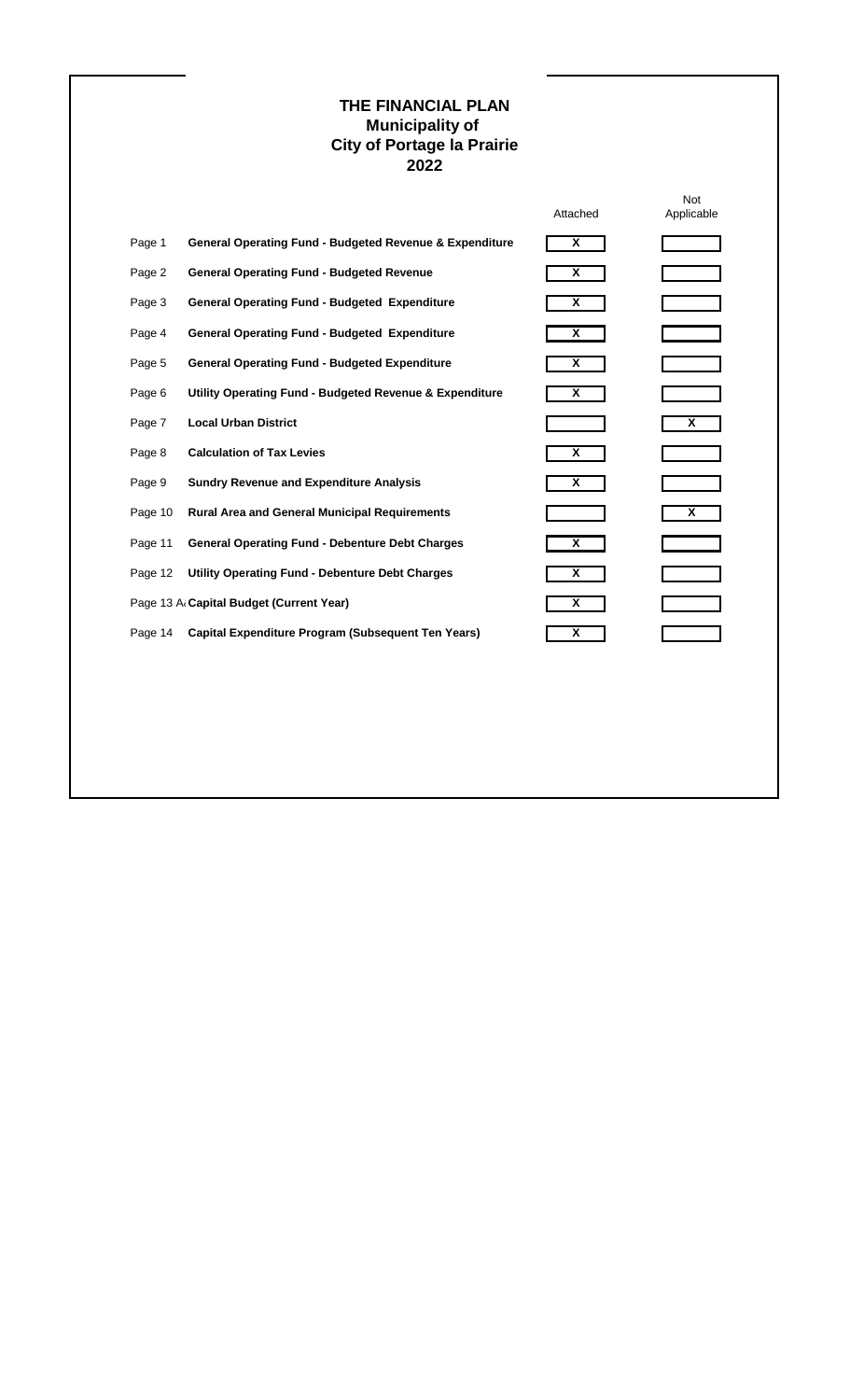#### City of Portage la Prairie Page 1 GENERAL OPERATING FUND BUDGETED REVENUE AND EXPENDITURE

|                                                                                                                                                                                                                                                                                                                                                       | <b>BUDGET</b><br>2021                                                                                     | PRE-AUDIT<br>2021                                                                                         | <b>BUDGET</b><br>2022                                                                                      | <b>BUDGET</b><br>2023                                                                                      |
|-------------------------------------------------------------------------------------------------------------------------------------------------------------------------------------------------------------------------------------------------------------------------------------------------------------------------------------------------------|-----------------------------------------------------------------------------------------------------------|-----------------------------------------------------------------------------------------------------------|------------------------------------------------------------------------------------------------------------|------------------------------------------------------------------------------------------------------------|
|                                                                                                                                                                                                                                                                                                                                                       |                                                                                                           |                                                                                                           |                                                                                                            |                                                                                                            |
| Tax Levy<br>Grants in Lieu of Taxes                                                                                                                                                                                                                                                                                                                   | 19,900,141 -<br>$1,693,105 -$                                                                             | 19,900,141 -<br>1,693,105 -                                                                               | 20,529,967 -<br>1,718,319 -                                                                                | 20,529,967<br>1,718,319                                                                                    |
|                                                                                                                                                                                                                                                                                                                                                       |                                                                                                           |                                                                                                           |                                                                                                            |                                                                                                            |
| Sub-Total                                                                                                                                                                                                                                                                                                                                             | 21,593,245 -                                                                                              | 21,593,246 -                                                                                              | 22,248,285 -                                                                                               | 22,248,285                                                                                                 |
| Requisitions (Deduct)                                                                                                                                                                                                                                                                                                                                 | 9,379,789                                                                                                 | 9,379,715                                                                                                 | 9,382,737                                                                                                  | 9,382,737                                                                                                  |
| Net Municipal Taxes & Grants in Lieu of Taxes                                                                                                                                                                                                                                                                                                         | 12,213,456 -                                                                                              | 12,213,531 -                                                                                              | 12,865,548 -                                                                                               | 12,865,548                                                                                                 |
| <b>Other Revenue</b>                                                                                                                                                                                                                                                                                                                                  | 6,819,733 -                                                                                               | 9,942,573 -                                                                                               | 23,449,393 -                                                                                               | 23,449,393                                                                                                 |
| Transfers from Accumulated Surplus and Reserves                                                                                                                                                                                                                                                                                                       | 996,500 -                                                                                                 | 996,500 -                                                                                                 | 2,951,653 -                                                                                                | 1,721,653                                                                                                  |
| <b>Total Revenue</b>                                                                                                                                                                                                                                                                                                                                  | 20,029,689<br>$\overline{\phantom{a}}$                                                                    | 23,152,604 -                                                                                              | 39,266,594 -                                                                                               | 38,036,594                                                                                                 |
| <b>General Government Services</b><br><b>Protective Services</b><br><b>Transportation Services</b><br><b>Environmental Health Services</b><br><b>Public Health &amp; Welfare Services</b><br><b>Environmental Development Services</b><br><b>Economic Development Services</b><br><b>Recreation &amp; Cultural Services</b><br><b>Fiscal Services</b> | 2,585,309<br>6,203,952<br>2,423,859<br>918,876<br>331,704<br>423,022<br>148,357<br>2,428,063<br>3,327,937 | 2,423,819<br>6,138,575<br>2,327,564<br>898,271<br>219,176<br>298,692<br>135,373<br>2,512,663<br>5,076,203 | 2,676,285<br>6,810,872<br>2,516,042<br>942,025<br>332,275<br>423,658<br>173,464<br>2,493,305<br>21,416,283 | 2,676,285<br>6,810,872<br>2,516,042<br>942,025<br>332,275<br>423,658<br>173,464<br>2,493,305<br>21,416,283 |
| <b>Transfers</b>                                                                                                                                                                                                                                                                                                                                      |                                                                                                           |                                                                                                           |                                                                                                            |                                                                                                            |
| Surplus Appropriations - Deferred Surplus<br>- Policing Reserve<br>- General Infrastructure Reserve<br>- General Reserve                                                                                                                                                                                                                              | 200,000<br>796,500<br>181,300                                                                             | 200,000<br>796,500<br>181,300                                                                             | 1,416,483                                                                                                  | 186,483                                                                                                    |
| <b>Total Basic Expenditure</b>                                                                                                                                                                                                                                                                                                                        | 19,968,879                                                                                                | 21,208,136                                                                                                | 39,200,692                                                                                                 | 37,970,692                                                                                                 |
| Allowance for Tax Assets                                                                                                                                                                                                                                                                                                                              | 60,811                                                                                                    | 16,759                                                                                                    | 65,903                                                                                                     | 65,903                                                                                                     |
| <b>Total Expenditure</b>                                                                                                                                                                                                                                                                                                                              | 20,029,689                                                                                                | 21,224,895                                                                                                | 39,266,594                                                                                                 | 38,036,594                                                                                                 |
|                                                                                                                                                                                                                                                                                                                                                       |                                                                                                           |                                                                                                           |                                                                                                            |                                                                                                            |
| Net Operating (Surplus) Deficit                                                                                                                                                                                                                                                                                                                       | $\overline{\phantom{a}}$<br>$\overline{a}$                                                                | 1,927,709                                                                                                 | $\overline{a}$                                                                                             |                                                                                                            |

| Adopted by Resolution of Council on <u>example and the set of the set of the set of the set of the set of the set of the set of the set of the set of the set of the set of the set of the set of the set of the set of the set </u> | FOR DEPARTMENTAL USE ONLY                |
|--------------------------------------------------------------------------------------------------------------------------------------------------------------------------------------------------------------------------------------|------------------------------------------|
|                                                                                                                                                                                                                                      |                                          |
|                                                                                                                                                                                                                                      |                                          |
|                                                                                                                                                                                                                                      |                                          |
|                                                                                                                                                                                                                                      |                                          |
| Certified by Director of Finance                                                                                                                                                                                                     |                                          |
|                                                                                                                                                                                                                                      | Authorized Signature <b>Example 2018</b> |
|                                                                                                                                                                                                                                      |                                          |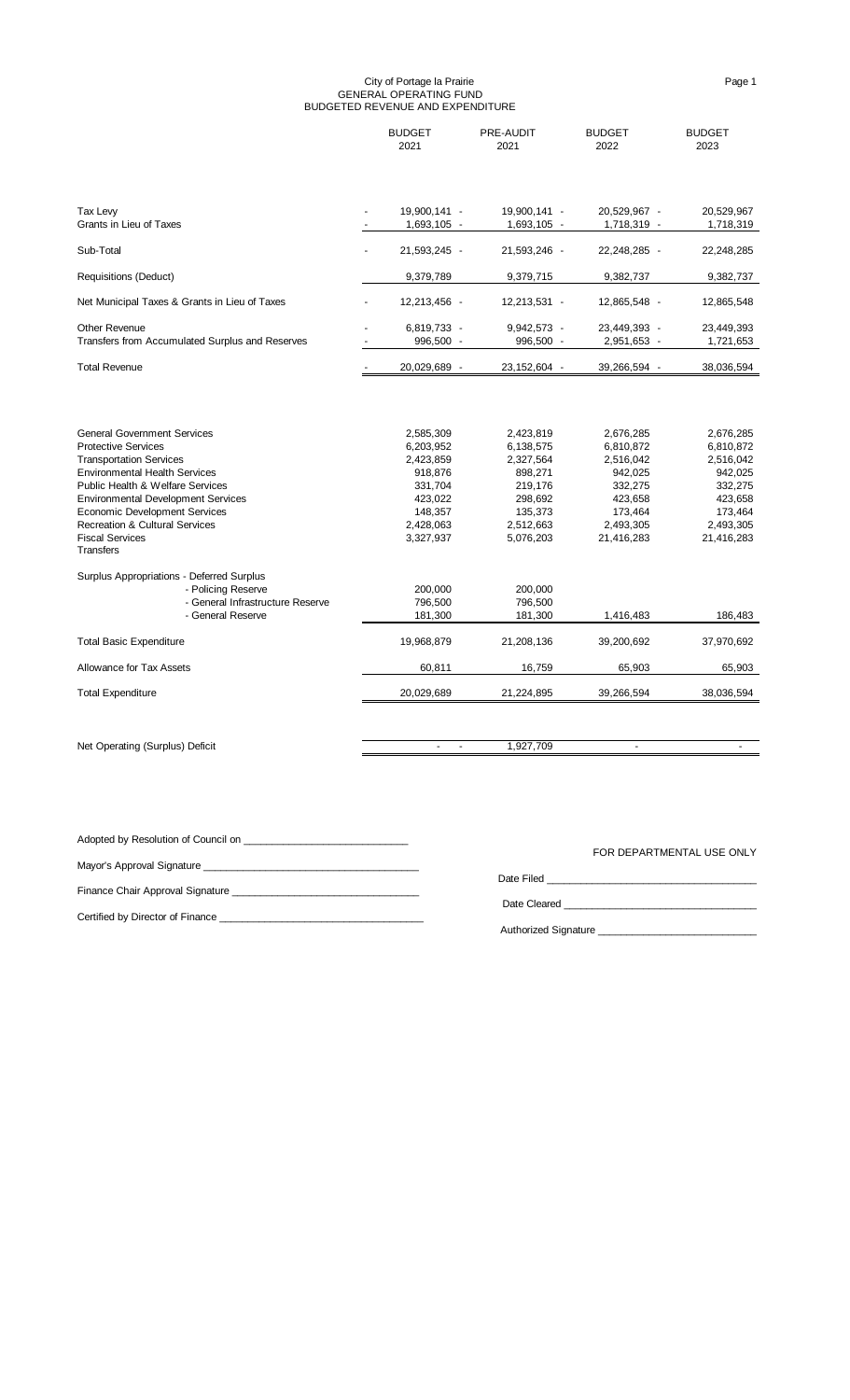#### City of Portage la Prairie Page 2 GENERAL OPERATING FUND BUDGETED REVENUE

|                                            | <b>BUDGET</b><br>2021 | PRE-AUDIT<br>2021        | <b>BUDGET</b><br>2022    | <b>BUDGET</b><br>2023    |
|--------------------------------------------|-----------------------|--------------------------|--------------------------|--------------------------|
|                                            |                       |                          |                          |                          |
| <b>Other Revenue</b>                       |                       |                          |                          |                          |
| Taxes Added                                | 200,000 -             | 166,891 -                | $135,000 -$              | 135,000                  |
| <b>Accommodation Tax Revenue</b>           | $100,000 -$           | 85,839 -                 | $60,000 -$               | 60,000                   |
| Long Plain First Nation - Grant in Lieu    | $52,800 -$            | 174,209 -                | 134,209 -                | 134,209                  |
| <b>Business Tax for Cable TV</b>           | $32,206 -$            | $30,083 -$               | $32,206 -$               | 32,206                   |
| Licenses - Animal                          | $1,500 -$             | $4,985 -$                | $2,500 -$                | 2,500                    |
| Licenses - Bicycle                         |                       |                          |                          |                          |
| Licenses - Business                        | $41,000 -$            | 39,289 -                 | $41,000 -$               | 41,000                   |
| Licenses - Other                           | $6,300 -$             | 18,679 -                 | $10,000 -$               | 10,000                   |
| Permits - Building                         |                       | $\overline{\phantom{a}}$ | $\overline{\phantom{a}}$ | $\blacksquare$           |
| Permits - Plumbing                         |                       |                          | $\overline{\phantom{a}}$ | $\overline{\phantom{a}}$ |
| Fines                                      | 284,575 -             | 435,959 -                | 264,100 -                | 264,100                  |
| Sales of Service                           |                       |                          |                          |                          |
| - General Government                       | 37,707 -              | 69,900 -                 | 37,707 -                 | 37,707                   |
| - Protective                               | 668,000 -             | 760,815 -                | 687,500 -                | 687,500                  |
| - Transportation                           | $5,600 -$             | 7,723 -                  | $5,600 -$                | 5,600                    |
| - Environmental Health                     | 709,500 -             | 777,055 -                | 793,820 -                | 793,820                  |
| - Public Health and Welfare                |                       |                          |                          |                          |
| - Environmental Development                |                       |                          |                          |                          |
| - Economic Development                     |                       |                          |                          |                          |
| - Recreation and Cultural                  | $2,275 -$             | $1,644 -$                | $2,275 -$                | 2,275                    |
| - Other                                    |                       |                          | $\overline{\phantom{a}}$ | $\overline{\phantom{a}}$ |
| Sales of Goods                             | $61,000 -$            | 749,383 -                | 74,500 -                 | 74,500                   |
| GST Recovery 3% 02/04-05/04                |                       |                          |                          |                          |
| Rentals                                    | 123,385 -             | 160,994 -                | 179,158 -                | 179,158                  |
| <b>Trailer Park</b>                        | 42,500 -              | 41,560 -                 | 43,350 -                 | 43,350                   |
| <b>Concessions and Franchises</b>          |                       |                          |                          |                          |
| <b>Returns from Investments</b>            | 140,000 -             | 244,318 -                | 140,000 -                | 140,000                  |
| <b>Tax and Redemption Penalties</b>        | 132,200 -             | $100,809 -$              | 133,400 -                |                          |
| Development and Dedication Fees            |                       |                          |                          | 133,400                  |
|                                            | $1,080,245 -$         | $1,084,947 -$            | $1,080,245 -$            |                          |
| Provincial Municipal Tax Sharing           |                       |                          |                          | 1,080,245                |
| <b>VLT Revenue Sharing</b>                 |                       |                          |                          |                          |
| <b>Conditional Grants:</b>                 |                       |                          |                          |                          |
| Federal Govt, Can/MB Infr. (and 3rd party) | 857,786 -             | 1,757,381 -              | 17,359,286 -             | 17,359,286               |
| Conditional Grants - Provincial Govt       | 2,217,154 -           | $2,209,110 -$            | $2,216,037 -$            | 2,216,037                |
| Conditional Grants - Local Govt            | 24,000 -              | $21,000 -$               | $17,500 -$               | 17,500                   |
| Loan Recoveries                            |                       | 1,000,000                |                          |                          |
| <b>Total Other Revenue</b>                 | 6,819,733 -           | 9,942,573 -              | 23,449,393 -             | 23,449,393               |
|                                            |                       |                          |                          |                          |
|                                            |                       |                          |                          |                          |
| <b>Transfers from</b>                      |                       |                          |                          |                          |
| - General Reserve                          |                       |                          | $1,105,653 -$            | 1,105,653                |
| - Accumulated Surplus                      | 996,500               | 996,500                  | 1,230,000                |                          |
| - Special Admin Reserve                    |                       |                          |                          |                          |
| - Accomodation Tax & Marketing Reserve     |                       |                          |                          |                          |
| - Recreation Reserve                       |                       |                          |                          |                          |
| - CCBF Grants Reserve                      |                       |                          | 616,000 -                | 616,000                  |
| <b>Total Transfers</b>                     | 996,500 -             | 996,500 -                | 2,951,653 -              | 1,721,653                |
|                                            |                       |                          |                          |                          |
|                                            |                       |                          |                          |                          |
| TOTAL OTHER REVENUE & TRANSFERS            | 7,816,233 -           | 10,939,073 -             | 26,401,046 -             | 25,171,046               |
|                                            |                       |                          |                          |                          |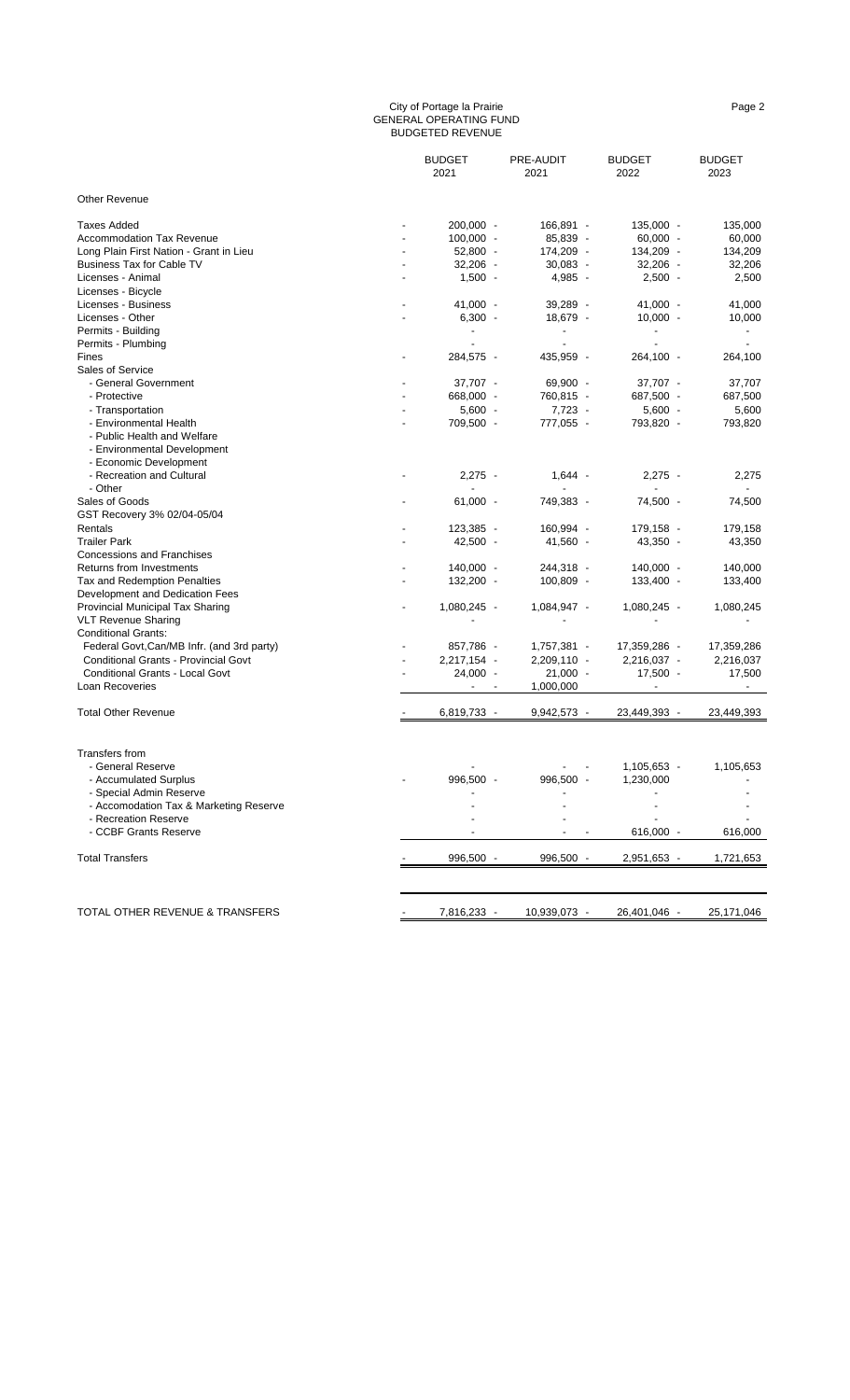#### City of Portage la Prairie **Pages 3,4,5** and 2.5 and 2.6 and 2.6 and 2.7 and 2.7 and 2.7 and 2.7 and 2.7 and 2.7 and 2.7 and 2.7 and 2.7 and 2.7 and 2.7 and 2.7 and 2.7 and 2.7 and 2.7 and 2.7 and 2.7 and 2.7 and 2.7 and 2 GENERAL OPERATING FUND EXPENDITURES

|                                                                                                                               | <b>BUDGET</b><br>2021                                      | PRE-AUDIT<br>2021                                          | <b>BUDGET</b><br>2022                                                | <b>BUDGET</b><br>2023                    |
|-------------------------------------------------------------------------------------------------------------------------------|------------------------------------------------------------|------------------------------------------------------------|----------------------------------------------------------------------|------------------------------------------|
| <b>GENERAL GOVERNMENT SERVICES</b>                                                                                            |                                                            |                                                            |                                                                      |                                          |
| Legislative                                                                                                                   | 159,805                                                    | 158,720                                                    | 163,001                                                              | 163,001                                  |
| General Administrative<br>CAO & Staff<br>Office<br>Legal<br>Audit<br><b>Prior Period Adjustments</b>                          | 1,402,451<br>482,220<br>35,000<br>23,000<br>$\blacksquare$ | 1,359,440<br>412,920<br>41,524<br>20,116<br>$\blacksquare$ | 1,436,402<br>506,025<br>32,500<br>24,000<br>$\overline{\phantom{a}}$ | 1,436,402<br>504,525<br>32,500<br>24,000 |
| Assessment<br>Taxation                                                                                                        | 160,000<br>5,500                                           | 159,626<br>1,906                                           | 160,000<br>5,500                                                     | 160,000<br>5,500                         |
| <b>Other General Government</b><br>Elections<br>Conventions<br>Claims & Liability Insurance                                   | 295<br>90,500<br>72,477                                    | 46,305<br>65,282                                           | 11,929<br>86,380<br>81,048                                           | 84,380<br>81,048                         |
| <b>Intergovernmental Relations</b><br>Grants<br><b>Other General Government</b>                                               | 130,900<br>23,160                                          | 138,446<br>19,534                                          | 144,900<br>24,600                                                    | 144,900<br>24,600                        |
| TOTAL GENERAL GOVERNMENT SERVICES                                                                                             | 2,585,309                                                  | 2,423,819                                                  | 2,676,285                                                            | 2,660,856                                |
| PROTECTIVE SERVICES                                                                                                           |                                                            |                                                            |                                                                      |                                          |
| Police<br>Fire<br>Emergency Measures - 911<br><b>Flood Control</b>                                                            | 3,891,352<br>2,171,775<br>68,500                           | 4,036,803<br>2,236,302<br>68,341                           | 4,411,481<br>2,252,616<br>69,730                                     | 4,411,481<br>2,252,616<br>69,730         |
| <b>Disasters</b><br><b>Building Inspection</b><br>Plumbing Inspection                                                         |                                                            | 269,292                                                    |                                                                      |                                          |
| Animal and Pest Control                                                                                                       | 72,325                                                     | 66,421                                                     | 77,045                                                               | 77,045                                   |
| TOTAL PROTECTIVE SERVICES                                                                                                     | 6,203,952                                                  | 6,138,575                                                  | 6,810,872                                                            | 6,810,872                                |
| <b>TRANSPORTATION SERVICES</b>                                                                                                |                                                            |                                                            |                                                                      |                                          |
| Administration<br>Engineering<br>Roads & Streets                                                                              | 116,782<br>133,655                                         | 112,542<br>106,963                                         | 151,649<br>107,393                                                   | 151,649<br>107,393                       |
| Equipment - U Op Wages & Benefits<br>Equipment - Fuel<br>Equipment - Repairs & Maint.                                         | 52,400<br>55,000<br>88,095                                 | 52,429<br>57,192<br>100,443                                | 51,680<br>55,000<br>93,095                                           | 51,680<br>55,000<br>93,095               |
| Equipment - Insurance & Reg.<br>Workshop and Yards<br>Equipment - Contribution from Utility<br>Down Time                      | 14,690<br>54,661<br>101,918                                | 12,443<br>54,413<br>167,936                                | 14,690<br>74,609<br>108,803                                          | 14,690<br>74,609<br>108,803              |
| Safety Supplies & Consultant<br>Road Maintenance - Labour<br>Road Maintenance - Materials<br>Road Maintenance - Rentals       | 3,660<br>130,461<br>167,460<br>31,535                      | 4,991<br>156,999<br>126,439<br>24,035                      | 3,660<br>133,623<br>175,010<br>31,535                                | 3,660<br>133,623<br>175,010<br>31,535    |
| <b>Special Events</b><br>Road Maintenance - Dust Abatement<br>Road Reconstruction - Labour<br>Road Reconstruction - Materials | 7,833                                                      | 652                                                        | 8,271                                                                | 8,271                                    |
| <b>Road Reconstruction - Contracts</b><br>Sidewalks and Boulevards<br>Ditches and Road Drainage                               | 611,000<br>90,896                                          | 558,819<br>74,187                                          | 618,000<br>87,800                                                    | 618,000<br>87,800                        |
| <b>Storm Sewers</b><br><b>Street Cleaning</b><br>Snow Removal - Labour                                                        | 111,740<br>22,216<br>130,170                               | 93,587<br>23,211<br>70,526                                 | 112,334<br>22,700<br>133,810                                         | 112,334<br>22,700<br>133,810             |
| Snow Removal - Materials & Repair<br>Snow Removal - Rentals<br><b>Bridges</b>                                                 | 68,600<br>33,695                                           | 65,246<br>8,695                                            | 71,100<br>33,695                                                     | 71,100<br>33,695                         |
| <b>Street Lighting</b><br><b>Traffic Services</b><br>Parking<br><b>Other Road Transport</b>                                   | 274,427<br>54,449<br>65,254<br>$3,262 -$                   | 285,136<br>49,600<br>138,987<br>17,907                     | 293,817<br>54,904<br>75,035<br>3,829                                 | 293,817<br>54,904<br>75,035<br>3,829     |
| TOTAL TRANSPORTATION SERVICES                                                                                                 | 2,423,859                                                  | 2,327,564                                                  | 2,516,042                                                            | 2,516,042                                |
| ENVIRONMENTAL HEALTH SERVICES                                                                                                 |                                                            |                                                            |                                                                      |                                          |
| Garbage and Waste Collection<br>Garbage Collection<br><b>Nuisance Grounds</b><br><b>Other Environmental Health</b>            | 808,914<br>109,962                                         | 827,441<br>70,830                                          | 829,491<br>112,534                                                   | 829,491<br>112,534                       |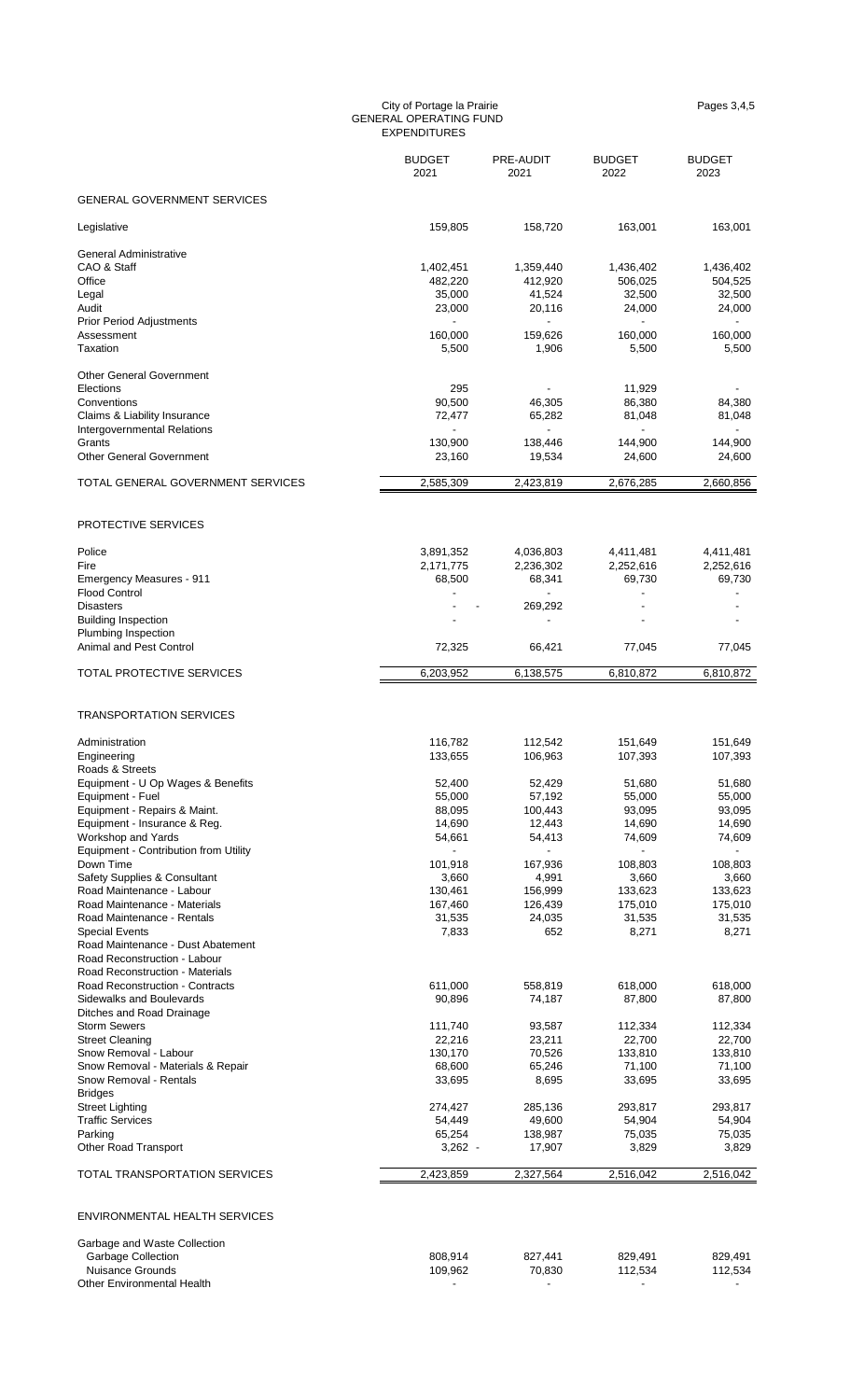#### City of Portage la Prairie **Pages 3,4,5** and 2.5 and 2.6 and 2.6 and 2.7 and 2.7 and 2.7 and 2.7 and 2.7 and 2.7 and 2.7 and 2.7 and 2.7 and 2.7 and 2.7 and 2.7 and 2.7 and 2.7 and 2.7 and 2.7 and 2.7 and 2.7 and 2.7 and 2 GENERAL OPERATING FUND EXPENDITURES

|                                                                                                                                              | <b>BUDGET</b><br>2021                | PRE-AUDIT<br>2021                        | <b>BUDGET</b><br>2022                | <b>BUDGET</b><br>2023                |
|----------------------------------------------------------------------------------------------------------------------------------------------|--------------------------------------|------------------------------------------|--------------------------------------|--------------------------------------|
| TOTAL ENVIRONMENTAL HEALTH SERVICES                                                                                                          | 918,876                              | 898,271                                  | 942,025                              | 942,025                              |
| PUBLIC HEALTH AND WELFARE SERVICES                                                                                                           |                                      |                                          |                                      |                                      |
| Cemeteries<br>Other<br><b>Medical Officer</b>                                                                                                | 111,898<br>148,806                   | 99,260<br>49,195                         | 111,941<br>149,334                   | 111,941<br>147,628                   |
| <b>Hospital Deficit</b><br>Social Welfare<br>Administration<br>Social Welfare Assistance                                                     | 71,000                               | 70,721                                   | 71,000                               | 71,000                               |
| Social Welfare Services<br>TOTAL PUBLIC HEALTH AND WELFARE SERVICES                                                                          | 331,704                              | 219,176                                  | 332,275                              | 330,569                              |
| ENVIRONMENTAL DEVELOPMENT SERVICES                                                                                                           |                                      |                                          |                                      |                                      |
| Planning and Zoning<br><b>General Land Assembly</b><br>Urban Renewal/Beautification<br>Urban Area Weed Control<br>Forestry/D.E.D. Program    | 228,556<br>194,466                   | 172,010<br>126,682                       | 225,869<br>197,789                   | 225,869<br>197,789                   |
| TOTAL ENVIRONMENTAL DEVELOPMENT SERVICES                                                                                                     | 423,022                              | 298,692                                  | 423.658                              | 423,658                              |
| ECONOMIC DEVELOPMENT SERVICES                                                                                                                |                                      |                                          |                                      |                                      |
| <b>Water Resources and Conservation</b><br>Regional Development<br><b>Industrial Development</b><br>Tourism<br>Other                         | 119,107<br>17,300<br>1,950<br>10,000 | 119,107<br>4,336<br>1,915<br>10,015      | 144,214<br>17,300<br>1,950<br>10,000 | 144,214<br>17,300<br>1,950<br>10,000 |
| TOTAL ECONOMIC DEVELOPMENT SERVICES                                                                                                          | 148.357                              | 135,373                                  | 173.464                              | 173,464                              |
| RECREATION AND CULTURAL SERVICES                                                                                                             |                                      |                                          |                                      |                                      |
| Recreation Commission and Administration<br>Community Centres and Halls<br>Swimming Pools and Beaches                                        |                                      |                                          |                                      |                                      |
| <b>Golf Courses</b><br>Skating Rinks and Arenas<br>Parks and Playgrounds<br><b>Other Recreation Facilities</b><br><b>Recreation Programs</b> | 4,570<br>446,757<br>13,981           | 6,039<br>482,586<br>16,325               | 5,200<br>458,820<br>14,444           | 5,200<br>458,820<br>14,444           |
| Grants<br>Parks/Rec. Equip. Maint.<br>Museums<br>Libraries<br><b>Other Cultural Facilities</b>                                               | 1,544,170<br>62,641<br>337,555       | 1,552,797<br>64,049<br>331,226<br>59,641 | 1,581,145<br>65,718<br>341,080       | 1,581,145<br>62,718<br>341,080       |
| <b>Island of Lights</b>                                                                                                                      | 18,389                               |                                          | 26,898                               | 26,898                               |
| TOTAL RECREATION AND CULTURAL SERVICES                                                                                                       | 2,428,063                            | 2,512,663                                | 2,493,305                            | 2,490,305                            |
| <b>FISCAL SERVICES</b>                                                                                                                       |                                      |                                          |                                      |                                      |
| <b>Transfers to Specific Reserves</b><br><b>Transfer to Capital</b><br><b>Transfer to Utility</b><br>Debenture Debt Charges                  | 1,342,311<br>122,500                 | 2,093,168<br>1,267,706                   | 2,383,327<br>16,624,000              | 2,383,327<br>16,624,000              |
| Other Long-term Debt Charges<br>Tax Discounts and Short-term Loan Interest<br>Other Debt Charges<br><b>Other Fiscal Services</b>             | 1,553,126<br>7,000<br>303,000        | 1,553,176<br>5,298<br>156,855            | 2,141,956<br>7,000<br>260,000        | 2,141,956<br>7,000<br>260,000        |
| TOTAL FISCAL SERVICES                                                                                                                        | 3,327,937                            | 5,076,203                                | 21,416,283                           | 21,416,283                           |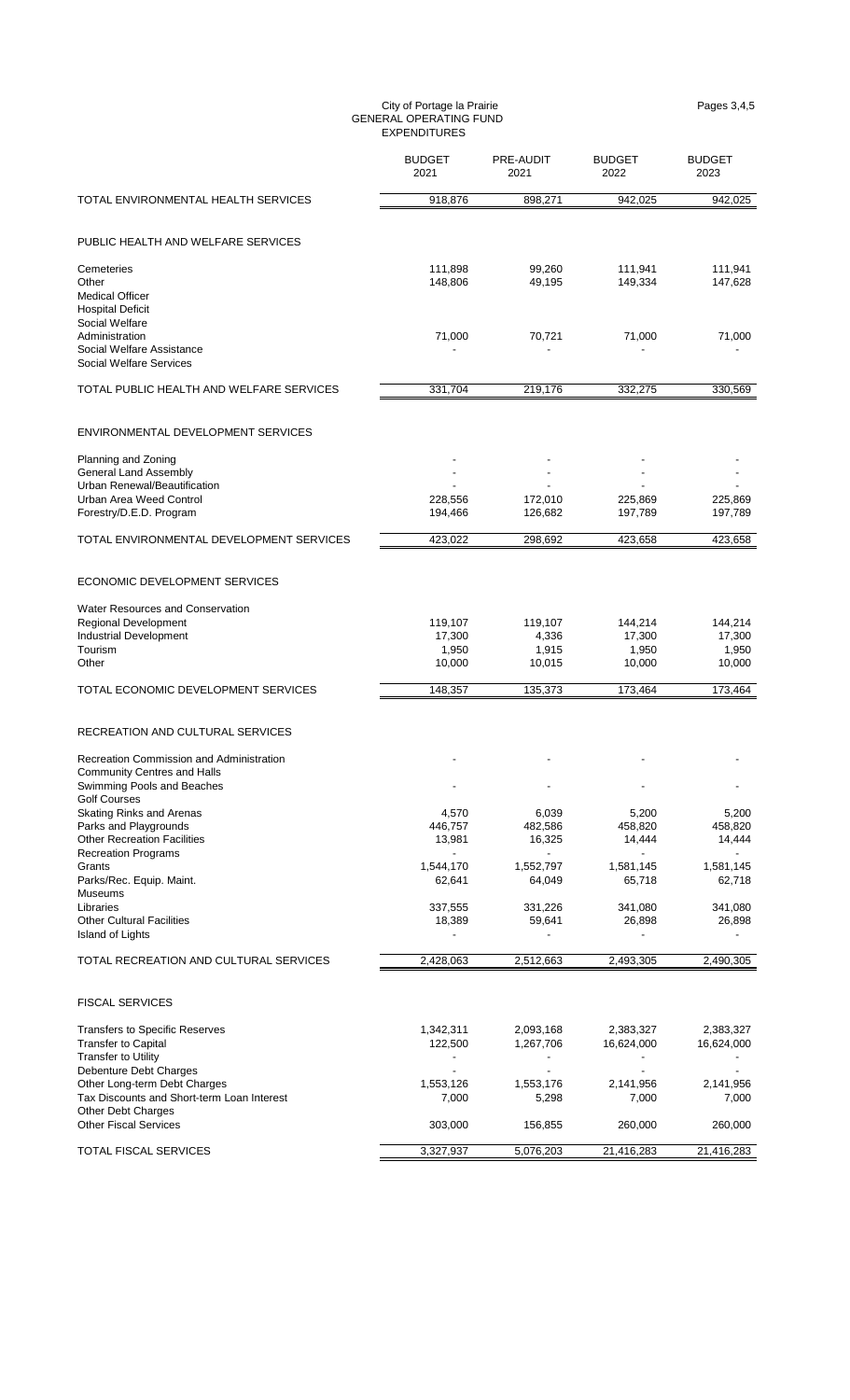#### City of Portage la Prairie Page 6 UTILITY OPERATING FUND BUDGETED REVENUE & EXPENDITURE

|                                                                             | <b>BUDGET</b><br>2021 | PRE-AUDIT<br>2021 | <b>BUDGET</b><br>2022 | <b>BUDGET</b><br>2023 |
|-----------------------------------------------------------------------------|-----------------------|-------------------|-----------------------|-----------------------|
| <b>WATER CONSUMER SALES</b>                                                 |                       |                   |                       |                       |
| - Residential                                                               | 2,900,000 -           | $3,127,391 -$     | $3,100,000 -$         | 3,100,000             |
| - Commercial                                                                | 1,727,000 -           | 2,037,469 -       | $1,543,000 -$         | 1,543,000             |
| - Industrial                                                                | 3,650,000 -           | 3,831,742 -       | $3,420,000 -$         | 3,420,000             |
| - Poplar Bluff Industrial Park                                              | 2,800,000 -           | 2,379,404 -       | 2,800,000 -           | 2,800,000             |
| - Federal & Prov                                                            |                       |                   |                       |                       |
| - Munic. & Schools                                                          |                       |                   |                       |                       |
| - Regional Water Agreement<br><b>SEWER SERVICE CHARGES</b><br>- Residential | 725,000 -             | 790,136 -         | 745,000 -             | 745,000               |
| <b>SEWER SURCHARGES</b>                                                     | $18,000 -$            | $12,910 -$        | $18,000 -$            | 18,000                |
| Discounts, Refunds and Cancellations                                        |                       |                   |                       |                       |
| Net Consumer Revenue - Subtotal                                             | 11,820,000 -          | 12,179,052 -      | 11,626,000 -          | 11,626,000            |
| Penalties                                                                   | $10,000 -$            | $6,106 -$         | $10,000 -$            | 10,000                |
| <b>Hydrant Rentals</b>                                                      | 57,725 -              | 57,950 -          | 57,725 -              | 57,725                |
| <b>Installation Service</b>                                                 |                       |                   |                       |                       |
| <b>Connection Revenue - Net</b>                                             | $15,000 -$            | $20,541 -$        | $15,000 -$            | 15,000                |
| <b>Provincial Grants</b>                                                    | 850,000 -             | 2,151,073 -       | 6,947,130 -           | 6,947,130             |
| <b>Other Revenue</b>                                                        | $85,200 -$            | $2,245,511 -$     | $82,050 -$            | 82,050                |
| Contribution from Revenue Fund                                              |                       |                   |                       |                       |
| <b>Transfer from General Reserve</b>                                        |                       |                   |                       |                       |
| Transfer from Accum. Surplus                                                | 700,000 -             | 700,000 -         | 1,683,837             |                       |
| <b>TOTAL REVENUE</b>                                                        | 13,537,925 -          | 17,360,233 -      | 20,421,742 -          | 18,737,905            |
|                                                                             |                       |                   |                       |                       |
| <b>WATER SUPPLY</b><br>Administration                                       | 1,325,904             | 1,514,603         | 1,498,147             | 1,498,147             |
| <b>Customer Billings and Collections</b>                                    |                       |                   |                       |                       |
| <b>Purification and Treatment</b><br><b>Water Purchases</b>                 | 3,395,725             | 2,969,119         | 3,452,854             | 3,452,854             |
| Service of Supply                                                           |                       |                   |                       |                       |
| Transmission and Distribution                                               | 1,635,613             | 1,697,437         | 1,720,656             | 1,720,656             |
| <b>Other Water Supply Costs</b><br><b>Connections - Net Loss</b>            |                       |                   |                       |                       |
| Total                                                                       | 6,357,242             | 6,181,159         | 6,671,657             | 6,671,657             |
| SEWAGE COLLECTION AND DISPOSAL                                              |                       |                   |                       |                       |
| Administration                                                              |                       |                   |                       |                       |
| Sewage Collection System                                                    | 1,299,792             | 947,928           | 1,321,429             | 1,321,429             |
| Sewage Lift Station                                                         | 315,409               | 308,133           | 318,203               | 318,203               |
| Sewage Treatment and Disposal                                               | 653,129               | 836,654           | 655,510               | 655,510               |
| <b>Industrial Pretreatment</b>                                              | 23,973 -              | 162,664 -         | 58,716 -              | 58,716                |
| Other Sewage Collection and Disposal Costs<br>Connections - Net Loss        |                       |                   |                       |                       |
| Total                                                                       | 2,244,357             | 1,930,051         | 2,236,426             | 2,236,426             |
| <b>CONTRIBUTION TO CAPITAL</b>                                              | 850,000               | 3,985,501         | 6,947,130             | 6,947,130             |
| <b>TRANSFERS TO RESERVES</b>                                                |                       |                   |                       |                       |
| <b>Nutrient Removal Reserve</b>                                             |                       |                   |                       |                       |
| <b>Computer Reserve</b>                                                     | 18,000                | 18,000            | 18,000                | 18,000                |
| Infrastructure Reserve                                                      |                       |                   |                       |                       |
| IP Reserve<br>DEBENTURE DEBT CHARGES                                        | 230,175               | 237,632<br>99,873 | 237,080<br>170,860    | 237,080<br>170,860    |
| OTHER LONG-TERM DEBT CHARGES                                                |                       |                   |                       |                       |
| SURPLUS APPROPRIATIONS                                                      |                       |                   |                       |                       |
| Deferred Surplus re Deficit                                                 |                       |                   |                       |                       |
| Deferred Surplus re By-Law Obligation                                       |                       |                   |                       |                       |
| Appropriation to General Reserve - Utility                                  | 3,138,151             | 3,138,151         | 3,690,589             | 2,456,752             |
| Appropriation to Infrastructure Reserve - Utility                           | 700,000               | 700,000           | 450,000               |                       |
| Total                                                                       | 3,838,151             | 3,838,151         | 4,140,589             | 2,456,752             |
| TOTAL EXPENDITURE                                                           | 13,537,925            | 16,290,367        | 20,421,742            | 18,737,905            |
|                                                                             |                       |                   |                       |                       |
| NET OPERATING (SURPLUS) DEFICIT                                             |                       | 1,069,866 -       | $0 -$                 | 0                     |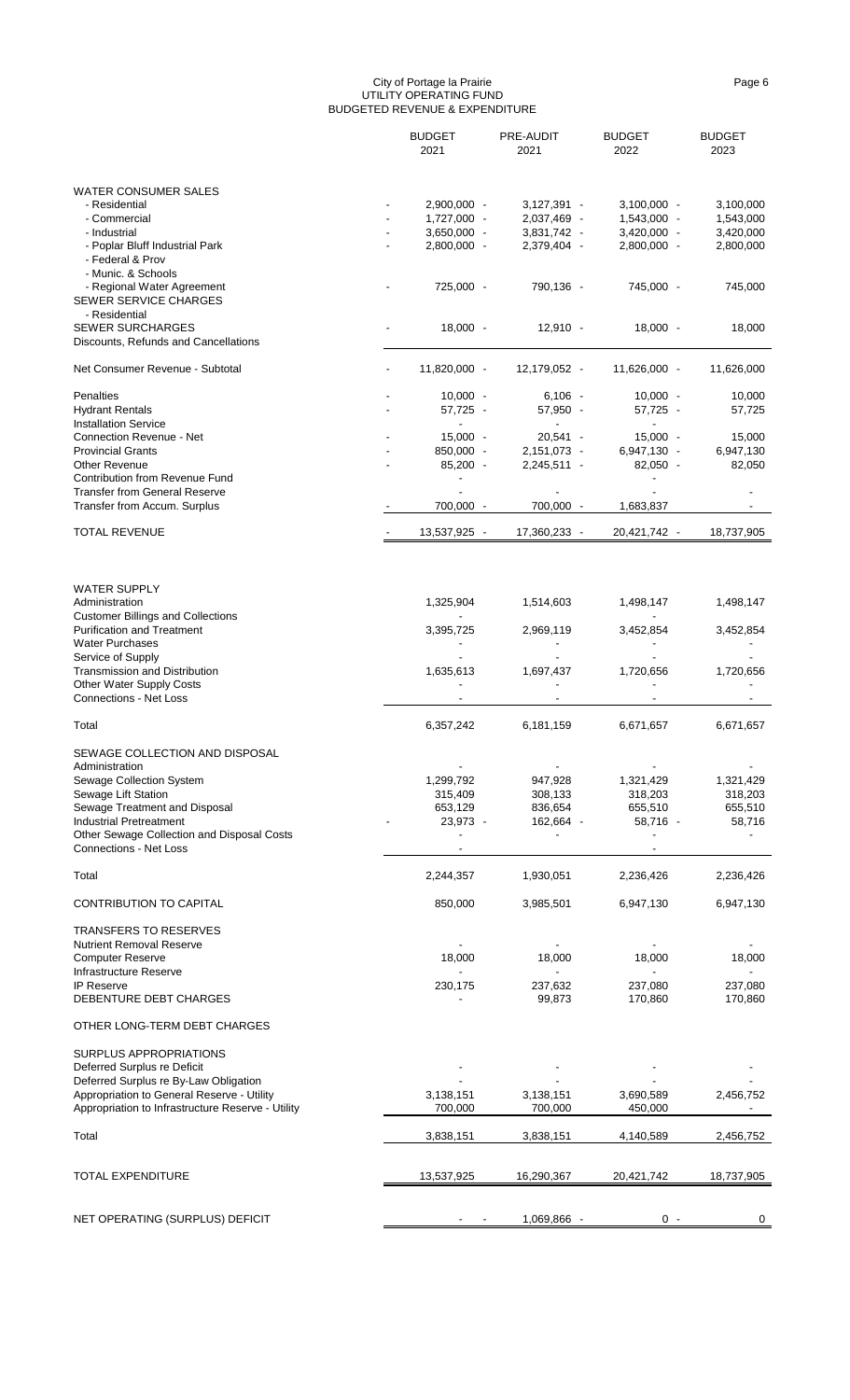#### **City of Portage la Prairie PAGE 8 Tax levy Calculation for the Year 2022**

|                                                  |             |           |            |                        |                                        | <b>EXPENSES</b>  |                             |              |                                 | <b>REVENUES</b>                |              |                 |        |                        |
|--------------------------------------------------|-------------|-----------|------------|------------------------|----------------------------------------|------------------|-----------------------------|--------------|---------------------------------|--------------------------------|--------------|-----------------|--------|------------------------|
|                                                  | Taxable     | Exempt    | Grants     | Total                  | <b>Basic</b>                           | <b>Tax Allow</b> | Total                       | Mill Rate    |                                 | Taxation                       | Gnts-in-Lieu | Oth Rev         | Ftge   | Total                  |
| Education:                                       |             |           |            |                        |                                        |                  |                             |              |                                 |                                |              |                 |        |                        |
| ESL                                              | 143,792,910 |           |            | 31,216,900 175,009,810 | \$1,524,935.00                         | (\$74.53)        | \$1,524,860.47              | 8.713 ESL    |                                 | \$1,252,867.62                 | \$271,992.85 |                 |        | \$1,524,860.47         |
| <b>School Division</b>                           | 576,520,810 | 1.369.490 |            | 43,994,700 621,885,000 | \$7,857,802.00                         | (\$285.03)       | \$7,857,516.98              |              | 12.635 School Division          | \$7,284,340.43                 | \$555,873.03 | \$17,303.51     |        | \$7,857,516.98         |
| Sub-Total                                        |             |           |            |                        | \$9,382,737.00                         | (\$359.55)       | \$9,382,377.45              | 21.348 Total |                                 | \$8,537,208.06                 | \$827,865.88 | \$17,303.51     | \$0.00 | \$9,382,377.45         |
| Municipal:                                       |             |           |            |                        |                                        |                  |                             |              |                                 |                                |              |                 |        |                        |
| Deb debt-PCU Centre                              | 592,527,610 |           |            | 43,994,700 636,522,310 | \$1,525,956.02                         | \$424.48         | \$1,526,380.50              |              | 2.398 Deb debt-PCU Centre       | \$1,420,881.21                 | \$105,499.29 |                 |        | \$1,526,380.50         |
| <b>Assess Levy</b>                               | 592,527,610 |           |            | 43,994,700 636,522,310 | \$160,000.00                           | \$403.62         | \$160,403.62                |              | 0.252 Assess Levy               | \$149,316.96                   | \$11,086.66  |                 |        | \$160,403.62           |
|                                                  |             |           |            |                        |                                        |                  |                             |              |                                 |                                |              |                 |        |                        |
| Reserve Transfers that are part of the tax levy: |             |           |            |                        |                                        |                  |                             |              |                                 |                                |              |                 |        |                        |
| Reserve-Glesby Centre                            | 592,527,610 |           |            | 43,994,700 636,522,310 | \$20,000.00                            | \$368.71         | \$20,368.71                 |              | 0.032 Reserve-Glesby Centre     | \$18,960.88                    | \$1,407.83   |                 |        | \$20,368.71            |
| Reserve - Handicap Access                        | 592,527,610 |           |            | 43,994,700 636,522,310 | \$50,000.00                            | \$285.26         | \$50,285.26                 |              | 0.079 Reserve - Handicap Access | \$46,809.68                    | \$3,475.58   |                 |        | \$50,285.26            |
| <b>Reserve-Fire</b>                              | 592,527,610 |           |            | 43,994,700 636,522,310 | \$150,000.00                           | \$219.27         | \$150,219.27                |              | 0.236 Reserve-Fire              | \$139,836.52                   | \$10,382.75  |                 |        | \$150,219.27           |
| Reserve-Sidewalk                                 | 592,527,610 |           | 43,994,700 | 636,522,310            | \$170,000.00                           | \$587.98         | \$170,587.98                |              | 0.268 Reserve-Sidewalk          | \$158,797.40                   | \$11,790.58  |                 |        | \$170,587.98           |
| Reserve-Gen.                                     | 592,527,610 |           |            | 43,994,700 636,522,310 | \$186,483.00                           | \$18.04          | \$186,501.04                |              | 0.293 Reserve-Gen.              | \$173,610.59                   | \$12,890.45  |                 |        | \$186,501.04           |
| Reserve-Equip.Replace                            | 592,527,610 |           |            | 43,994,700 636,522,310 | \$100,000.00                           | \$570.52         | \$100,570.52                |              | 0.158 Reserve-Equip Replace     | \$93,619.36                    | \$6,951.16   |                 |        | \$100,570.52           |
| Mun-at-Large                                     | 592,527,610 |           |            |                        | 43,994,700 636,522,310 \$10,454,510.10 |                  | \$63,384.55 \$10,517,894.65 |              | 16.524 Mun-at-Large             | \$9,790,926.23                 | \$726,968.42 |                 |        | \$10,517,894.65        |
|                                                  |             |           |            |                        |                                        |                  |                             |              |                                 |                                |              |                 |        |                        |
| <b>Other Revenue and transfers</b>               |             |           |            |                        | \$26.383.742.49                        |                  | \$26.383.742.49             |              | Other Revenue and transfers     |                                |              | \$26,383,742.49 |        | \$26,383,742.49        |
| <b>Municipal Total</b>                           |             |           |            |                        | \$39,200,691.61                        | \$66,262.44      | \$39,266,954.05             | 20.240       |                                 | \$11,992,758.83                | \$890,452.73 | \$26,383,742.49 | \$0.00 | \$39,266,954.05        |
| <b>Totals</b>                                    |             |           |            |                        | \$48,583,428.61                        |                  |                             |              | Totals                          | \$20,529,966.89 \$1,718,318.61 |              | \$26,401,046.00 |        | \$0.00 \$48,649,331.50 |
|                                                  |             |           |            |                        |                                        |                  |                             |              |                                 | Page 1                         | Page 1.9     | $P$ ange 1 2    | Page 1 |                        |

19.421 15.630 **PAGE 8**

Page 1 Pages 1,9 Pages 1, 2 Page 1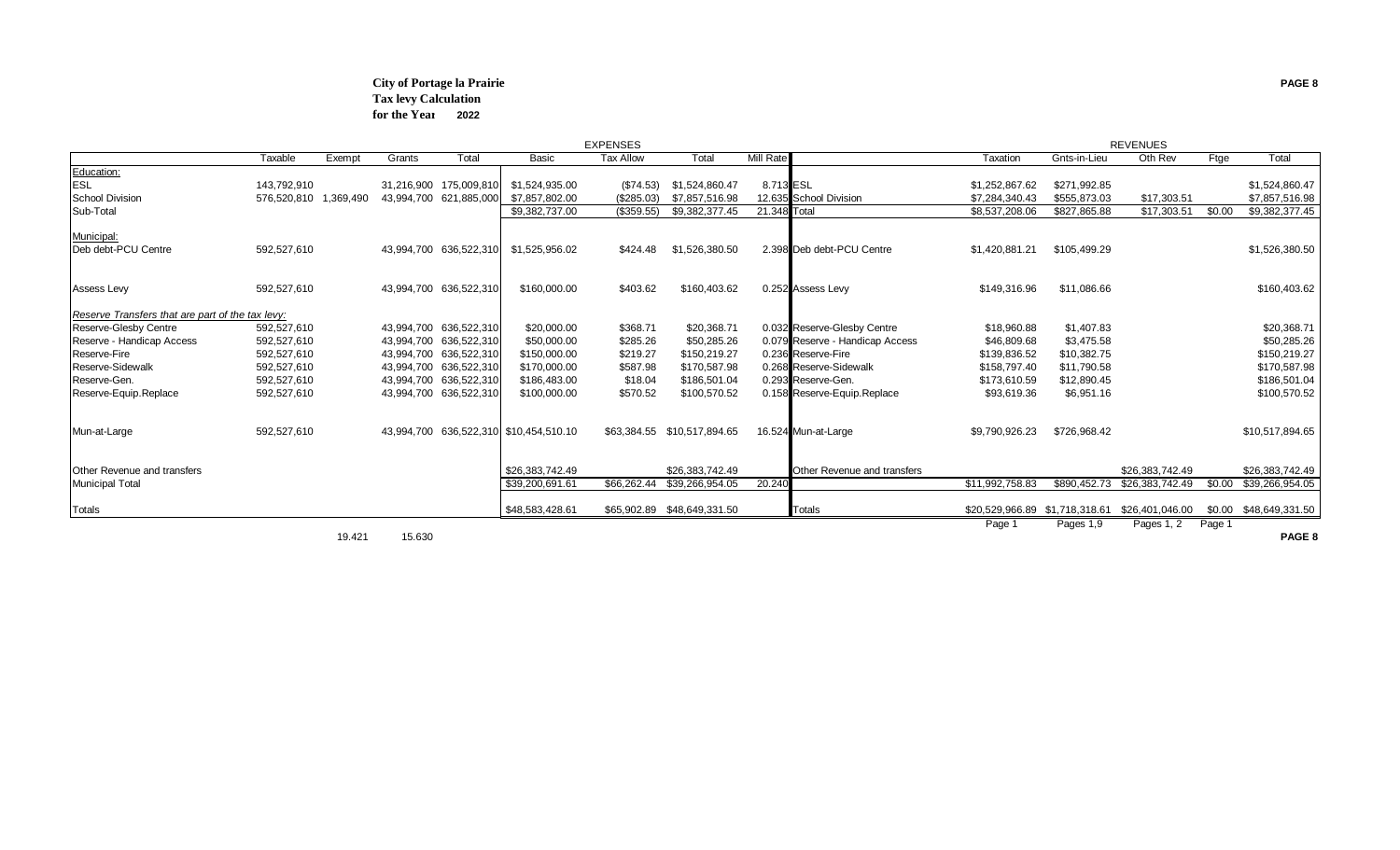## **City of Portage la Prairie** PAGE 9 **Sundry Revenue and Expenditure Analysis**

# Part 1 - Grants in Lieu of Taxes

| Government                                                      |                | Assessment           |                                                         |                          |           |          |             |
|-----------------------------------------------------------------|----------------|----------------------|---------------------------------------------------------|--------------------------|-----------|----------|-------------|
| or Agency                                                       |                | Farm/Res             | Other                                                   | Mill Rate                | Amount    | Frontage | Total       |
| #1080 HMQ-MAN                                                   | $\overline{R}$ | 4,389,930            |                                                         | 32.875                   | 144,319   |          | 144,319     |
| #1080 HMQ-MAN                                                   | F              |                      |                                                         | 32.875                   | 0         |          | 0           |
| #1080 HMQ-MAN                                                   | O              |                      | 9,816,190                                               | 41.588                   | 408,236   |          | 408,236     |
| #1020 HMQ-MAN                                                   | O              |                      | 4,230                                                   | 41.588                   | 176       |          | 176         |
| #1150 HIGHWAYS                                                  | R              | 50,450               |                                                         | 32.875                   | 1,659     |          | 1,659       |
| #1150 HIGHWAYS                                                  | O              |                      | 41,930                                                  | 41.588                   | 1,744     |          | 1,744       |
| #3 CORP (FDC)                                                   | O              |                      | 7,461,350                                               | 41.588                   | 310,303   |          | 310,303     |
| #1270 MPIC                                                      | R              |                      |                                                         | 32.875                   | 0         |          | $\mathbf 0$ |
| #1270 MPIC                                                      | O              |                      | 953,880                                                 | 41.588                   | 39,670    |          | 39,670      |
| #1300 MHRC                                                      | R              | 7,828,390            |                                                         | 32.875                   | 257,358   |          | 257,358     |
|                                                                 |                |                      |                                                         |                          |           |          |             |
| #1770 HYDRO                                                     | O              |                      | 910,280                                                 | 41.588                   | 37,857    |          | 37,857      |
| #705 CENTRA - PP                                                | O              |                      | 4,359,080                                               | 41.588                   | 181,285   |          | 181,285     |
| #2700 HMQ-CAN                                                   | F              | 509,030              |                                                         | 32.875                   | 16,734    |          | 16,734      |
| #2700 HMQ-CAN                                                   | O              |                      | 567,790                                                 | 41.588                   | 23,613    |          | 23,613      |
| #2706 VIA RAIL                                                  | O              |                      | 124,870                                                 | 41.588                   | 5,193     |          | 5,193       |
| #1042 ATTOR GEN                                                 | O              |                      | 1,679,800                                               | 41.588                   | 69,860    |          | 69,860      |
| #1094-COMM S-CORR                                               | O              |                      | 5,297,500                                               | 41.588                   | 220,312   |          | 220,312     |
|                                                                 |                | 12,777,800           | 31,216,900                                              |                          |           |          | 1,718,319   |
|                                                                 |                |                      | 43,994,700                                              |                          |           |          |             |
| Total to pages 1,8                                              |                |                      |                                                         |                          |           |          | 1,718,319   |
|                                                                 |                |                      |                                                         |                          |           |          |             |
|                                                                 |                |                      |                                                         |                          |           |          |             |
| Part 2 - Conditional Grants                                     |                |                      |                                                         |                          |           |          |             |
|                                                                 |                |                      |                                                         |                          |           |          |             |
| Totals to Page 2                                                |                | Government or Agency |                                                         | Purpose                  |           |          | Amount      |
|                                                                 |                |                      |                                                         |                          |           |          |             |
| Government of Canada:                                           |                |                      |                                                         |                          |           |          |             |
| Federal Gov't                                                   |                |                      |                                                         | <b>Fuel Tax</b>          |           |          | 735,286     |
| <b>ICIP</b>                                                     |                |                      |                                                         | Sask Ave W               |           |          | 16,624,000  |
|                                                                 |                |                      |                                                         |                          |           |          |             |
|                                                                 |                |                      |                                                         |                          |           |          |             |
|                                                                 |                |                      | Included in Conditional Grants - Infr/3rd Party- Page 2 |                          |           |          | 17,359,286  |
|                                                                 |                |                      |                                                         |                          |           |          |             |
| <b>Local Government:</b>                                        |                |                      |                                                         | Safety Officer           |           |          | 17,500      |
|                                                                 |                |                      |                                                         |                          |           |          |             |
|                                                                 |                |                      | Included in Conditional Grants - Local Gov't - Page 2   |                          |           |          | 17,500      |
|                                                                 |                |                      |                                                         |                          |           |          |             |
|                                                                 |                |                      |                                                         |                          |           |          |             |
|                                                                 |                |                      |                                                         |                          |           |          |             |
| Province of Manitoba:                                           |                |                      |                                                         | <b>General Operating</b> |           |          | 1,080,245   |
|                                                                 |                |                      |                                                         |                          |           |          |             |
|                                                                 |                |                      | Included in Provincial Municipal Tax Sharing - Page 2   |                          |           |          | 1,080,245   |
|                                                                 |                |                      |                                                         |                          |           |          |             |
| Province of Manitoba-Mobile Transport - MDTP                    |                |                      |                                                         | Handi-van                |           |          | 30,000      |
| Province of Manitoba-Man. Product Stewardship                   |                |                      |                                                         | Recycling                |           |          | 211,801     |
| Province of Manitoba-                                           |                |                      |                                                         | Dutch Elm Disease        |           |          | 46,170      |
| Province of Manitoba-Natural Resources                          |                |                      |                                                         | Larvaciding              |           |          | 37,191      |
| Province of Manitoba-Justice                                    |                |                      |                                                         | Policing                 |           |          | 1,521,750   |
| Province of Maniotba-Public Safety                              |                |                      |                                                         | Fire                     |           |          | 261,100     |
| Province of Manitoba-Man. Product Stewardship                   |                |                      |                                                         | <b>WRARS</b>             |           |          | 108,125     |
|                                                                 |                |                      |                                                         |                          |           |          | 2,216,137   |
|                                                                 |                |                      | listed in Conditional Grants - Prov Gov't - Page 2      |                          |           |          |             |
|                                                                 |                |                      |                                                         |                          |           |          |             |
|                                                                 |                |                      | Conditional Grants, Page 2                              |                          |           |          | 20,673,168  |
| Part 3 - Transfers to Deferred Surplus - General Operating Fund |                |                      |                                                         |                          |           |          |             |
| Purpose                                                         |                | Year                 | Term                                                    |                          | Authority |          | Amount      |
|                                                                 |                |                      |                                                         |                          |           |          |             |
|                                                                 |                |                      |                                                         | Total to Page 1          |           |          | 0           |
| Part 4 - Transfers to Deferred Surplus - Utility Operating Fund |                |                      |                                                         |                          |           |          |             |
| Purpose                                                         |                | Year                 | Term                                                    |                          | Authority |          | Amount      |
|                                                                 |                |                      |                                                         |                          |           |          |             |
|                                                                 |                |                      |                                                         | Total to Page 6          |           |          |             |
|                                                                 |                |                      |                                                         |                          |           |          |             |
|                                                                 |                |                      |                                                         |                          |           |          |             |

PAGE 9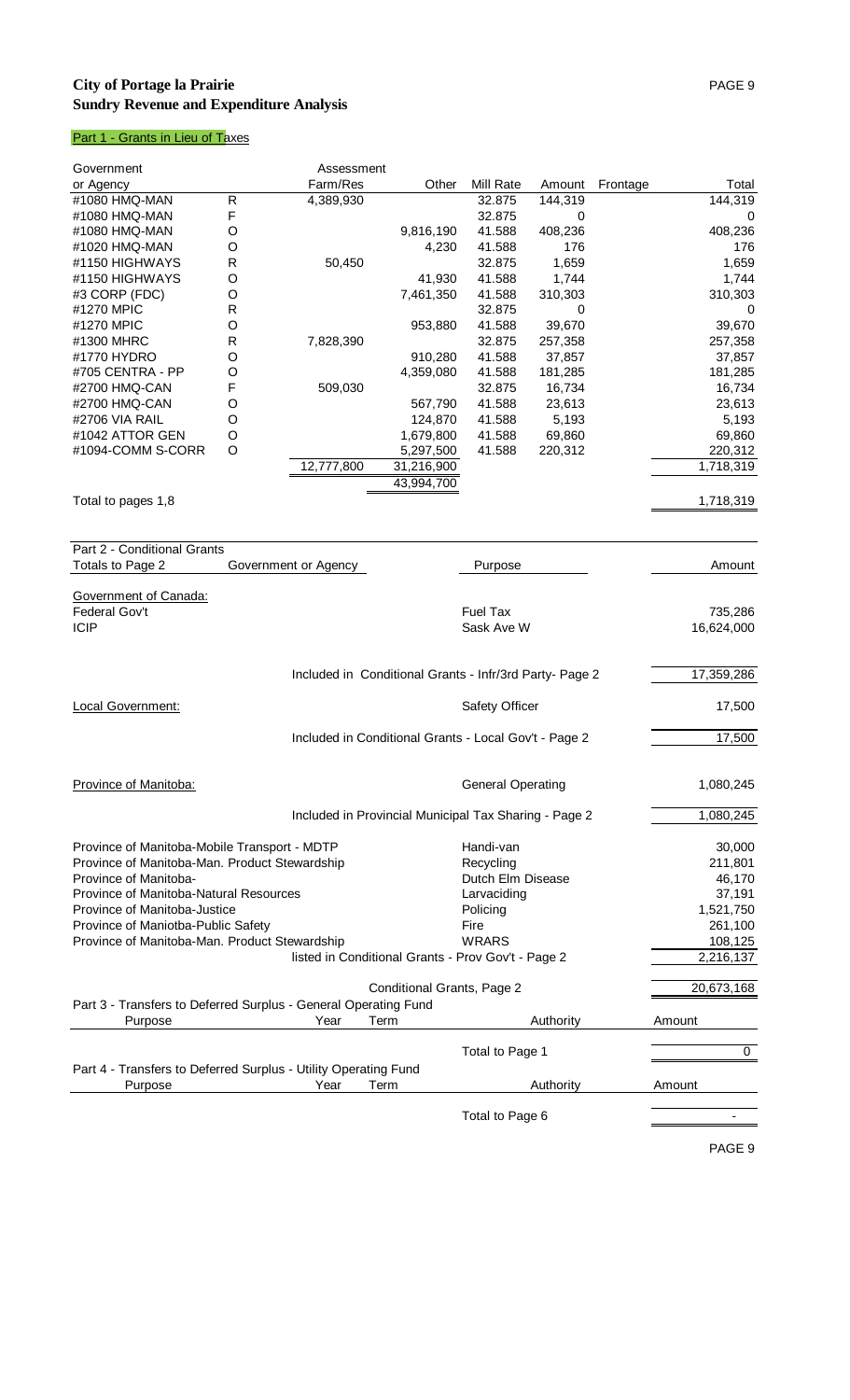#### Part 1 - Debenture Debt Charges GENERAL OPERATING FUND - DEBENTURE DEBT CHARGES FOR THE YEAR ENDED DECEMBER 31, 2022

|                                 |          | <b>YEAR</b>    |                  |                  |                   |                 |                       |                          |
|---------------------------------|----------|----------------|------------------|------------------|-------------------|-----------------|-----------------------|--------------------------|
| <b>PURPOSE</b>                  | $B/L \#$ | <b>MATURES</b> | <b>OPEN BAL.</b> | <b>PRINCIPAL</b> | <b>CLOSE BAL.</b> | <b>INTEREST</b> | <b>TOTAL FRONTAGE</b> | <b>OTHER REQUIREMENT</b> |
| PCU Centre - Series A           | 09-8435  | 2024           | 1,881,482.59     | 593,897.64       | 1,287,584.95      | 103,481.54      | 697,379.18            | 697,379.18               |
| PCU Centre - Series B           | 09-8435  | 2024           | 806,349.70       | 254,527.56       | 551,822.14        | 44,349.23       | 298,876.79            | 298,876.79               |
| PCU Centre - Series C           | 10-8482  | 2025           | 558,724.23       | 128,671.13       | 430,053.10        | 30,729.83       | 159,400.96            | 159,400.96               |
| PCU Centre - Series D           | 10-8482  | 2025           | 34,920.27        | 8.041.95         | 26,878.32         | 1,920.61        | 9,962.56              | 9,962.56                 |
| PCU Centre - Series E           | 10-8482  | 2025           | 34,920.27        | 8,041.95         | 26,878.32         | 1,920.61        | 9,962.56              | 9,962.56                 |
| PCU Centre - Series F           | 10-8490  | 2025           | 518,121.03       | 119,764.37       | 398,356.67        | 27, 201. 35     | 146,965.72            | 146,965.72               |
| Portage Mutual Arena - Series A | 09-8450  | 2024           | 22,846.53        | 7,211.62         | 15,634.91         | 1,256.56        | 8,468.18              | 8,468.18                 |
| Portage Mutual Arena - Series B | 09-8450  | 2024           | 393,767.42       | 124,294.29       | 269,473.13        | 21,657.21       | 145,951.50            | 145,951.50               |
| Portage Mutual Arena - Series C | 10-8491  | 2025           | 34,541.49        | 7,984.28         | 26,557.20         | 1,813.43        | 9,797.71              | 9,797.71                 |
| Portage Mutual Arena - Series D | 10-8491  | 2025           | 69,082.80        | 15,968.58        | 53,114.22         | 3,626.85        | 19,595.43             | 19,595.43                |
| Portage Mutual Arena - Series E | 10-8491  | 2025           | 69,082.80        | 15,968.58        | 53,114.22         | 3,626.85        | 19,595.43             | 19,595.43                |
| <b>Crescent Lake Causeway</b>   | 21-8727  | 2023           | 1,000,000.00     | 596,300.00       | 403,700.00        | 19,700.00       | 616,000.00            | 616,000.00               |

|  | 839<br>$\sqrt{2}$<br>$\Delta$<br>7.14<br>⊤∠J.∪J | .880.671<br>1.94 | 167.19<br>$54^\circ$<br>10<br>ے میں اب | 261.284<br>$+0.08$ | 141,956.02<br><u>، ، ،</u> | 0.00 | 616,000.00 | 525.956.02<br>ر بے ر |
|--|-------------------------------------------------|------------------|----------------------------------------|--------------------|----------------------------|------|------------|----------------------|
|--|-------------------------------------------------|------------------|----------------------------------------|--------------------|----------------------------|------|------------|----------------------|

|                   |             | Otherwise  |            |             |              |           | Raised by  |              |
|-------------------|-------------|------------|------------|-------------|--------------|-----------|------------|--------------|
|                   | Taxable     | Exempt     | Grant      | Total       | Total        | Raised by | Other      | Raised by    |
| Area to be Levied | Assessment  | Assessment | Assessment | Assessment  | Requirement  | Frontage  | Revenue    | MillRate     |
| City at Large     | 592,527,610 |            | 43,994,700 | 636,522,310 | 2.141.956.02 | 0.00      | 616,000.00 | 1,525,956.02 |

Note: PCU Centre is now known as Stride Place. Page 11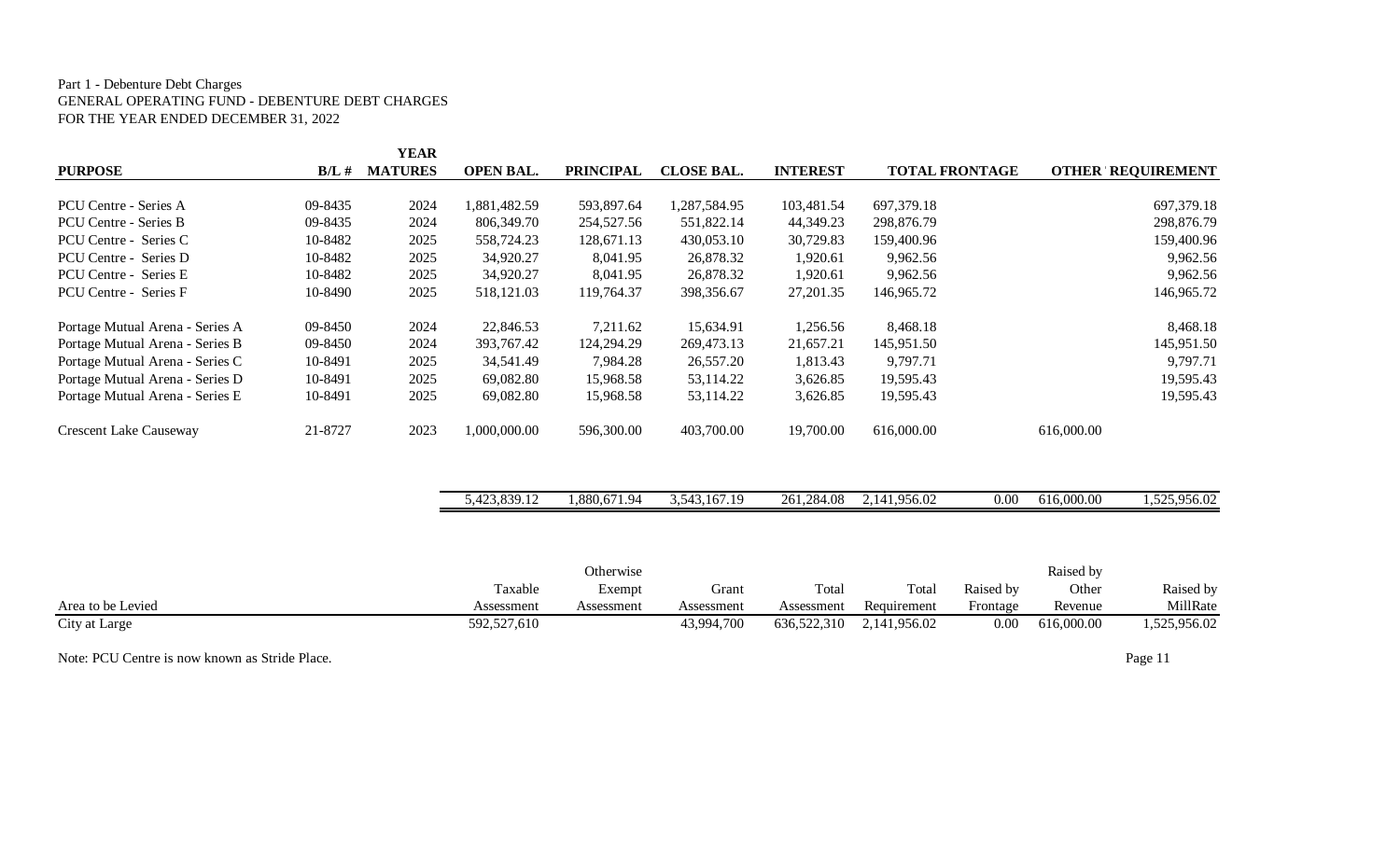Part 1 - Debenture Debt Charges UTILITY OPERATING FUND - DEBENTURE DEBT CHARGES FOR THE YEAR ENDED DECEMBER 31, 2022

| <b>PURPOSE</b>                      | <b>B/L # MATURES</b> | <b>YEAR</b> | <b>OPEN BAL.</b> | PRINCIPAL  | <b>CLOSE BAL.</b> | <b>INTEREST</b> | <b>TOTAL FRONTAGE</b> |          | OTHER NET REQUIREMENT |
|-------------------------------------|----------------------|-------------|------------------|------------|-------------------|-----------------|-----------------------|----------|-----------------------|
| Sask Ave W - Utility Infrastructure | 21-8728              | 2036        | 2,100,000.00     | 116,259.73 | 1,983,740.27      | 54,600.00       | 170,859.73            | $0.00\,$ |                       |
|                                     |                      |             |                  |            |                   |                 |                       |          |                       |
|                                     |                      |             |                  |            |                   |                 |                       |          |                       |
|                                     |                      |             | $0.00\,$         | 0.00       | 0.00              | 0.00            | 0.00                  | 0.00     |                       |
|                                     |                      |             | 0.00             | 0.00       | 0.00              | 0.00            | 0.00                  | $0.00\,$ |                       |
|                                     |                      |             |                  |            |                   |                 |                       |          |                       |
|                                     |                      |             |                  |            |                   |                 |                       |          |                       |
|                                     |                      |             |                  |            |                   |                 |                       |          |                       |
|                                     |                      |             |                  |            |                   |                 |                       |          |                       |
|                                     |                      |             | 2,100,000.00     | 116,259.73 | 1,983,740.27      | 54,600.00       | 170,859.73<br>0.00    | 0.00     | 0.00                  |
|                                     |                      |             |                  |            |                   |                 |                       |          |                       |

Page 12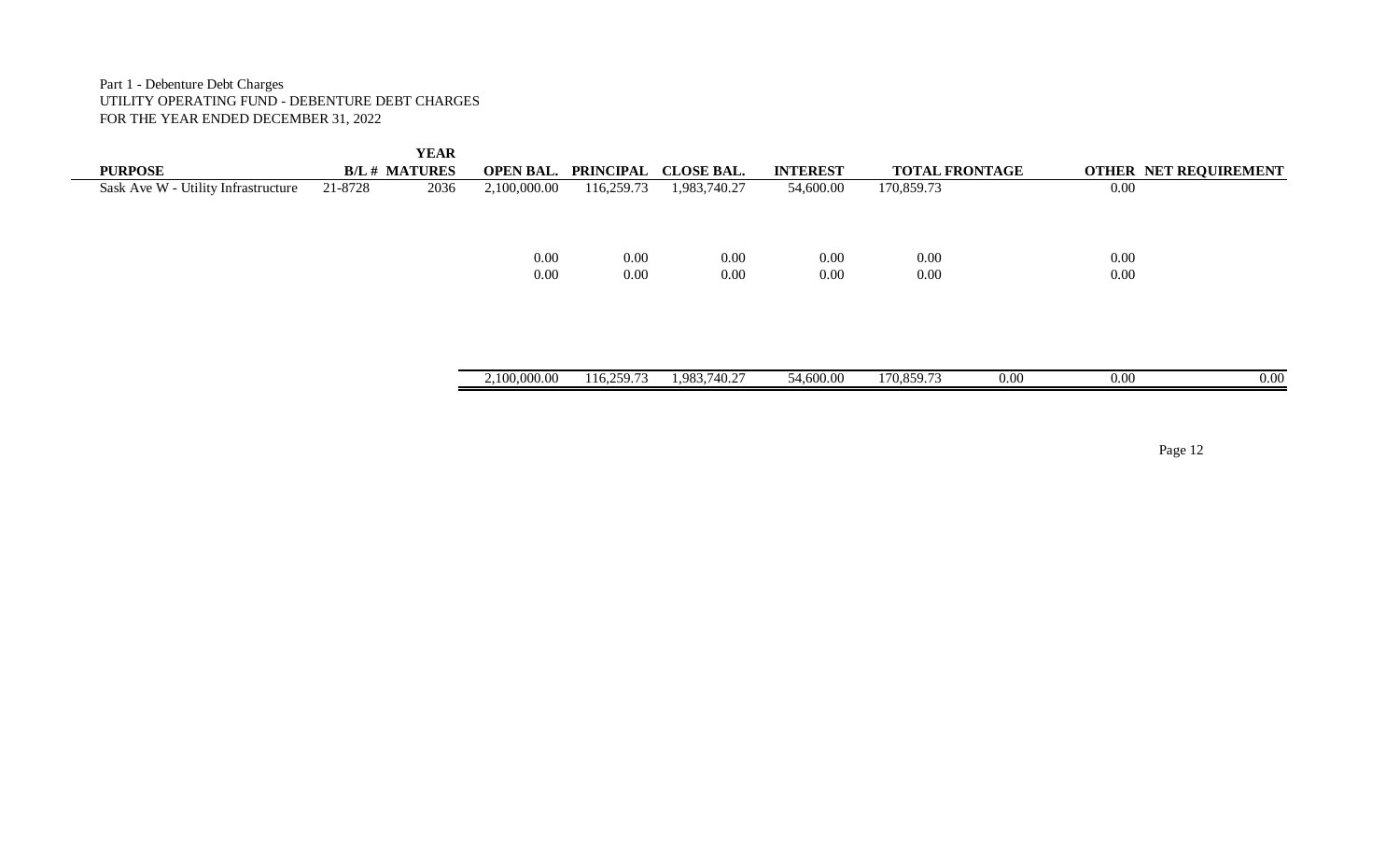#### **City of Portage la Prairie** Page 13 A **Capital Estimates - 2022** source: Tax Levy file **Part 1 - Capital Expenditures**

۳

| Particulars of                   | Estimated         | Borne by   | Borne by  | Borne by   | Borne by   |
|----------------------------------|-------------------|------------|-----------|------------|------------|
|                                  |                   |            |           | Designated |            |
| Expenditure                      | <b>Total Cost</b> | General    | Utility   | Reserves   | Borrowing  |
| Administration                   | 75.400            |            |           | 96,400     |            |
| <b>Protective Services</b>       | 56.800            |            |           | 56,800     |            |
| Operations                       | 31,621,300        | 16.747.000 |           | 2.300.000  | 12.741.000 |
| <b>Environmental Development</b> | 0                 |            |           |            |            |
| <b>Community Services</b>        | 34.500            | 3.400      |           | 34.500     |            |
| Utility                          | 24,911,985        |            | 7,157,130 | 18,627,662 | 842.000    |
| <b>TOTAL</b>                     | 56,699,985        |            |           |            |            |
| TOTAL to Page 5                  |                   | 16,750,400 |           |            |            |
| TOTAL to Page 6                  |                   |            | 7,157,130 |            |            |
| TOTAL to Part 2                  |                   |            |           | 21,115,362 |            |
| TOTAL to Part 3                  |                   |            |           |            | 13,583,000 |

# **Part 2 - General & Specific Reserve Fund Withdrawals**

|                                                          |              | <b>General Fund Transfers</b> |                     | <b>Utility Fund Transfers</b> |
|----------------------------------------------------------|--------------|-------------------------------|---------------------|-------------------------------|
| Reserve Name.                                            | To Operating | <b>To Capital</b>             | To Operating        | <b>To Capital</b>             |
| Special Admin. - By-Law No.7294                          |              |                               |                     |                               |
| Handivan Reserve By-Law No. 7267                         |              |                               |                     |                               |
| Fire Truck - By-Law No. 4895                             |              |                               |                     |                               |
| Capital Reserve, By-Law No. 7166                         |              |                               |                     |                               |
| Accomm Tax Reserve - Marketing                           | 78,200       |                               |                     |                               |
| Accomm Tax Reserve - Sask Ave                            |              | 240,000                       |                     |                               |
| Cemetery - By-Law No. 4227                               |              |                               |                     |                               |
| Computer - By-Law No. 6373                               |              | 75,400                        |                     |                               |
| Crescent Lake - By-Law No. 7244                          |              |                               |                     |                               |
| Ec. Dev. - By-Law No. 7777                               |              |                               |                     |                               |
| Environmental Reserve By-Law No.7839                     |              |                               |                     |                               |
| Equipment Replacement - By-Law 3781                      |              | 334,500                       |                     |                               |
| Fuel Tax, By-Law No. 06-8317                             |              |                               |                     |                               |
| Glesby Centre By_law No. 09-8437                         |              | 16,500                        |                     |                               |
| Land Dvpt - By-Law No. 98-7993                           |              | 250,000                       |                     |                               |
| Sidewalk, By-Law No. 00-8060                             |              | 278,000                       |                     |                               |
| Handicap Access Reserve                                  |              | 150,000                       |                     |                               |
| Infrastructure Reserve                                   |              |                               |                     |                               |
| Library Reserve                                          |              | 18,000                        |                     |                               |
| General Reserve:                                         |              |                               |                     |                               |
|                                                          | 1,105,653    |                               |                     |                               |
| <b>General Projects</b>                                  |              | 937,600                       |                     |                               |
| <b>CCBF Reserve</b>                                      |              |                               |                     |                               |
| Projects                                                 | 616,000      |                               |                     |                               |
| <b>Utility Reserve</b>                                   |              |                               |                     |                               |
| <b>Utility Projects</b>                                  |              |                               |                     | 8,377,662                     |
| <b>Nutirient Removal</b>                                 |              |                               |                     | 10,000,000                    |
| Infrastructure                                           |              |                               |                     | 250,000                       |
|                                                          |              |                               |                     |                               |
| Total from CCBF (for debt payments)                      | 616,000      |                               |                     |                               |
| <b>Total from General Reserve</b>                        | 1,183,853    |                               |                     |                               |
|                                                          | Page 2       | 2,300,000                     |                     |                               |
|                                                          |              |                               |                     |                               |
| <b>Total from Accumulated Surplus</b>                    |              |                               | $\pmb{0}$           |                               |
| <b>Total from Utility Reserve</b>                        |              | Part 1                        | 0                   |                               |
|                                                          |              |                               | Page 6              | 18,627,662                    |
|                                                          |              |                               |                     | Part 1                        |
| Part 3 - BORROWING (Subject to Municipal Board Approval) |              |                               |                     |                               |
| <b>Temporary Financing</b>                               |              |                               | Repayment           |                               |
| Bank Loan<br>Proposal                                    | Rev. Loan    | Res. Loan                     | Amount              | Term                          |
| Sask Ave W Phase 2 - General                             | 13,741,000   |                               | 13,741,000 15 Years |                               |
| Sask Ave W Phase 1 - Utility                             | 842,000      |                               |                     | 842,000 15 years              |
| TOTAL, Part 1                                            |              |                               | 14,583,000          |                               |
|                                                          |              |                               |                     |                               |
| Amendments Adopted                                       |              | Departmental Use              |                     |                               |
|                                                          |              |                               |                     |                               |
| (Authorized Signatures)                                  |              | (Date)                        | (Authorized)        |                               |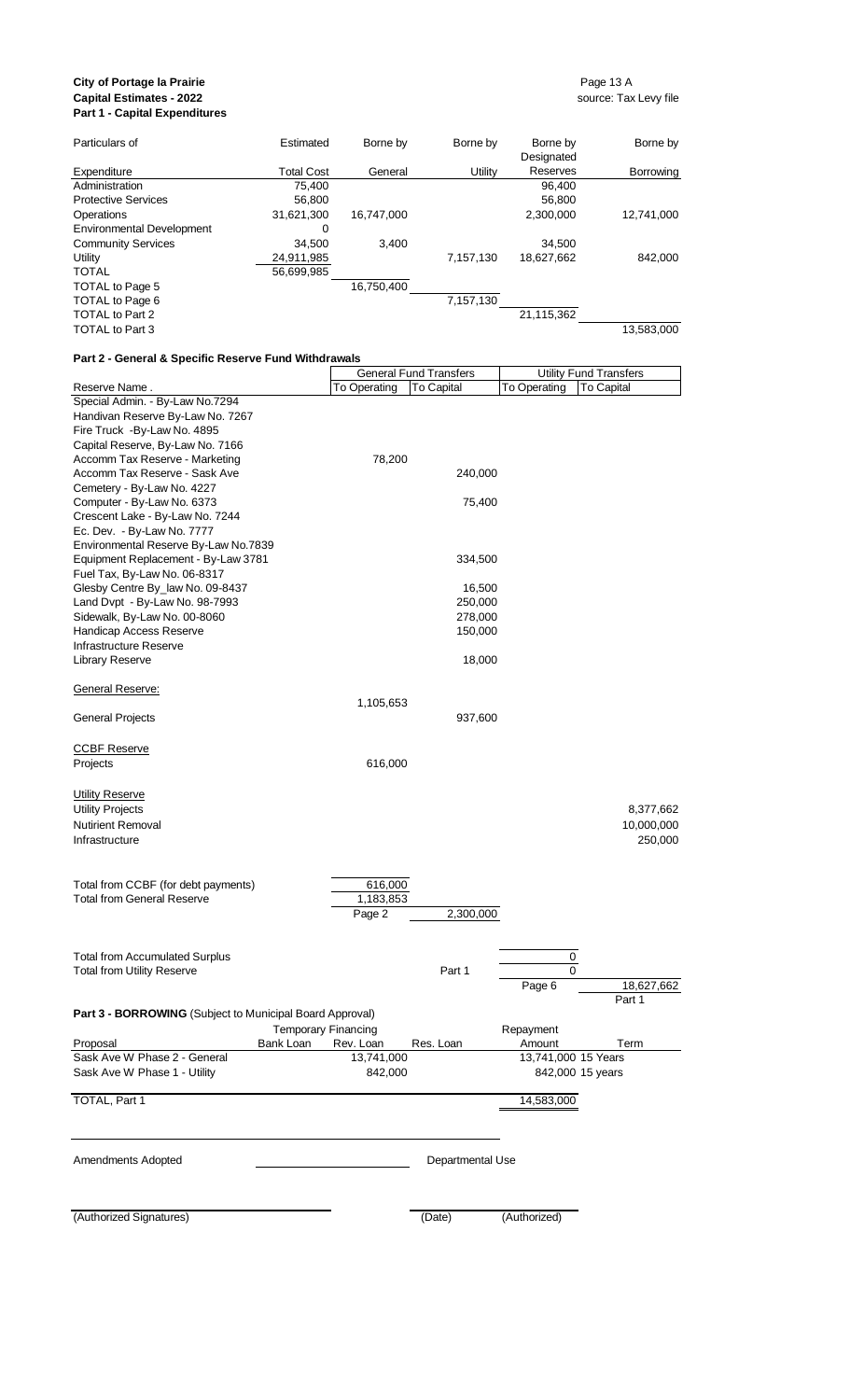#### **City of Portage la Prairie - 2022 Risk Rating Capital Plan for General Fund**

| Dept                 | Asset                                                                               |                       |                 | <b>Risk Score</b> |             |                     |                  |                 |                 |                 |                 |                 |                 |                 |                 |                 |                      |                         | <b>Notes</b> |
|----------------------|-------------------------------------------------------------------------------------|-----------------------|-----------------|-------------------|-------------|---------------------|------------------|-----------------|-----------------|-----------------|-----------------|-----------------|-----------------|-----------------|-----------------|-----------------|----------------------|-------------------------|--------------|
|                      |                                                                                     |                       |                 |                   |             |                     |                  |                 |                 |                 |                 |                 |                 |                 |                 |                 | Infrastructure       |                         |              |
|                      |                                                                                     | <b>SF</b>             | Fail Likelihood | <i>Impact</i>     | Severity    | <b>Time Horizon</b> | 2023             | 2024            | 2025            | 2026            | 2027            | 2028            | 2029            | 2030            | 2031            | 2032            | Deficit              | Total                   |              |
| <b>City Manager</b>  | Technology:                                                                         |                       |                 |                   |             |                     |                  |                 |                 |                 |                 |                 |                 |                 |                 |                 |                      |                         |              |
|                      | Computer Servers & Network Infrastructure                                           | 6 <sup>6</sup>        |                 |                   |             |                     | 14.000           | 14,000          | 14,000          | 14,000          | 14,000          | 14,000          | 14.000          | 14,000          | 14,000          | 14,000          | Ongoing              | 140,000                 |              |
|                      | Mitel phone system                                                                  | 6 <sup>°</sup>        |                 |                   |             |                     |                  |                 |                 |                 |                 | 50,000          |                 |                 |                 |                 |                      | 50,000                  |              |
|                      | Audio Equipment - Council Chambers                                                  | 6 <sup>°</sup>        |                 |                   |             |                     |                  |                 |                 |                 |                 | 50,000          |                 |                 |                 |                 |                      | 50,000                  |              |
|                      | <b>Workstations/Computers</b>                                                       | 22                    |                 |                   |             |                     | 25,000           | 25,000          | 25,000          | 25,000          | 25,000          | 25,000          | 25,000          | 25,000          | 25,000          | 25,000          |                      | 250,000                 |              |
|                      | Cityworks Software                                                                  | 22                    |                 |                   |             |                     | 44,000           | 44,000          | 44,000          | 44,000          | 44,000          | 44,000          | 44,000          | 44.000          | 44.000          | 44.000          |                      | 440,000                 |              |
|                      | Licensing                                                                           | $-22$                 |                 |                   |             | $8 - 12$            | 28,000           | 28,000          | 93,000          | 28,000          | 28.000          | 28.000          | 28,000          | 28,000          | 28,000          | 28,000          |                      | 345,000                 |              |
|                      | Printers, copiers                                                                   | 6 <sup>o</sup>        |                 |                   | 10          |                     |                  | 17,000          |                 |                 |                 |                 | 17,000          |                 |                 |                 |                      | 34,000                  |              |
| <b>Public Safety</b> | Side by Side - Skid Unit                                                            | 12 <sup>2</sup>       |                 |                   | 25          |                     | 45,000           |                 |                 |                 |                 |                 |                 |                 |                 |                 |                      | 45,000                  |              |
|                      | 1999 GMC Rescue/Command Vehicle                                                     | 12 <sup>2</sup>       |                 |                   |             |                     |                  |                 | 500.000         |                 |                 |                 |                 |                 |                 |                 |                      | 500.000                 |              |
|                      | 2004 Engine 3 Fire Truck                                                            | 12 <sup>2</sup>       |                 |                   |             |                     |                  |                 |                 |                 |                 |                 | 750,000         |                 |                 |                 |                      | 750,000                 |              |
|                      | 2000 Pierce 100' Aerial Platform Fire Apparatus                                     | 12 <sup>2</sup>       |                 |                   |             |                     |                  |                 |                 |                 |                 |                 |                 |                 |                 |                 | 615,000              | 615,000                 |              |
|                      | 2012 Engine 1 Tanker/Pumper Truck                                                   | 12 <sup>2</sup>       |                 |                   |             | 15                  |                  |                 |                 |                 |                 |                 |                 |                 |                 |                 | 450,000              | 450,000                 |              |
|                      | Bylaw veche & Vehicle technology enforcement                                        | 15                    |                 |                   |             |                     |                  |                 |                 |                 |                 |                 |                 | 100,000         |                 |                 |                      | 100,000                 |              |
|                      | Engine 2 Fire Truck                                                                 | 12                    |                 |                   |             | 25                  |                  |                 |                 |                 |                 |                 |                 |                 |                 |                 | 700,000              | 700,000                 |              |
|                      | Fire Hall renovation - Office/Day room/shower                                       | 12 <sup>2</sup>       |                 |                   |             |                     |                  | 20.000          |                 |                 |                 |                 |                 |                 |                 |                 |                      | 20,000                  |              |
|                      | 2010 Ford, 350 4x4 Utility Truck                                                    | 12                    |                 |                   |             |                     |                  |                 |                 | 70,000          |                 |                 |                 |                 |                 |                 |                      | 70.000                  |              |
|                      | <b>Extrication Tools - Hydraulic/Electric</b><br>Self Contained Breathing Apparatus | 12 <sup>2</sup><br>12 |                 |                   |             | 13                  |                  |                 | 50.000          |                 |                 |                 |                 |                 |                 |                 |                      | 50,000<br>$\Omega$      |              |
|                      | Generator (shared Fire Dept & RCMP)                                                 | 15                    |                 |                   | 25          |                     | 50.000           |                 |                 |                 |                 |                 |                 |                 |                 |                 |                      | 50,000                  |              |
|                      | Fire House - training                                                               | 12 <sup>2</sup>       |                 |                   |             | -25                 |                  |                 |                 |                 |                 |                 |                 |                 |                 |                 |                      |                         |              |
|                      | Fire Station - General Structure roof                                               | 15                    |                 |                   |             | - 15                |                  |                 |                 |                 |                 |                 |                 |                 |                 | 100.000         |                      | 100,000                 |              |
| <b>RCMP</b>          | RCMP Building - Roof                                                                | 15                    |                 |                   |             | 20                  |                  |                 |                 |                 |                 |                 | 175,000         |                 |                 |                 |                      | 175,000                 |              |
|                      | RCMP Building - Heating system                                                      | 15                    |                 |                   |             | 15                  |                  | 60,000          |                 |                 |                 |                 |                 |                 |                 |                 |                      | 60,000                  |              |
|                      | RCMP Building - Exhibit Storage (Heat/Cool)                                         | 15                    |                 |                   |             | -30                 |                  |                 |                 | 40,000          |                 |                 |                 |                 |                 |                 |                      | 40,000                  |              |
|                      | <b>RCMP Parking lot</b>                                                             | 15                    |                 |                   |             |                     |                  |                 |                 |                 |                 |                 |                 | 50,000          |                 |                 | 40,000               | 90,000                  |              |
| Heritage Square      | Glesby Centre - general                                                             | 16                    |                 |                   |             |                     |                  | 50,000          |                 |                 |                 |                 |                 | 50,000          |                 |                 | 1,750,000            | 1,850,000               |              |
|                      | Glesby Centre - mechanicals                                                         | 16                    |                 |                   |             |                     |                  |                 |                 | 30,000          |                 |                 | 30.000          |                 |                 | 40,000          | 30,000               | 130,000                 |              |
|                      | Glesby Centre - exterior<br>Library - Major Painting, wall repairs, lighting        | 16<br>15              |                 |                   | - 20        | $2 - 3$             | 10.000           | 16,000          | 20,000          |                 | 40,000          |                 |                 | 30,000          |                 | 10.000          |                      | 26,000<br>100,000       |              |
|                      | Library - HVAC                                                                      | 15                    |                 |                   |             |                     |                  |                 |                 | 30,000          |                 |                 |                 |                 | 40.000          |                 |                      | 70,000                  |              |
|                      | Herman Prior - Roof Replacement                                                     | 15                    |                 |                   | - 25        |                     |                  | 100,000         |                 |                 |                 |                 |                 |                 |                 |                 |                      | 100,000                 |              |
|                      | Herman Prior - HVAC                                                                 | 15                    |                 |                   | - 25        |                     | 15,000           |                 |                 |                 |                 | 30,000          |                 |                 |                 | 30,000          | 29,000               | 104,000                 |              |
|                      | Library - parking lot overlay                                                       | 15                    |                 |                   |             |                     |                  |                 | 30,000          |                 |                 |                 |                 |                 |                 |                 | 80.000               | 110,000                 |              |
|                      | Herman Prior Centre & Library - exterior repairs, painting                          | 15                    |                 |                   |             | $2 - 3$             |                  | 40,000          |                 |                 |                 |                 |                 |                 |                 | 10.000          |                      | 50.000                  |              |
| Recreation &         | Playground Equipment replacement/additions                                          | 15                    |                 |                   |             | -20                 |                  |                 | 70.000          |                 |                 |                 | 80.000          |                 |                 |                 |                      | 150.000                 |              |
| Leisure              | <b>Active Transportation:</b>                                                       |                       |                 |                   |             |                     |                  |                 |                 |                 |                 |                 |                 |                 |                 |                 |                      |                         |              |
|                      | Rec Paths - expansion                                                               | 22/9                  |                 |                   |             | $2 - 20$            |                  | 10,000          |                 | 12,000          |                 | 15,000          |                 |                 | 18,000          |                 | 893,000              | 948,000                 |              |
|                      | Added Rec Path-expansion                                                            | 22                    |                 |                   |             | $1 - 20$            |                  | 20,000          |                 | 30,000          |                 | 40,000          |                 |                 | 50,000          |                 | 170,000              | 310,000                 |              |
|                      | Existing limestone path - paving                                                    | 22                    |                 |                   |             | $15 - 20$           | 50,000           | 50,000          | 50,000          | 60,000          | 60,000          | 60.000          | 60,000          |                 |                 |                 | 60,000               | 450,000                 |              |
|                      | Lake bank walkway overlay                                                           | 15<br>22              |                 |                   |             | $15 - 20$           | 320.000          |                 |                 | 70.000          |                 |                 |                 |                 | 80.000          |                 | 81.000               | 320,000                 |              |
| <b>Island Park</b>   | Fountain<br><b>Tennis Courts</b>                                                    | 22                    |                 |                   |             | - 20<br>- 20        |                  |                 |                 |                 |                 |                 |                 |                 |                 |                 | 128,000              | 231,000<br>128,000      |              |
|                      | Repair Picnic Shelters Island Park                                                  | 15                    |                 |                   |             | $3 - 25$            |                  |                 |                 |                 | 20.000          |                 |                 |                 |                 |                 | 145,000              | 165,000                 |              |
|                      | Deer Pen - fence, or eliminate and landscape                                        | 22                    |                 |                   |             |                     |                  |                 | 100,000         |                 |                 |                 | 20,000          |                 |                 |                 |                      | 120,000                 |              |
|                      | sland Park - Washrooms (all)                                                        | 15                    |                 |                   |             | 20                  |                  |                 |                 |                 |                 |                 |                 | 30,000          |                 |                 | 241,000              | 271,000                 |              |
|                      | <b>Outdoor Fitness Equipment</b>                                                    | 15                    |                 |                   |             | 20                  |                  |                 |                 |                 |                 |                 |                 |                 | 20,000          |                 | 42.000               | 62,000                  |              |
| Operations           | General:                                                                            |                       |                 |                   |             |                     |                  |                 |                 |                 |                 |                 |                 |                 |                 |                 |                      |                         |              |
|                      | Photocopier                                                                         | 22                    |                 |                   | 24          | 10                  |                  |                 |                 |                 |                 |                 |                 |                 | 20,000          |                 | 20.000               | 40.000                  |              |
|                      | <b>Survey Equipment</b>                                                             | 15                    |                 |                   | -24         | 10                  | 40,000           | 10,000          |                 |                 |                 |                 | 50,000          | 15,000          |                 |                 | 40,000               | 155,000                 |              |
|                      | Plotter/scanner                                                                     | 15                    |                 |                   | 24          | 10                  |                  |                 |                 |                 | 40,000          |                 |                 |                 |                 |                 |                      | 40,000                  |              |
|                      | GIS                                                                                 | 22                    |                 |                   |             | $9+$                |                  |                 | 50.000          |                 | 55,000          |                 |                 | 60,000          |                 |                 |                      | 165,000                 |              |
|                      | <b>GIS server</b>                                                                   | 22                    |                 |                   |             | $10+$<br>$1+$       | 10.000           |                 |                 |                 | 8,000           |                 | 15.000          |                 |                 |                 |                      | 8,000<br>25,000         |              |
|                      | GIS software modules<br>Operations Building - flooring & painting                   | 15<br>22              |                 |                   |             | $4+$                |                  |                 | 6,000           | 8,000           |                 |                 |                 | 8,000           | 1,000           |                 | 3,000                | 26,000                  |              |
|                      | Operations office chairs, furniture                                                 | 22                    |                 |                   |             | 15-20               |                  |                 |                 |                 |                 | 15.000          |                 |                 |                 |                 |                      | 15,000                  |              |
|                      | Office Desk, cabinet replacement                                                    | 22                    |                 |                   |             | $15 - 20$           |                  | 40,000          |                 |                 |                 |                 |                 |                 |                 |                 | 30,000               | 70,000                  |              |
|                      | Land Drainage Sewer Cleaning Program                                                | 15                    |                 |                   | - 36        | $1+$                | 130,000          | 135,000         | 140,000         | 145,000         | 150,000         | 155,000         | 160,000         | 160,000         | 170,000         | 170,000         | 165,000              | 1,680,000               |              |
|                      | Lidar Program                                                                       | 15                    |                 |                   | - 36        | $1+$                | 15,000           | 15,000          | 15,000          | 15,000          | 15,000          | 15,000          | 15,000          | 15,000          | 15,000          | 15,000          | 50,000               | 200,000                 |              |
|                      | <b>Overlay Program:</b>                                                             |                       |                 |                   |             |                     |                  |                 |                 |                 |                 |                 |                 |                 |                 |                 |                      |                         |              |
|                      | Overlay Program/Asphalt Road Surface - 81,388 meters                                | 22                    |                 |                   | - 36        | $1+$                | 432.000          | 447,000         | 464,000         | 500,000         | 550,000         | 600,000         | 660,000         | 720,000         | 760,000         | 780,000         | 138,165,000          | 144,078,000             |              |
|                      | Overlay Program Additional                                                          | 22                    |                 |                   | -36         | $\overline{1}$      | 200,000          | 200,000         | 200,000         | 250,000         | 250,000         | 300,000         | 300.000         | 300.000         | 300.000         | 320,000         |                      | 2,620,000               |              |
|                      |                                                                                     |                       |                 |                   |             |                     |                  |                 |                 |                 |                 |                 |                 |                 |                 |                 |                      |                         |              |
|                      | <b>Road Reconstruction:</b>                                                         |                       |                 |                   |             |                     |                  |                 |                 |                 |                 |                 |                 |                 |                 |                 |                      |                         |              |
|                      | Saskatchewan Ave West - Rebuild                                                     | 8 <sup>°</sup>        |                 |                   |             | $6 - 12$            | 4,034,000        | 5.239.000       |                 |                 |                 |                 |                 |                 |                 |                 |                      | 9,273,000               |              |
|                      | Saskatchewan Ave West - ICIP grants                                                 | 17 <sup>2</sup>       |                 |                   |             | $6 - 12$            | 8,405,000        |                 |                 |                 |                 |                 |                 |                 |                 |                 |                      | 8,405,000               |              |
|                      | Gravel Roads - 25,306 meters<br>Gravel Lanes - 38,306 meters                        | 22                    |                 |                   | -36<br>- 12 | $1+$<br>10          | 24,000           | 25,000<br>5.000 | 26,000<br>5.000 | 27,000<br>6.000 | 28,000<br>6.000 | 29,000<br>7,000 | 30,000<br>7.000 | 31,000<br>8.000 | 32,000<br>8.000 | 33,000<br>9.000 | 17,500,000           | 17,785,000<br>5,831,000 |              |
|                      | Industrial Park - Street Reconstruction                                             | 22<br>22              |                 |                   | - 20        |                     | 5,000<br>100,000 |                 |                 |                 |                 | 125,000         |                 |                 |                 |                 | 5,765,000<br>150,000 | 375,000                 |              |
|                      | 8th St NE 100 block (land drainage)                                                 | 22                    |                 |                   |             | $6 - 12$            |                  |                 |                 |                 | 125,000         |                 |                 |                 |                 |                 |                      | 125,000                 |              |
|                      | 8th St NE 100 block                                                                 | 22                    |                 |                   |             | $6 - 12$            |                  |                 |                 |                 | 125,000         |                 |                 |                 |                 |                 |                      | 125,000                 |              |
|                      |                                                                                     |                       |                 |                   |             |                     |                  |                 |                 |                 |                 |                 |                 |                 |                 |                 |                      |                         |              |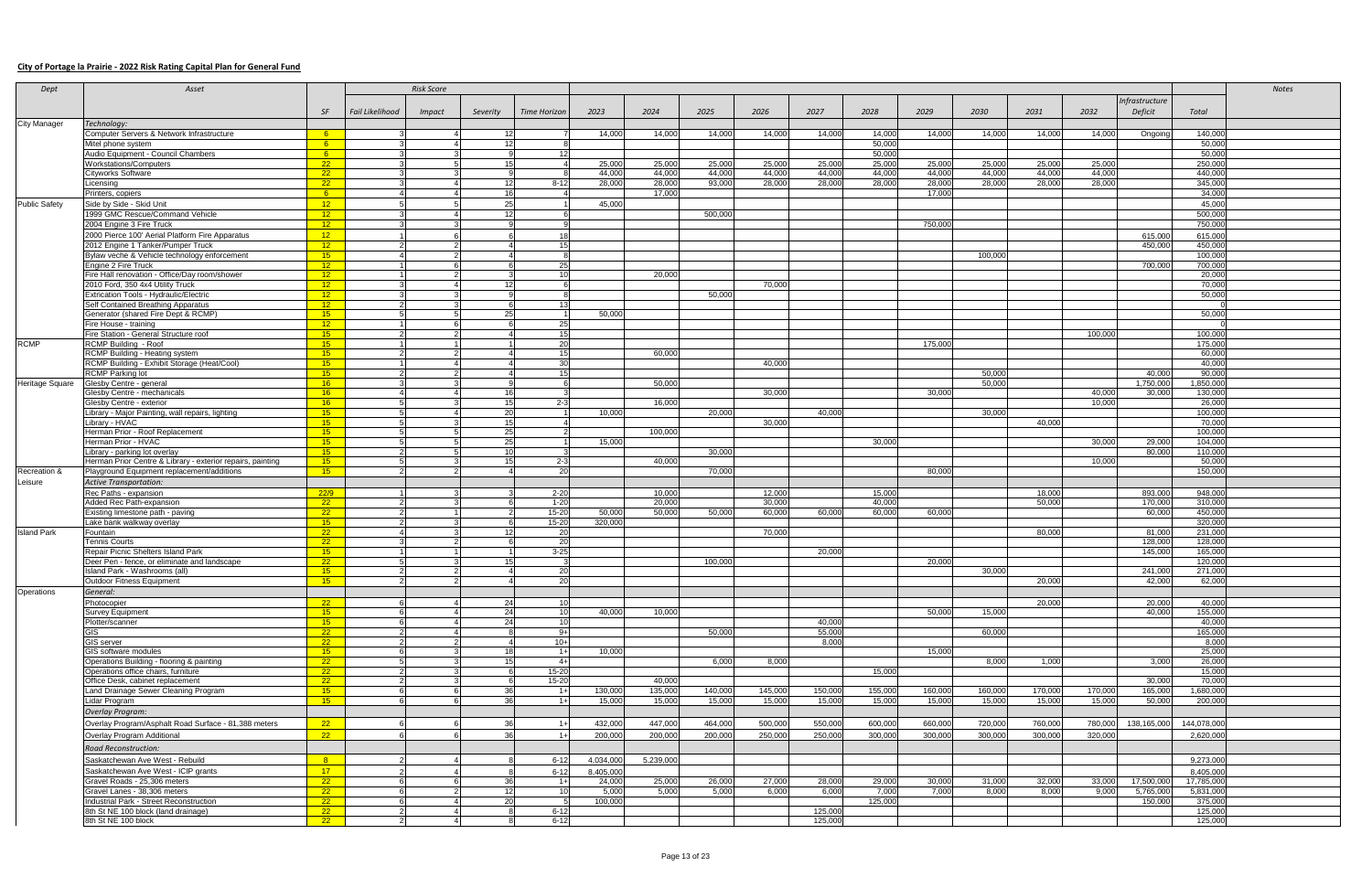| Dept | Asset                                           |                 |                 | <b>Risk Score</b> |                 |                     |            |           |           |           |           |           |           |           |           |         |               |                                   | <b>Notes</b>          |
|------|-------------------------------------------------|-----------------|-----------------|-------------------|-----------------|---------------------|------------|-----------|-----------|-----------|-----------|-----------|-----------|-----------|-----------|---------|---------------|-----------------------------------|-----------------------|
|      |                                                 |                 |                 |                   |                 |                     |            |           |           |           |           |           |           |           |           |         | nfrastructure |                                   |                       |
|      |                                                 | <b>SF</b>       | Fail Likelihood | <b>Impact</b>     | Severity        | <b>Time Horizon</b> | 2023       | 2024      | 2025      | 2026      | 2027      | 2028      | 2029      | 2030      | 2031      | 2032    | Deficit       | Total                             |                       |
|      | Island Park Causeway- lights & banners          | $-13$           |                 |                   |                 | 40                  | 20,000     |           |           |           |           |           |           |           |           |         |               | 20,000                            |                       |
|      | Dufferin Ave E extension (SE Dev)               | 22              |                 |                   | 20              |                     |            | 50,000    |           |           |           |           |           |           |           |         |               | 50,000                            |                       |
|      | St John St Const (SE Dev)                       | 15              |                 |                   |                 | $6 - 12$            |            |           |           |           |           | 650.000   |           |           |           |         |               | 650,000                           |                       |
|      | <b>Storm Sewer Renewal Program:</b>             |                 |                 |                   |                 |                     |            |           |           |           |           |           |           |           |           |         |               |                                   |                       |
|      | <b>LDS Renewal Program</b>                      | 22              |                 |                   |                 | 15-20               | 50,000     | 75.000    | 75.000    | 125,000   | 150,000   | 150.000   | 150.000   | 150,000   | 150,000   | 150.000 | 10.000.000    | 11.225.000                        |                       |
|      | Koko Platz LDS replacement                      | 22              | $\mathcal{P}$   |                   |                 | 15-20               | 75.000     | 50.000    | 50,000    |           |           |           |           |           |           |         |               | 175,000                           |                       |
|      | 14th NE CPR Box Culvert Replacement             | 15              |                 |                   | 12              | $1 - 5$             | 1,000,000  |           |           |           |           |           |           |           |           |         |               | 1,000,000                         |                       |
|      | Land Drainage Study                             | $\overline{22}$ |                 |                   | 12              | $1 - 5$             |            | 250,000   |           |           |           |           |           |           |           |         |               | 250,000                           |                       |
|      | Saskatchewan Ave - festive lighting/banners     | $-22$           |                 |                   |                 | 12                  | 20.000     |           |           |           | 10.000    |           |           |           |           |         |               | 30.000                            |                       |
|      | Downtown brick sidewalk replacement             | 23 <sup>2</sup> |                 |                   | 36              | $1+$                |            |           |           |           |           |           |           |           |           |         |               |                                   |                       |
|      | Sidewalks                                       | 23 <sup>2</sup> | $\overline{2}$  |                   |                 | 15 <sup>1</sup>     | 50.000     | 50.000    | 50.000    | 70.000    | 80.000    | 50.000    | 50.000    | 70.000    | 70.000    | 80.000  | 100.000       | 720.000                           |                       |
|      | Roads - equipment                               | 11              | $\overline{2}$  |                   |                 | $1 - 15$            |            | 20,000    |           | 250,000   |           |           | 300.000   |           | 25.000    |         | 371.000       | 966,000                           |                       |
|      | Industrial Park expansion - roads and Ids       | 22              |                 |                   |                 | $1 - 15$            |            |           |           |           |           | 2,000,000 |           |           |           |         |               | 2,000,000                         |                       |
|      | Environmental:                                  |                 |                 |                   |                 |                     |            |           |           |           |           |           |           |           |           |         |               |                                   |                       |
|      | Compost screener                                | 10 <sup>2</sup> |                 |                   |                 |                     |            | 160,000   |           |           |           |           |           |           |           |         |               | 160,000                           |                       |
|      | Organic Waste collection - containers           | 10 <sup>2</sup> |                 |                   |                 |                     |            |           | 400.00    |           |           |           |           |           |           |         |               | 400.000                           |                       |
|      | Compost site development                        | 10 <sup>1</sup> |                 |                   |                 |                     |            |           | 700.00    |           |           |           |           |           |           |         |               | 700,000                           |                       |
|      | Compost turner                                  | 10 <sup>1</sup> |                 |                   |                 |                     |            |           | 250,000   |           |           |           |           |           |           |         |               | 250,000                           |                       |
|      | <b>Public Works:</b>                            |                 |                 |                   |                 |                     |            |           |           |           |           |           |           |           |           |         |               |                                   |                       |
|      | Heavy Equipment Renewal                         | 11              |                 |                   |                 | $1 - 20$            | 235,000    | 245,000   | 255,000   | 265,000   | 275,000   | 285,000   | 295,000   | 300,000   | 325,000   | 350,000 | 950,000       | 3,780,000                         |                       |
|      | Pressure Washer                                 | $\overline{22}$ |                 |                   |                 |                     |            |           |           | 13,000    |           |           |           |           |           |         |               | 13,000                            |                       |
|      | Cottonwood maintenance - increase               | 22              |                 |                   |                 | $6-10$              | 15.000     | 15.000    | 17.00     | 17.000    | 20,000    | 20.000    | 25.000    | 22,000    | 22,000    | 25,000  |               | 198,000                           |                       |
|      | Shop hoist replacement                          | 22              |                 |                   |                 | $2 - 10 +$          |            |           |           | 16.000    |           |           |           |           | 20,000    |         | 2.621.000     |                                   | 2,657,000 Misc. Equip |
|      | PW Building - Mechanicals                       | 22              |                 |                   | 12              | $1+$                |            |           |           | 25.000    |           |           |           |           | 30.000    |         |               | 55.000                            |                       |
|      | Vehicles - Pool Trucks                          | $-22$           | $\overline{a}$  |                   |                 | $10+$               | 131.000    | 137.000   | 144,000   | 151.000   | 159.000   | 167.000   | 175,000   | 184.000   | 190.000   |         | 982.000       | 2,420,000                         |                       |
|      | Shop heating system replacement                 | 22              |                 |                   |                 |                     |            |           |           | 25,000    |           |           |           |           | 30,000    |         | 25,000        | 80,000                            |                       |
|      | Ops office rooftop HVAC unit replacement        | 22              |                 |                   |                 |                     |            |           | 35,000    |           |           |           |           | 35.000    |           |         |               | 70.000                            |                       |
|      | <b>Christmas Banners</b>                        | 22              | $\overline{2}$  |                   |                 | 15-20               | 5,000      | 5,000     | 10.00     | 5,000     | 7,000     | 8.000     | 9,000     | 10.000    | 10,000    | 10.000  | 10.000        | 89.000                            |                       |
|      | Christmas LED pole mount lights, festoons       | 22              |                 |                   |                 | 15-20               | 15,000     |           |           |           | 20.000    |           |           |           | 25.000    |         |               | 60.000                            |                       |
|      | Sidewalk new extensions                         | 22              |                 |                   |                 | 15-20               | 50,000     | 50,000    | 50,000    | 60,000    | 60,000    | 70,000    | 70,000    | 70,000    | 80.000    | 80,000  | 90,000        | 730,000                           |                       |
|      | Lake pumps, pipe                                | $\overline{22}$ | $\mathcal{P}$   |                   |                 | $15 - 20$           |            |           |           |           |           | 60.000    | 60,000    |           |           |         |               | 120,000                           |                       |
|      | Winter sand shed                                | $-22$           | $\overline{2}$  |                   |                 | $15 - 20$           |            |           |           | 100.000   |           |           |           |           |           |         |               | 100.000                           |                       |
|      | Transportation canvas shed, replace canvas      | 22              | -2              |                   |                 | 15-20               |            |           |           |           | 50.000    |           |           |           |           |         |               | 50,000                            |                       |
|      | Rail Crossing Maintenance (5 of 8 crossings)    | 22              | $\overline{2}$  |                   |                 | 15-20               | 75.000     | 35.000    | 35,000    | 40,000    | 40.000    | 40.000    | 40.000    | 45.000    | 45.000    | 40.000  | 40.000        | 475.000                           |                       |
|      | CPR constant warning signal upgrade             | $-22$           | -21             |                   |                 | $15 - 20$           |            | 150,000   |           |           |           |           |           |           |           |         |               | 150,000                           |                       |
|      | CNR signal upgrade                              | 22              |                 |                   |                 | 15-20               | 150,000    |           |           |           |           |           |           |           |           |         |               | 150,000                           |                       |
|      | Public Works shop maintenance bay x2            | 22              |                 |                   |                 | $15 - 20$           |            |           |           | 400.000   |           |           |           |           |           |         |               | 400.000                           |                       |
|      | Public works shop overhead doors                | $-22$           | $\mathcal{P}$   |                   |                 | 15-20               |            |           | 12,000    |           |           |           |           |           |           |         |               | 12,000                            |                       |
|      | Signage - PLP Entrance Highway Signs            | 22              | $\overline{2}$  |                   |                 | $10+$               |            |           |           |           |           |           |           |           | 80.000    |         | 118.000       | 198.000                           |                       |
|      | City Facilities:                                |                 |                 |                   |                 |                     |            |           |           |           |           |           |           |           |           |         |               |                                   |                       |
|      | City Hall flooring, Main Office area            | 22              |                 |                   | 25              |                     | 35,000     |           |           |           |           |           |           |           | 15,000    |         |               | 50,000                            |                       |
|      | City Hall elevator, accessibility measures      | $\overline{18}$ |                 |                   | $\overline{12}$ |                     | 100,000    | 100,000   |           |           |           |           |           |           |           |         |               | 200.000                           |                       |
|      | City Hall Committee room renos                  | 22              |                 |                   | 25              |                     | 15,000     |           |           |           |           |           |           |           |           |         |               | 15,000                            |                       |
|      | City Hall - basement offices paint              | 22              |                 |                   | 24              |                     | 5.000      |           |           |           |           |           |           |           |           |         |               | 5.000                             |                       |
|      | City Hall Front Counter, Furniture/Finance Dept | $\overline{22}$ |                 |                   | 12              | 10 <sup>1</sup>     |            |           |           |           |           |           |           |           |           | 50,000  |               | 50.000                            |                       |
|      | Fire Proof Cabinets - to replace vault storage  | 22              |                 |                   | 12              | 10 <sup>1</sup>     |            |           |           |           |           |           |           |           |           | 5,000   |               | 5,000                             |                       |
|      | City Hall HVAC                                  | 22              | 4               |                   | 12              |                     |            |           |           |           |           |           | 75,000    |           |           |         |               | 75,000                            |                       |
|      | City Hall Windows                               | 22              |                 |                   | 12              |                     |            | 10,000    |           |           |           |           |           |           |           |         |               | 10.000                            |                       |
|      | Cemetery:                                       |                 |                 |                   |                 |                     |            |           |           |           |           |           |           |           |           |         |               |                                   |                       |
|      | Building Repair - roof & siding                 | $-5$            |                 |                   | 12              |                     |            |           | 50,000    |           |           |           |           |           |           |         |               | 50,000                            |                       |
|      |                                                 |                 |                 |                   |                 | TOTALS:             | 16.042.000 | 8.012.000 | 4.035.000 | 2.966.000 | 2.454.000 | 5.102.000 | 3,729,000 | 2.574.000 | 2.742.000 |         |               | 2.418.000 182.649.000 232.723.000 |                       |

| #  | <b>Name</b>                        | #  | <b>Name</b>                                |
|----|------------------------------------|----|--------------------------------------------|
|    | Accommodation Tax - Marketing      | 16 | Glesby Building                            |
| 2  | Accommodation Tax - Sask Ave       | 17 | Grants                                     |
| 3  | <b>BDO Arena Building</b>          | 18 | Handicap                                   |
| 4  | Capital Levy                       | 19 | Handivan                                   |
| 5  | Cemeterv                           | 20 | Land Development                           |
| 6  | Computer                           | 21 | Library Building                           |
|    | <b>Crescent Lake</b>               | 22 | Operating                                  |
| 8  | Debentures                         | 23 | Sidewalk                                   |
| 9  | <b>Dedication Fees -Recreation</b> | 24 | Softball Complex                           |
| 10 | Environmental                      | 25 | Spec Admin                                 |
| 11 | <b>Equipment Replacement</b>       |    |                                            |
| 12 | Fire Truck                         |    |                                            |
| 13 | Gas Tax                            |    |                                            |
| 14 | General Infrastructure             |    | Note: All Funding Sources are Reserve acco |
| 15 | <b>General Reserve</b>             |    |                                            |

| Glesby Building<br>16<br>Grants<br>17<br>Handicap<br>18<br>Handivan<br>19<br>Land Development<br>20<br><b>Library Building</b><br>21<br>22<br>Operating<br>Sidewalk<br>23<br>Softball Complex<br>24<br>25<br>Spec Admin | # | <b>Name</b> |
|-------------------------------------------------------------------------------------------------------------------------------------------------------------------------------------------------------------------------|---|-------------|
|                                                                                                                                                                                                                         |   |             |
|                                                                                                                                                                                                                         |   |             |
|                                                                                                                                                                                                                         |   |             |
|                                                                                                                                                                                                                         |   |             |
|                                                                                                                                                                                                                         |   |             |
|                                                                                                                                                                                                                         |   |             |
|                                                                                                                                                                                                                         |   |             |
|                                                                                                                                                                                                                         |   |             |
|                                                                                                                                                                                                                         |   |             |
|                                                                                                                                                                                                                         |   |             |

Note: All Funding Sources are Reserve accounts excluding # 8; 17 and 22.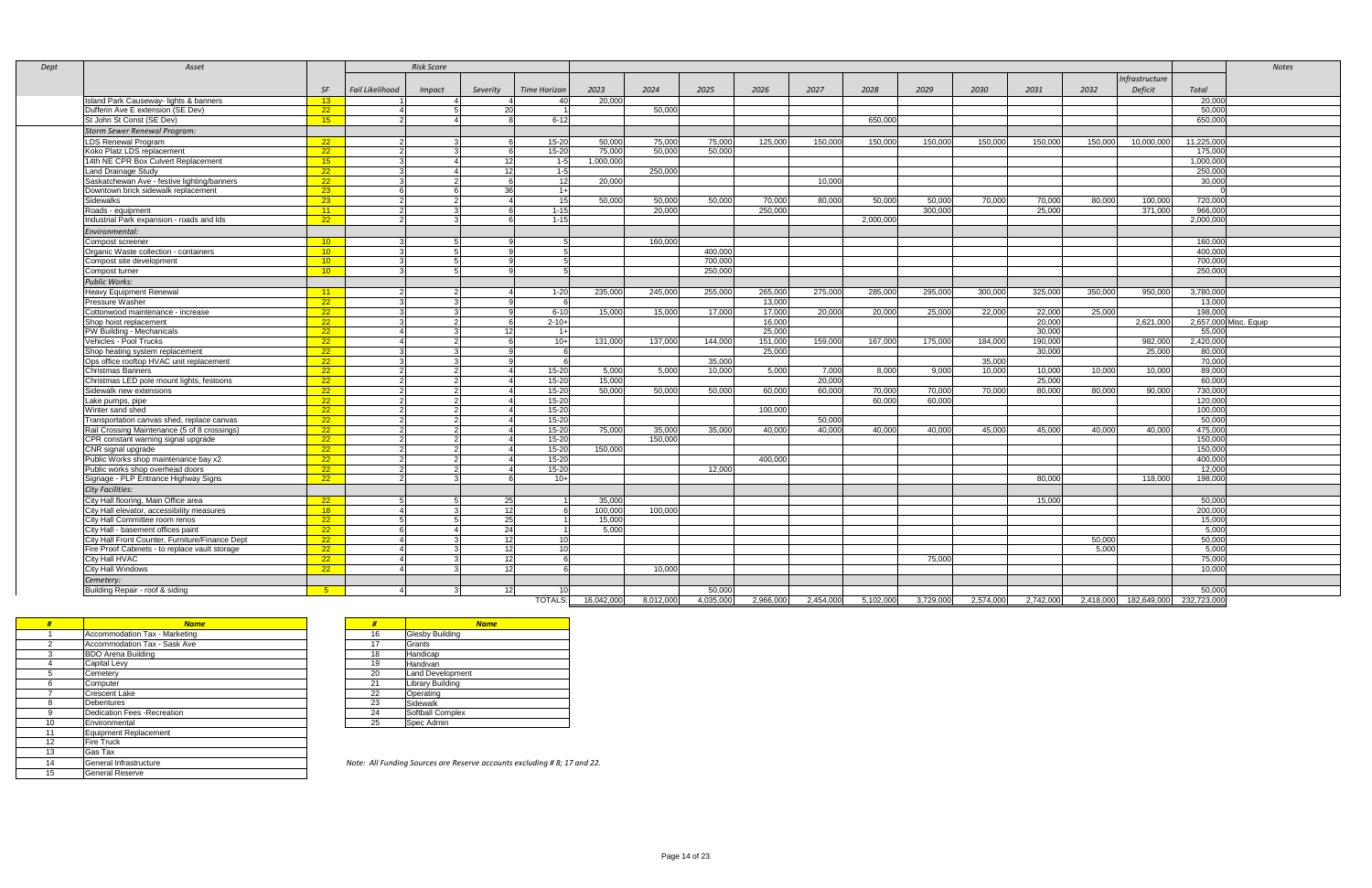| Dep |        |                        | <b>Risk Score</b> |          |              |      |      |      |      |      |      |      |      |      |      |             |      | voles |
|-----|--------|------------------------|-------------------|----------|--------------|------|------|------|------|------|------|------|------|------|------|-------------|------|-------|
|     |        |                        |                   |          |              |      |      |      |      |      |      |      |      |      |      | rastructure |      |       |
|     | $\sim$ | <b>Fail Likelinood</b> | Imnact            | Severity | Time Horizon | 2023 | 2024 | 2025 | 2026 | 2027 | 2028 | 2029 | 2030 | 2031 | 2032 | Deficit     | TULU |       |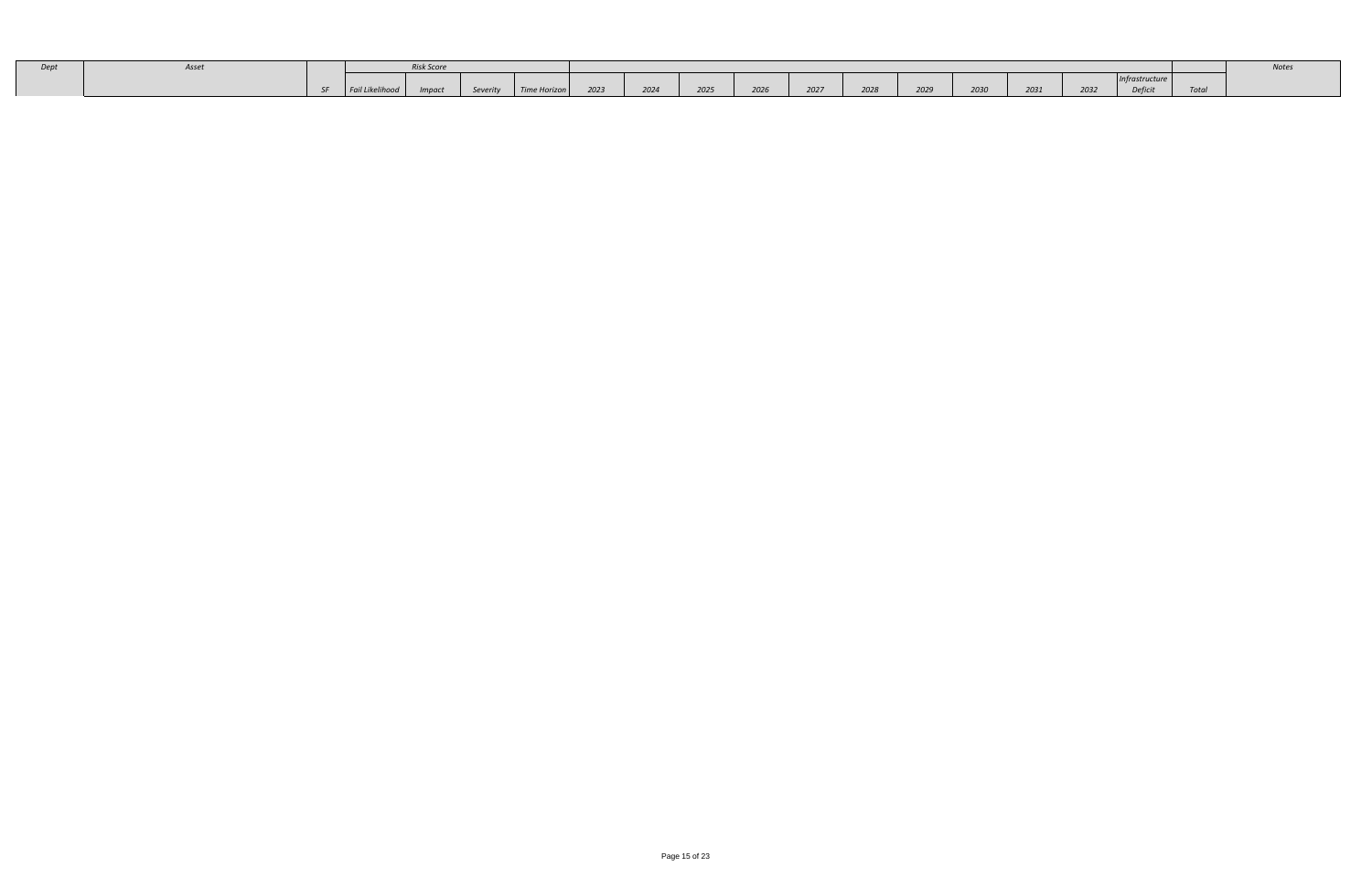#### **City of Portage la Prairie - 2022 Risk Rating Capital Plan for Utility Fund**

| <b>Dept</b>                   | Asset                                             |                | <b>Risk Score</b>                |                 |              |         |           |           |         |         |           |         |         |        |           |               |           | <b>Notes</b> |
|-------------------------------|---------------------------------------------------|----------------|----------------------------------|-----------------|--------------|---------|-----------|-----------|---------|---------|-----------|---------|---------|--------|-----------|---------------|-----------|--------------|
|                               |                                                   |                |                                  |                 |              |         |           |           |         |         |           |         |         |        |           | Long Trm -    |           |              |
|                               |                                                   | SF             | Fail Likelihood<br><b>Impact</b> | Severity        | Time Horizon | 2023    | 2024      | 2025      | 2026    | 2027    | 2028      | 2029    | 2030    | 2031   | 2032      | Infra Deficit | Total     |              |
| <b>Dept</b>                   | <b>WTP Dike</b>                                   | $\overline{D}$ |                                  | 12              | $3 - 5$      |         |           | 60,000    |         |         |           |         |         |        |           |               | 60,000    |              |
| <b>Plant &amp; Reservoirs</b> | McKay Reservoir Pump 1                            | A              |                                  | 18              |              |         |           | 50,000    |         |         |           |         |         |        |           |               | 50,000    |              |
|                               | McKay Reservoir Pump 2                            | A              |                                  | 18              |              |         |           | 50,000    |         |         |           |         |         |        |           |               | 50,000    |              |
|                               | McKay Reservoir Pump 3                            | A              |                                  | 18              |              |         |           |           | 50,000  |         |           |         |         |        |           |               | 50,000    |              |
|                               | McKay Reservoir Pump 4                            | A              |                                  | 18              |              |         |           |           | 50,000  |         |           |         |         |        |           |               | 50,000    |              |
|                               | McKay Reservoir Pump 5                            | A              |                                  | 15              |              |         |           |           |         | 50,000  |           |         |         |        |           |               | 50,000    |              |
|                               | McKay Reservoir Pump 6                            | A              |                                  | 15              |              |         |           |           |         | 50,000  |           |         |         |        |           |               | 50,000    |              |
|                               | McKay Reservoir Pump 7                            | $\mathsf{A}$   |                                  | 15              |              |         |           |           |         |         | 50,000    |         |         |        |           |               | 50,000    |              |
|                               |                                                   |                |                                  | 15              |              |         |           |           |         |         |           |         |         |        |           |               |           |              |
|                               | McKay Reservoir Pump 8                            | A              |                                  |                 |              |         |           |           |         |         | 50,000    |         |         |        |           |               | 50,000    |              |
|                               | Standby Generator - McKay, replace                | $\mathsf{A}$   |                                  | 30              |              |         | 400,000   |           |         |         |           |         |         |        |           |               | 400,000   |              |
|                               | Clarifier Chain Drive Gear 1                      | $\Box$         |                                  | 18              |              |         |           |           |         | 20,000  |           |         |         |        |           |               | 20,000    |              |
|                               | Clarifier Chain Drive Gear 2                      | $\Box$         |                                  | 12              | 10           |         |           |           |         |         |           |         |         |        | 22,000    |               | 22,000    |              |
|                               | Clarifier Chain Drive Gear 3                      | $\Box$         |                                  | 36              |              | 15,000  |           |           |         |         |           |         |         |        |           |               | 15,000    |              |
|                               | Zebra Mussel Control                              | $\mathsf{D}$   |                                  | 15              |              |         |           | 200,000   |         |         |           | 300,000 |         |        |           |               | 500,000   |              |
|                               | Tube settler replacement clarifiers #1            | $\mathsf{A}$   |                                  | 18              |              |         |           | 120,000   |         |         |           |         |         |        |           |               | 120,000   |              |
|                               | Tube settler replacement clarifiers #2            | A              |                                  | 30              |              | 100,000 |           |           |         |         |           |         |         |        |           |               | 100,000   |              |
|                               | Tube settler replacement clarifiers #3            | $\mathsf{A}$   |                                  | 12              |              |         |           |           |         | 125,000 |           |         |         |        |           |               | 125,000   |              |
|                               | Replace raw water intake pump                     | $\Box$         |                                  | 18              |              |         |           |           | 25,000  |         |           |         |         |        | 50,000    |               | 75,000    |              |
|                               | Sand Filter 1 Media Replacement                   | A              |                                  | 30              |              | 100,000 |           |           |         |         |           |         |         |        |           |               | 100,000   |              |
|                               | Sand Filter 2 Media Replacement                   | A              |                                  | 15              |              |         |           |           |         |         |           |         | 100,000 |        |           |               | 100,000   |              |
|                               | Sand Filter 3 Media Replacement                   | A              |                                  | 25              |              |         | 100,000   |           |         |         |           |         |         |        |           |               | 100,000   |              |
|                               | Sand Filter 4 Media Replacement                   | A              |                                  | 20              |              |         |           | 100,000   |         |         |           |         |         |        |           |               | 100,000   |              |
|                               |                                                   |                |                                  |                 |              |         |           |           |         |         |           |         |         |        |           |               |           |              |
|                               | Rebuild Poplar Bluff water pump 1                 | $-A$           |                                  | 20              |              |         |           | 110,000   |         |         |           |         |         |        |           |               | 110,000   |              |
|                               | Rebuilt Poplar Bluff water pump 2                 | $\mathsf{A}$   |                                  | 15              |              |         |           |           |         |         |           | 125,000 |         |        |           |               | 125,000   |              |
|                               | Rebuilt Poplar Bluff water pump 3                 | $-A$           |                                  | 15              |              |         |           |           |         |         |           |         | 130,000 |        |           |               | 130,000   |              |
|                               | Replace Poplar Bluff variable frequency drive     | A              |                                  | 24              |              |         |           |           | 50,000  |         |           |         |         |        |           |               | 50,000    |              |
|                               | Replace Poplar Bluff variable frequency drive     | A              |                                  | 18 <sup>1</sup> |              |         |           |           |         |         |           | 75,000  |         |        |           |               | 75,000    |              |
|                               | Replace Poplar Bluff variable frequency drive     | $\mathbf{A}$   |                                  | 18              |              |         |           |           |         |         |           |         |         | 90,000 |           |               | 90,000    |              |
|                               | WTP Process Software upgrade                      | A              |                                  | 18              |              |         |           |           |         |         |           | 100,000 |         |        |           |               | 100,000   |              |
|                               | WTP Control Hardware upgrade                      | A              |                                  | 18              |              |         |           |           |         |         |           | 200,000 |         |        |           |               | 200,000   |              |
|                               | Pretreatment - result sand recirc pump 1          | D              |                                  | 20              |              |         |           |           |         | 35,000  |           |         |         |        |           |               | 35,000    |              |
|                               | Pretreatment - result sand recirc pump 2          | $\Box$         |                                  | 20              |              |         |           |           |         | 35,000  |           |         |         |        |           |               | 35,000    |              |
|                               | Water system Assessment                           | A              |                                  | 36              |              | 70,000  |           |           |         |         | 80,000    |         |         |        | 90,000    |               | 240,000   |              |
|                               | <b>Structural Repairs to Water Plant Building</b> | A              |                                  | 30              |              | 150,000 |           |           |         |         | 100,000   |         |         |        | 100,000   |               | 350,000   |              |
|                               | ime Sludge pond cleaning (5 years alternating).   | $\Box$         |                                  | 30              |              |         | 1,600,000 |           |         |         | 1,800,000 |         |         |        | 2,000,000 |               | 5,400,000 |              |
|                               | Anionic Polymer System                            | $\mathsf{D}$   |                                  | 18 <sup>1</sup> |              |         |           |           |         | 50,000  |           |         |         |        |           |               | 50,000    |              |
|                               | <b>Chlorine Feed System</b>                       | $\Box$         |                                  | 30              |              | 40,000  |           |           |         |         |           |         |         |        |           |               | 40,000    |              |
|                               | Install redundant chlorine line                   | $\Box$         |                                  | 18              |              | 12,000  |           |           |         |         |           |         |         |        |           |               | 12,000    |              |
|                               | WTP Instrument Air Compressor 1                   | A              |                                  | 15              |              |         |           |           |         |         | 15,000    |         |         |        |           |               | 15,000    |              |
|                               | WTP Instrument Air Compressor 2                   | $\overline{A}$ |                                  | 10              |              |         |           |           |         |         |           | 18,000  |         |        |           |               | 18,000    |              |
|                               | McKay Instrument Air Compressor 1                 | $-A$           |                                  | 15              |              |         |           |           | 15,000  |         |           |         |         |        |           |               | 15,000    |              |
|                               | McKay Instrument Air Compressor2                  | $\mathbf{A}$   |                                  | 10              |              |         |           |           |         |         |           | 20,000  |         |        |           |               | 20,000    |              |
|                               | Sand Filter Centre Ring replacement               | $\overline{C}$ |                                  | 25              |              |         |           | 1,000,000 |         |         |           |         |         |        |           |               | 1,000,000 |              |
|                               |                                                   | $\Box$         |                                  | 10 <sup>1</sup> |              | 15,000  |           |           |         |         |           |         |         |        |           |               | 15,000    |              |
|                               | Heat pump piping insulation                       |                |                                  | 12              |              | 10,000  |           |           |         |         |           |         |         |        |           |               | 10,000    |              |
|                               | Install Chlorine Analyzer - McKay                 | $\Box$         |                                  |                 |              |         |           |           |         |         |           |         |         |        |           |               |           |              |
|                               | Install Chlorine Analyzer - Popular Bluff         | A              |                                  | 12              |              | 10,000  |           |           |         |         |           |         |         |        |           |               | 10,000    |              |
|                               | Windows (WTP)                                     | $\mathsf{A}$   |                                  | 16              |              |         |           |           |         |         | 30,000    |         |         |        |           |               | 30,000    |              |
|                               | Office Flooring (WTP)                             | A              |                                  |                 |              |         |           |           |         |         |           |         | 60,000  |        |           |               | 60,000    |              |
|                               | Flooring around Clarifier 3 (WTP)                 | $\mathsf{D}$   |                                  | 24              |              | 7,000   |           |           |         |         |           |         |         |        |           |               | 7,000     |              |
|                               | WTP Office HVAC                                   | D              |                                  | 24              |              |         |           | 40,000    |         |         |           |         |         |        |           |               | 40,000    |              |
|                               | <b>WTP Main Building HVAC</b>                     | $\mathsf{A}$   |                                  | 15              |              |         |           |           |         |         |           |         | 75,000  |        |           |               | 75,000    |              |
|                               | WTP Ozone Air Conditioner                         | $\mathsf{D}$   |                                  | 12              | 10           |         |           |           |         |         |           |         |         |        | 30,000    |               | 30,000    |              |
|                               | <b>Pretreatment HVAC</b>                          | A              |                                  | 18              |              |         | 25,000    |           |         |         |           |         |         |        |           |               | 25,000    |              |
|                               | <b>WTP Reservoir Furnace</b>                      | A              |                                  | 24              |              | 10,000  |           |           |         |         |           |         |         |        |           |               | 10,000    |              |
|                               | Carbon Dioxide Diffusion system (Chbr 1&2)        | $-A$           |                                  | 12              |              |         |           |           | 100,000 |         |           |         |         |        |           |               | 100,000   |              |
|                               | Carbon Dioxide Diffusion system (Chbr 3)          | A              |                                  | 24              |              | 80,000  |           |           |         |         |           |         |         |        |           |               | 80,000    |              |
|                               | Ozone Diffusion system (Chbr 1&2)                 | A              |                                  | 18              |              |         |           |           |         |         | 200,000   |         |         |        |           |               | 200,000   |              |
|                               | Ozone Diffusion system (Chbr 3)                   | A              |                                  | 24              |              |         | 150,000   |           |         |         |           |         |         |        |           |               | 150,000   |              |
|                               | Raw water intake upgrade/protect-bar,pip          | $\overline{C}$ |                                  | 20              |              |         |           | 500,000   |         |         |           |         |         |        |           |               | 500,000   |              |
|                               | Security Systems - Camera/Fences/Gates            | $\Box$         | 5                                | -5              | 15-20        |         |           |           |         |         |           |         |         |        |           |               |           |              |
|                               | Sludge pump station pipes                         | A              |                                  | 18              |              |         |           |           | 50,000  |         |           |         |         |        |           |               | 50,000    |              |
|                               |                                                   |                |                                  |                 |              |         |           |           |         |         |           |         |         |        |           |               |           |              |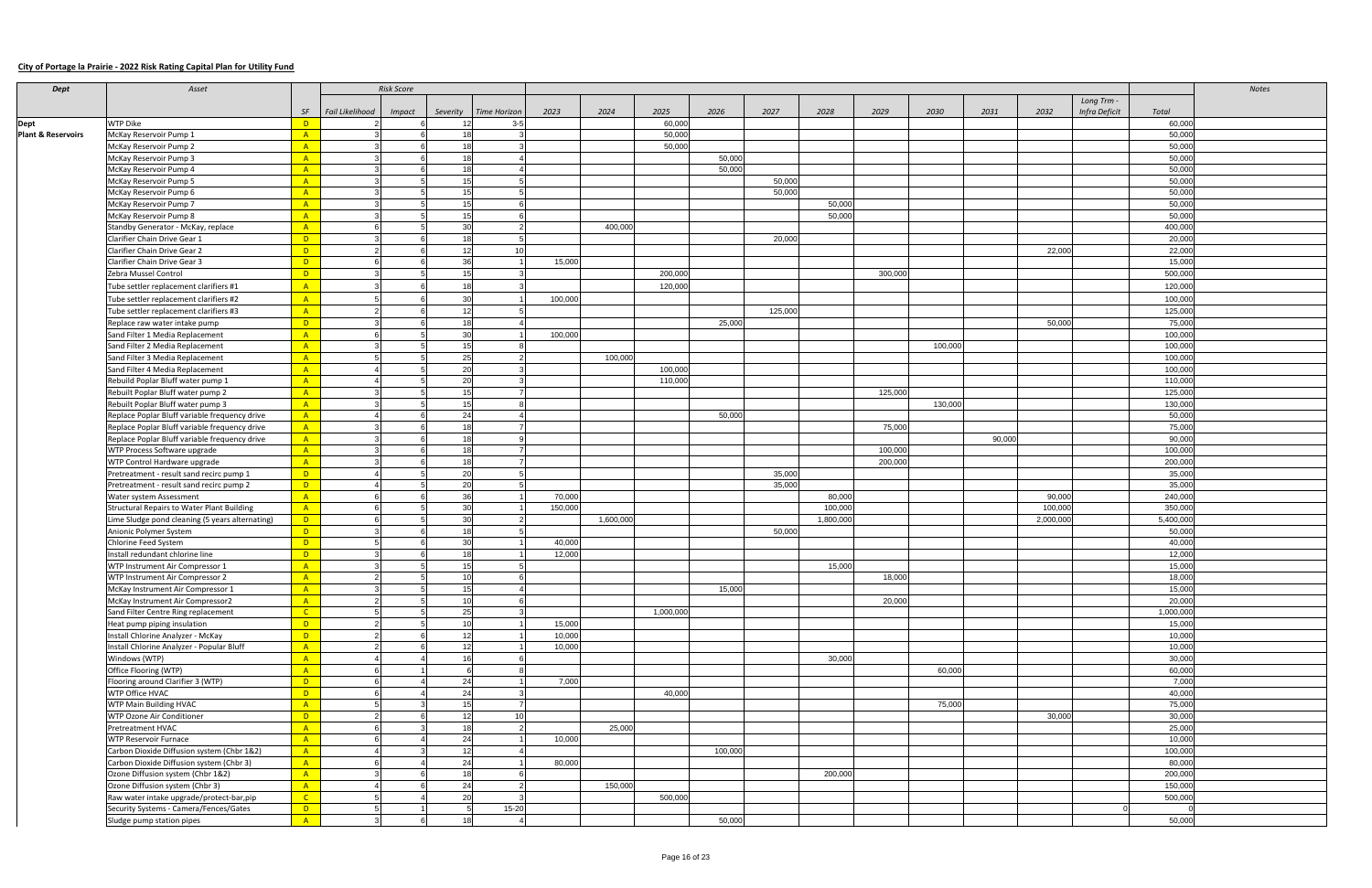| Dept    | Asset                                        |                |                 | <b>Risk Score</b> |                 |                 |         |            |         |           |         |           |         |           |         |           |               |            | <b>Notes</b> |
|---------|----------------------------------------------|----------------|-----------------|-------------------|-----------------|-----------------|---------|------------|---------|-----------|---------|-----------|---------|-----------|---------|-----------|---------------|------------|--------------|
|         |                                              |                |                 |                   |                 |                 |         |            |         |           |         |           |         |           |         |           | Long Trm -    |            |              |
|         |                                              | <b>SF</b>      | Fail Likelihood | <i>Impact</i>     | Severity        | Time Horizon    | 2023    | 2024       | 2025    | 2026      | 2027    | 2028      | 2029    | 2030      | 2031    | 2032      | Infra Deficit | Total      |              |
|         | Sludge pump station pump 1                   | $-A$           |                 |                   |                 |                 |         |            |         |           |         |           |         |           | 60,000  |           |               | 60,000     |              |
|         | Sludge pump station pump 2                   | A              |                 |                   |                 |                 |         |            |         |           |         |           |         |           | 60,000  |           |               | 60,000     |              |
|         | GAC replacement - Engineering & Membrane     | $\overline{C}$ |                 |                   | 20              | -5              |         |            |         |           |         | 4,000,000 |         |           |         |           |               | 4,000,000  |              |
|         | GAC <sub>1</sub>                             | A              |                 |                   | 10 <sup>1</sup> | $10 - 15$       |         |            |         |           |         |           |         |           |         |           |               |            |              |
|         | GAC <sub>2</sub>                             | A              |                 |                   | 10 <sup>1</sup> | $10 - 15$       |         |            |         |           |         |           |         |           |         |           |               |            |              |
|         | GAC <sub>3</sub>                             | A              |                 |                   | 10 <sup>1</sup> | $10 - 15$       |         |            |         |           |         |           |         |           |         |           |               |            |              |
|         | GAC <sub>4</sub>                             | $-A$           |                 |                   | 10              | $10 - 15$       |         |            |         |           |         |           |         |           |         |           |               |            |              |
|         | <b>GAC Influent Flow meter</b>               | A              |                 |                   | 30 <sup>1</sup> |                 | 20,000  |            |         |           |         |           |         |           |         |           |               | 20,000     |              |
|         | <b>GAC Valve Replacements</b>                | A              |                 |                   | 25              | $1 - 5$         | 30,000  | 30,000     | 32,000  | 35,000    |         |           |         |           |         |           |               | 127,000    |              |
|         | Actiflo clarifier scraper arms and drive     | A              |                 |                   | 30 <sup>1</sup> |                 | 250,000 |            |         |           |         |           |         |           |         |           |               | 250,000    |              |
|         | Actiflo Air Scour Blower                     | A              |                 |                   | 20              |                 |         |            |         | 10,000    |         |           |         |           |         |           |               | 10,000     |              |
|         | Actiflo Air Scour Lamellas                   | A              |                 |                   | 10              | 10              |         |            |         |           |         |           |         |           |         | 200,000   |               | 200,000    |              |
|         | Confined Space Hoist                         | A              |                 |                   | 25              | $1 - 5$         | 12,000  |            |         |           |         |           |         |           |         |           |               | 12,000     |              |
|         | <b>WTP Roof Replacement</b>                  | $\Box$         |                 |                   | 30              |                 | 20,000  |            |         | 300,000   |         |           |         |           |         |           |               | 320,000    |              |
|         | Aciflo Roof Replacement                      | $\overline{D}$ |                 |                   | 30              |                 |         |            |         |           | 300,000 |           |         |           |         |           |               | 300,000    |              |
|         | <b>WTP Distribution Roof</b>                 | A              |                 |                   | 18 <sup>1</sup> |                 |         |            |         |           |         |           | 50,000  |           |         |           |               | 50,000     |              |
|         | McKay Reservoir Roof Replacement             | A              |                 |                   | 18              |                 |         |            |         |           |         |           | 50,000  |           |         |           |               | 50,000     |              |
|         | McKay Reservoir Cover Replacement            | A              |                 |                   |                 | 30              |         |            |         |           |         |           |         |           |         |           |               |            |              |
|         |                                              | D              |                 |                   |                 | $\mathcal{R}$   |         |            |         |           |         |           |         |           |         |           |               |            |              |
|         | WTP Reservoir City Distribution Pump 1       |                |                 |                   | 30<br>30        |                 |         |            | 50,000  |           |         |           |         |           |         |           |               | 50,000     |              |
|         | WTP Reservoir City Distribution Pump 2       | $\blacksquare$ |                 |                   |                 |                 |         |            |         | 55,000    |         |           |         |           |         |           |               | 55,000     |              |
|         | WTP Reservoir City Distribution Pump 3       | D              |                 |                   | 24              | 5               |         |            |         |           | 60,000  |           |         |           |         |           |               | 60,000     |              |
|         | WTP Reservoir City Distribution Pump 4       | $\blacksquare$ |                 |                   | 16              | - 6             |         |            |         |           |         | 70,000    |         |           |         |           |               | 70,000     |              |
|         | WTP Reservoir City Distribution Pump 5       | $\blacksquare$ |                 |                   | 12              | 10 <sup>1</sup> |         |            |         |           |         |           |         |           |         | 90,000    |               | 90,000     |              |
|         | Actiflo-Hydro cyclone Replace Bank of 4x2    | $\blacksquare$ |                 |                   | 30 <sup>1</sup> |                 | 40,000  |            |         | 60,000    |         |           | 70,000  |           |         | 80,000    |               | 250,000    |              |
|         | Raw water summer intake valve                | $\Box$ D       |                 |                   | 12              |                 |         |            |         |           |         |           |         |           | 20,000  |           |               | 20,000     |              |
|         | Raw water winter intake valve                | $\overline{D}$ |                 |                   | 12              | $\mathbf{a}$    |         |            | 30,000  |           |         |           |         |           |         |           |               | 30,000     |              |
|         | Chemical storage tanks & feed systems        | $\overline{D}$ |                 |                   | 24              |                 |         |            |         | 50,000    |         |           | 60,000  |           |         | 70,000    |               | 180,000    |              |
|         | Replace sand filter backwash blower          | $\overline{D}$ |                 |                   | 25              | $\overline{2}$  |         | 80,000     |         |           |         |           |         |           |         |           |               | 80,000     |              |
|         | McKay MCC Bucket 1                           | A              |                 |                   |                 | 15-20           |         |            |         |           |         |           |         |           |         |           |               |            |              |
|         | McKay MCC Bucket 2                           | A              |                 |                   |                 | 15-20           |         |            |         |           |         |           |         |           |         |           |               |            |              |
|         | McKay MCC Bucket 3                           | A              |                 |                   |                 | 15-20           |         |            |         |           |         |           |         |           |         |           |               |            |              |
|         | McKay MCC Bucket 4                           | $-A$           |                 |                   |                 | 15-20           |         |            |         |           |         |           |         |           |         |           |               |            |              |
|         | McKay MCC Bucket 5                           | A              |                 |                   |                 | 15-20           |         |            |         |           |         |           |         |           |         |           |               |            |              |
|         | McKay MCC Bucket 6                           | A              |                 |                   |                 | 15-20           |         |            |         |           |         |           |         |           |         |           |               |            |              |
|         | McKay MCC Bucket 7                           | A              |                 |                   |                 | 15-20           |         |            |         |           |         |           |         |           |         |           |               |            |              |
|         | McKay MCC Bucket 8                           | A              |                 |                   |                 | 15-20           |         |            |         |           |         |           |         |           |         |           |               |            |              |
|         | McKay MCC Motor 1                            | A              |                 |                   |                 | 15-20           |         |            |         |           |         |           |         |           |         |           |               |            |              |
|         | McKay MCC Motor 2                            | A              |                 |                   |                 | 15-20           |         |            |         |           |         |           |         |           |         |           |               |            |              |
|         | McKay MCC Motor 3                            | A              |                 |                   |                 | 15-20           |         |            |         |           |         |           |         |           |         |           |               |            |              |
|         | McKay MCC Motor 4                            | A              |                 |                   |                 | 15-20           |         |            |         |           |         |           |         |           |         |           |               |            |              |
|         | McKay MCC Motor 5                            | - A -          |                 |                   | -25             |                 | 15,000  |            |         |           |         |           |         |           |         |           |               | 15,000     |              |
|         | McKay MCC Motor 6                            | A              |                 |                   | 25              |                 | 15,000  |            |         |           |         |           |         |           |         |           |               | 15,000     |              |
|         | McKay MCC Motor 7                            | A              |                 |                   | 25              |                 | 15,000  |            |         |           |         |           |         |           |         |           |               | 15,000     |              |
|         | McKay MCC Motor 8                            | A              |                 |                   | 25              |                 | 15,000  |            |         |           |         |           |         |           |         |           |               | 15,000     |              |
|         | McKay Pressure Relief Valve 1                | A              |                 |                   | 30              |                 | 20,000  |            |         |           |         |           |         |           |         |           |               | 20,000     |              |
|         | McKay Pressure Relief Valve 2                | A              |                 |                   | 30              |                 | 20,000  |            |         |           |         |           |         |           |         |           |               | 20,000     |              |
|         | <b>Automatic Ozone Regulator Valves</b>      | $-A$           |                 |                   | 15              |                 |         |            |         |           |         |           |         | 40,000    |         |           |               | 40,000     |              |
|         | WTP Reservoir inspection & cleaning          | $\blacksquare$ |                 |                   | 25              |                 | 100,000 |            |         |           |         |           |         |           |         | 200,000   |               | 300,000    |              |
|         | McKay Reservoir Inspection & Cleaning        | $\blacksquare$ |                 |                   | 20              | 5               |         |            |         |           |         | 150,000   |         |           |         |           |               | 150,000    |              |
|         | WTP U[grade - Expansion - ICIP Funding       | $-F$           |                 |                   | 25              | $1 +$           |         | 40,000,000 |         |           |         |           |         |           |         |           |               | 40,000,000 |              |
|         | WTP Upgrade - Expansion - City funding       | $\overline{C}$ |                 |                   | 25              | $1+$            |         | 20,000,000 |         |           |         |           |         |           |         |           |               | 20,000,000 |              |
| Water   | Water Distribution System - 111,845 meters   | $\Box$ D       |                 |                   | 18              | $3-5$           | 200,000 | 230,000    | 230,000 | 250,000   | 275,000 | 275,000   | 290,000 | 290,000   | 290,000 | 320,000   | 86,985,000    | 89,635,000 |              |
|         | Wastewater Collection - 111,845 meters       | A              |                 |                   | 18              | $3-5$           | 315,000 | 335,000    | 355,000 | 375,000   | 410,000 | 445,000   | 450,000 | 460,000   | 470,000 | 470,000   | 86,100,000    | 90,185,000 |              |
|         | Wastewater Force mains - 45,878 meters       | A              |                 |                   | 18              | $3-5$           | 100,000 | 100,000    | 100,000 | 125,000   | 125,000 | 125,000   | 150,000 | 150,000   | 150,000 | 150,000   | 36,700,000    | 37,975,000 |              |
|         |                                              | $\mathsf{C}$   |                 |                   |                 | $6 - 10$        |         | 1,000,000  |         | 1,000,000 |         | 1,000,000 |         | 1,000,000 |         | 1,000,000 |               | 5,000,000  |              |
|         | Industrial Park expansion                    |                |                 |                   | 12              |                 |         |            |         |           |         |           |         |           |         |           |               |            |              |
|         | Watermain Renewal Program                    | $\overline{D}$ |                 |                   |                 | $3 - 5$         | 200,000 | 230,000    | 230,000 | 250,000   | 275,000 | 275,000   | 275,000 | 300.000   | 300,000 | 300,000   | 300,000       | 2,935,000  |              |
|         | Additional Watermain Renewals                | $-A$           |                 |                   |                 | $3 - 5$         |         |            | 300,000 |           |         | 300,000   |         |           |         |           |               | 600,000    |              |
|         | Park Dr 18th to Sissons - 430 m Watermains   | A              |                 |                   |                 | $15 - 20 +$     |         | 360,000    |         |           |         |           |         |           |         |           |               | 360,000    |              |
|         | Park Dr 15th to 18th - 600 m - Watermains    | A              |                 |                   |                 | $15 - 20 +$     |         |            | 450,000 |           |         |           |         |           |         |           |               | 450,000    |              |
|         | Park Dr Sissons to 24th - 460 m - Watermains | A              |                 |                   |                 | $15 - 20 +$     |         |            |         | 350,000   |         |           |         |           |         |           |               | 350,000    |              |
|         | <b>Water System Upgrading</b>                | D              |                 |                   |                 | $6 - 10$        | 200,000 | 220,000    | 240,000 | 260,000   | 275,000 | 285,000   | 295,000 | 300,000   | 300,000 | 300,000   | 300,000       | 2,975,000  |              |
|         | Fire Hydrant infill (for coverage)           | $\mathbf{D}$   |                 |                   |                 | $6 - 10$        | 20,000  | 20,000     | 20,000  | 24,000    |         |           |         |           |         |           |               | 84,000     |              |
| Other - | PW garage                                    | $\mathsf{D}$   |                 |                   |                 | $6 - 10$        |         |            |         | 400,000   |         |           |         | 600,000   |         |           |               | 1,000,000  |              |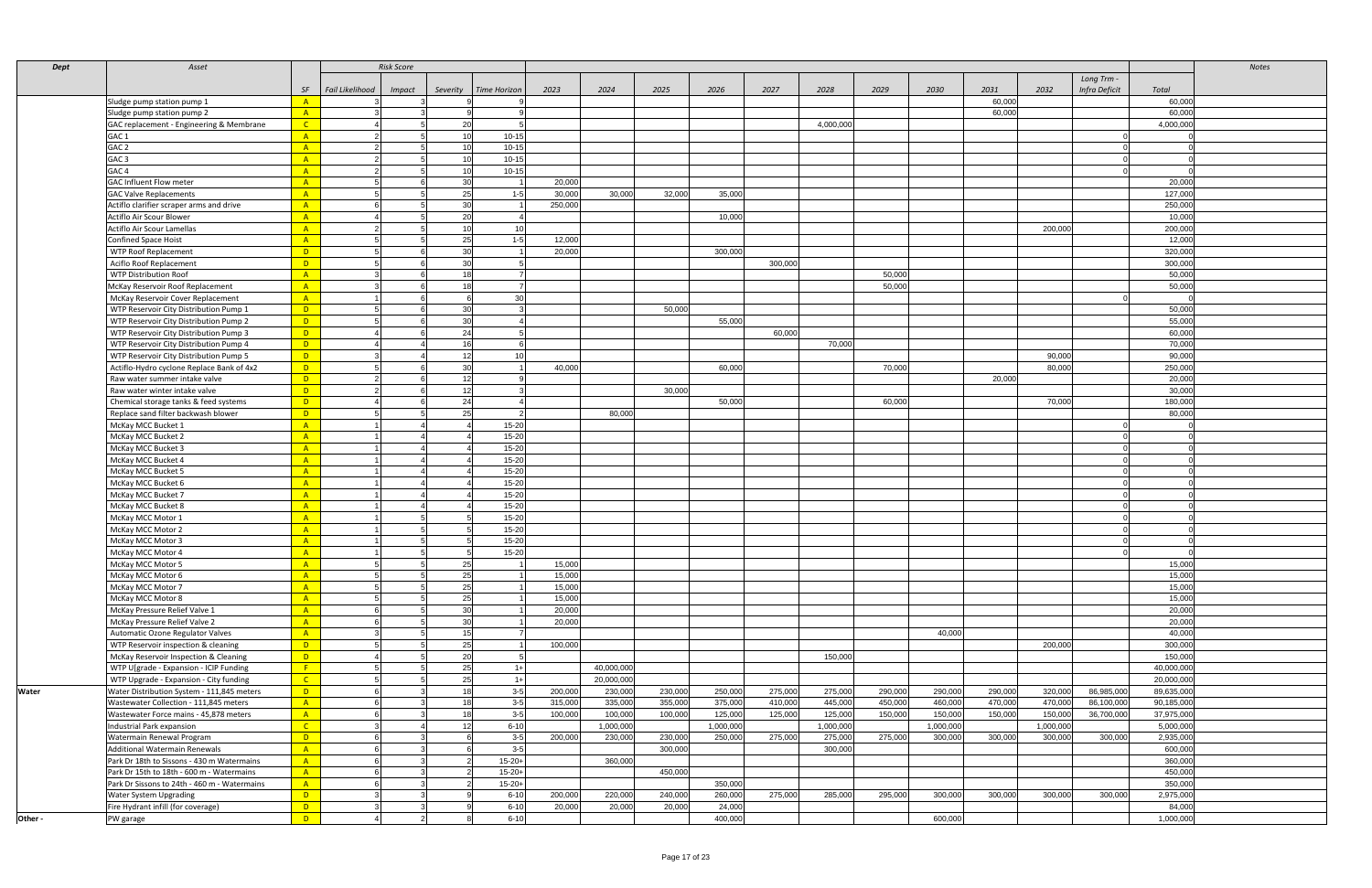| Dept                          | Asset                                      |                | <b>Risk Score</b>                |                                 |                  |           |         |         |         |         |         |         |         |         |               |                  | Notes                                  |
|-------------------------------|--------------------------------------------|----------------|----------------------------------|---------------------------------|------------------|-----------|---------|---------|---------|---------|---------|---------|---------|---------|---------------|------------------|----------------------------------------|
|                               |                                            |                |                                  |                                 |                  |           |         |         |         |         |         |         |         |         | Long Trm -    |                  |                                        |
|                               |                                            | SF             | Fail Likelihood<br><b>Impact</b> | Severity<br><b>Time Horizon</b> | 2023             | 2024      | 2025    | 2026    | 2027    | 2028    | 2029    | 2030    | 2031    | 2032    | Infra Deficit | Total            |                                        |
| <b>Funded by</b>              | Heavy equipment                            | $\blacksquare$ |                                  | $6 - 10$<br>12 <sup>1</sup>     | 120,000          | 130,000   | 140,000 | 150,000 | 160,000 | 170,000 | 180,000 | 190,000 | 200,000 | 210,000 | 220,000       | 1,870,00         |                                        |
| <b>Utility</b>                | Shop door replacement - 14'                | $\Box$ D       |                                  | $6 - 10$                        | 20,000           |           |         |         |         |         |         |         |         |         |               | 20,000           |                                        |
|                               | Solids tank with overflow/pond for jetting | $\blacksquare$ |                                  | $6 - 10$                        |                  |           |         | 50,000  |         |         |         |         |         |         |               | 50,00            |                                        |
|                               |                                            |                |                                  | 1 <sup>1</sup>                  |                  |           |         |         |         |         |         |         |         |         |               |                  |                                        |
| <b>Sanitary Sewer</b>         | Renewal Program                            | A              |                                  |                                 | 200,000          | 210,000   | 220,000 | 230,000 | 250,000 |         |         |         |         |         |               | 1,110,00         |                                        |
|                               | Additional Allocation - NW Sector          | A              |                                  | 10                              | 115,000          | 125,000   | 135,000 | 145,000 | 160,000 |         |         |         |         |         |               | 680,000          |                                        |
|                               | Re-twining of Poplar Bluff Force main      | $\overline{C}$ |                                  | $1 - 2$<br>25                   |                  | 4,000,000 |         |         |         |         |         |         |         |         |               | 4,000,000        |                                        |
|                               | Re-twinning of Poplar bluff Force main     | $- F$          |                                  | 25<br>$1 - 2$                   |                  | 4,000,000 |         |         |         |         |         |         |         |         |               | 4,000,000        |                                        |
| <b>Sewage Lift Stations -</b> |                                            |                |                                  |                                 |                  |           |         |         |         |         |         |         |         |         |               |                  | All SLS to central monitoring location |
| General                       | SLS Communication/Alarms systems           | $\Box$         |                                  | $1 - 2$<br>25                   | 15,000           |           |         |         |         |         |         |         |         |         | 83,000        | 98,000           |                                        |
|                               | <b>Odor Control</b>                        | $-A$           |                                  | $1 - 5$<br>20                   | 10,000           | 10,000    | 10,000  |         |         |         |         |         |         |         |               | 30,000           |                                        |
|                               | Sampler/Sampling stations                  | $-A$           |                                  | 10                              |                  |           |         |         |         |         |         |         |         |         | 30,000        | 30,000           |                                        |
|                               | Misc./Betterments                          | $-A$           |                                  | 20                              |                  |           |         |         | 100,000 | 50,000  | 100,000 | 75,000  |         |         |               |                  | 325,000 General Improvements           |
| <b>Bridge Road</b>            | <b>Building</b>                            | $-A$           |                                  |                                 |                  |           |         |         |         |         |         |         |         |         | 50,000        | 50,000           |                                        |
|                               | Electrical                                 | A<br>A         |                                  | 24                              | 8,000            |           |         |         |         |         |         |         |         |         |               | 8,000            |                                        |
|                               | Heating<br>Piping                          | A              |                                  | 12                              |                  |           |         |         |         |         | 30,000  |         |         |         |               | 30,000           |                                        |
|                               | Automation                                 | $-A$           |                                  | 24                              | 15,000           |           |         |         |         |         |         |         |         |         |               | 15,000           |                                        |
|                               | Generator                                  | $-A$           |                                  |                                 |                  |           |         |         |         | 100,000 |         |         |         |         |               | 100,00           |                                        |
|                               | Pump 1                                     | $-A$           |                                  | 16 I                            |                  |           |         | 40,000  |         |         |         |         |         |         |               |                  | 40,000 1 pump in 2017                  |
|                               | Pump <sub>2</sub>                          | $-A$           |                                  | 10I                             |                  |           |         |         |         |         |         |         |         | 50,000  |               | 50,000           |                                        |
| 6th Ave                       | Building                                   | $-A$           |                                  | 24                              | 20,000           |           |         |         | 30,000  |         |         |         |         |         |               | 50,000           |                                        |
|                               | Electrical                                 | $-A$           |                                  | 10 <sup>1</sup>                 |                  |           |         |         |         |         |         | 50.000  |         |         |               | 50,000           |                                        |
|                               | Piping                                     | $-A$           |                                  | 30                              | 60,000           |           |         |         |         |         |         |         |         |         |               | 60,000           |                                        |
|                               | Automation                                 | $-A$           |                                  | 10 <sup>1</sup><br>10           |                  |           |         |         |         |         |         |         |         |         |               |                  |                                        |
|                               | Pump 1                                     | $-A$           |                                  | 30<br>30 <sup>1</sup>           | 12,000<br>12,000 |           |         |         |         |         |         |         |         |         |               | 12,000<br>12,000 |                                        |
|                               | Pump <sub>2</sub><br>Pump 3                | $-A$<br>A      |                                  | 10 <sup>1</sup>                 |                  |           |         |         |         |         |         | 50,000  |         |         |               | 50,000           |                                        |
|                               | Spare Pump                                 | $-A$           |                                  | 10 <sup>1</sup><br>10           |                  |           |         |         |         |         |         |         |         |         |               |                  |                                        |
|                               | Generator                                  | A              |                                  | 10 <sup>1</sup>                 |                  |           |         |         |         |         |         |         |         |         | 150,000       | 150,000 outage   |                                        |
|                               | Communication/Alarms                       | A              |                                  | 24                              | 6,000            |           |         |         |         |         |         |         |         |         |               |                  | 6,000 New item                         |
|                               |                                            | A              |                                  | 24                              |                  | 5,000     |         |         |         |         |         |         |         |         |               |                  |                                        |
|                               | <b>HVAC</b>                                |                |                                  |                                 |                  |           |         |         |         |         |         |         |         |         |               | 5,000            |                                        |
| <b>Broadway</b>               | Building/Concrete                          | A<br>A         |                                  | 24<br>15<br>ĥ.                  | 40,000           |           |         |         |         |         | 15,000  |         |         |         |               |                  | 55,000 Concrete restoration            |
|                               | Electrical<br>Heating                      | $-A$           |                                  | 24                              |                  |           | 20,000  |         |         |         |         |         |         |         |               | 20,000           |                                        |
|                               | Piping                                     | $-A$           |                                  | 20                              |                  |           | 30,000  |         |         |         |         |         |         |         |               | 30,000           |                                        |
|                               | Automation                                 | $-A$           |                                  | 20                              |                  |           |         |         |         |         |         |         |         |         |               |                  |                                        |
|                               | Pump 1                                     | $-A$           |                                  | 25                              |                  |           |         |         |         |         |         |         |         |         | - 0           |                  |                                        |
|                               | Pump <sub>2</sub>                          | $-A$           |                                  | 12<br>15                        |                  |           |         |         |         |         |         |         |         |         |               |                  |                                        |
|                               | Pump 3                                     | $-A$           |                                  | 12                              |                  |           |         |         | 50,000  |         |         |         |         |         |               | 50,000           |                                        |
|                               | <b>Odor Control</b>                        | $-A$           |                                  | 24                              | 15,000           |           |         |         |         |         |         |         |         |         |               | 15,000           |                                        |
|                               | Communication/Alarms                       | $-A$           |                                  | 30 <sup>1</sup>                 | 6,000            |           |         |         |         |         |         |         |         |         |               | 6,000            |                                        |
|                               | Generator                                  | A              |                                  | 8<br>15                         |                  |           |         |         |         |         |         | 7,000   |         |         |               |                  |                                        |
| Scanlan                       | <b>Building</b><br>Electrical              | A<br>A         |                                  | 1 <sup>E</sup><br>4             |                  |           |         |         |         |         |         |         |         |         |               | 7,000            |                                        |
|                               | Piping                                     | $-A$           |                                  | 20                              |                  |           | 5,000   |         |         |         |         |         |         |         |               | 5,000            |                                        |
|                               | Automation                                 | $-A$           |                                  | 81                              |                  |           |         |         |         |         |         | 10,000  |         |         |               | 10,000           |                                        |
|                               | Pump 1                                     | $-A$           |                                  | 15<br>10                        |                  |           |         |         |         |         |         |         |         |         | - 0           |                  |                                        |
|                               | Pump <sub>2</sub>                          | $-A$           |                                  | 10I<br>-15                      |                  |           |         |         |         |         |         |         |         |         |               |                  |                                        |
|                               | Spare Pump                                 | $-A$           |                                  | 24                              |                  | 15,000    |         |         |         |         |         |         |         |         |               | 15,000           |                                        |
|                               | Communication/Alarms                       | $-A$           |                                  | 12 <sup>1</sup><br>-15          |                  |           |         |         |         |         |         |         | 5,000   |         |               | 5,000            |                                        |
| Gigot                         | <b>Building</b>                            | $-A$           |                                  | 15<br>$\overline{4}$            |                  |           |         |         | 20,000  |         |         |         |         |         |               | 20,000           |                                        |
|                               | Electrical                                 | A<br>$-A$      |                                  | 12<br>20                        | 15,000           |           |         |         |         | 10,000  |         |         |         |         |               | 10,000<br>15,000 |                                        |
|                               | Piping<br>Automation                       | A              |                                  |                                 |                  |           |         |         |         |         |         |         |         | 10,000  |               | 10,000           |                                        |
|                               | Pump 1                                     | A              |                                  | 20                              |                  |           | 40,000  |         |         |         |         |         |         |         |               | 40,000           |                                        |
|                               | Pump <sub>2</sub>                          | A              |                                  | 12                              |                  |           |         |         |         |         |         | 45,000  |         |         |               | 45,000           |                                        |
|                               | Spare Pump                                 | $-A$           |                                  | a<br>15                         |                  |           |         |         |         |         |         |         |         |         |               |                  |                                        |
|                               | Generator                                  | $-A$           |                                  | 10 <sup>1</sup>                 |                  |           |         |         |         |         |         |         | 100,000 |         |               | 100,000          |                                        |
|                               | Communication/Alarms                       | $-A$           |                                  | 25                              | 6,000            |           |         |         |         |         |         |         |         |         |               | 6,000            |                                        |
| Yellow quill/Cres Rd W        | <b>Building</b>                            | $-A$           |                                  | 10 <sup>1</sup><br>10           |                  |           |         |         |         |         |         |         |         | 10,000  |               | 10,000           |                                        |
|                               | Electrical                                 | A              | ൳                                | 12 <sup>1</sup><br>10           |                  |           |         |         |         |         |         |         |         | 15,000  |               | 15,000           |                                        |
|                               | Piping<br>Automation                       | A<br>$-A$      |                                  | 15 <sup>1</sup><br>10           |                  |           |         | 15,000  |         |         |         |         | 8,000   |         |               | 15,000<br>8,000  |                                        |
|                               | Pump 1                                     | $-A$           |                                  | 30 <sup>1</sup>                 | 25,000           |           |         |         |         |         |         |         |         |         |               | 25,000           |                                        |
|                               | Pump <sub>2</sub>                          | A              |                                  | 12                              |                  |           |         |         |         |         |         |         |         | 30,000  |               | 30,000           |                                        |
|                               | Communication/Alarms                       | A              |                                  | 25                              |                  | 6,000     |         |         |         |         |         |         |         |         |               | 6,000            |                                        |
| Sisson                        | Building                                   | $-A$           |                                  | 16                              |                  |           |         | 15,000  |         |         |         |         |         |         |               | 15,000           |                                        |
|                               | Electrical                                 | A              |                                  | 20                              |                  |           |         |         | 15,000  |         |         |         |         |         |               | 15,000           |                                        |
|                               | Heating                                    | A              |                                  | 12                              |                  |           |         |         |         |         | 15,000  |         |         |         |               | 15,000           |                                        |
|                               | Piping                                     | $-A$           | 6                                | 24                              |                  |           | 40,000  |         |         |         |         |         |         |         |               | 40,000           |                                        |
|                               | Automation                                 | $\mathsf{A}$   |                                  | 30 <sup>1</sup>                 | 20,000           |           |         |         |         |         |         |         |         |         |               | 20,000           |                                        |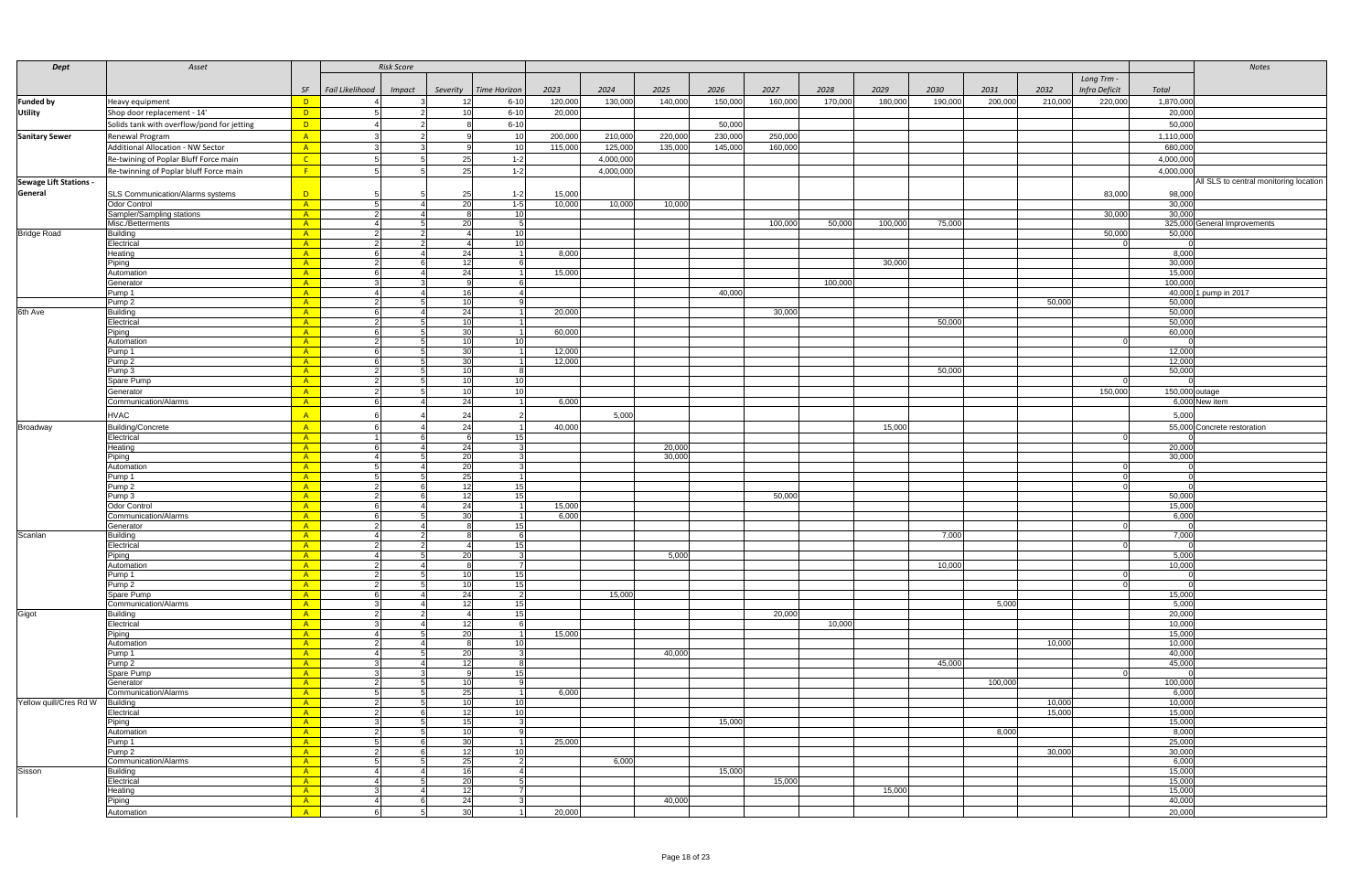| <b>Dept</b>          | Asset                                         |                          | <b>Risk Score</b>         |                                    |                  |           |           |           |           |           |           |           |           |                       |                  | <b>Notes</b>                                   |
|----------------------|-----------------------------------------------|--------------------------|---------------------------|------------------------------------|------------------|-----------|-----------|-----------|-----------|-----------|-----------|-----------|-----------|-----------------------|------------------|------------------------------------------------|
|                      |                                               |                          |                           |                                    |                  |           |           |           |           |           |           |           |           | Long Trm -            |                  |                                                |
|                      |                                               | SF                       | Fail Likelihood<br>Impact | Severity<br><b>Time Horizon</b>    | 2023             | 2024      | 2025      | 2026      | 2027      | 2028      | 2029      | 2030      | 2031      | Infra Deficit<br>2032 | Total            |                                                |
|                      | Pump 1                                        | A                        |                           | 30                                 |                  | 45,000    |           |           |           |           |           |           |           |                       | 45,000           |                                                |
|                      | Pump <sub>2</sub>                             | A                        |                           | 15 <sub>l</sub><br>10              |                  |           |           |           |           |           |           |           |           | 50,000                | 50,000           |                                                |
|                      | Communication/Alarms                          | A                        |                           | -15<br>6                           |                  |           |           |           |           |           |           |           |           |                       |                  |                                                |
| Lions Manor          | <b>Building</b>                               | $-A$                     |                           | 181                                |                  |           |           | 20,000    |           |           |           |           |           |                       | 20,000           |                                                |
|                      | Electrical                                    | $-A$<br>$-A$             | 2<br>$\mathcal{P}$        | 10I<br>10 <sup>1</sup>             |                  |           |           |           |           | 50,000    | 10,000    |           |           |                       | 50,000<br>10,000 |                                                |
|                      | Piping<br>Automation                          | $-A$                     | -2                        | 10 <sup>1</sup>                    |                  |           |           |           |           |           |           |           | 10,000    |                       | 10,000           |                                                |
|                      | Pump 1                                        | A                        |                           |                                    |                  |           |           |           |           |           |           |           |           |                       |                  |                                                |
|                      | Pump <sub>2</sub>                             | A                        |                           | - 11                               |                  |           |           |           |           |           |           |           |           |                       |                  |                                                |
|                      | Communication/Alarms                          | $-A$                     |                           | - 12 l                             |                  |           |           |           |           |           |           |           |           |                       |                  |                                                |
| <b>Brandon Ave</b>   | <b>Building</b><br>Electrical                 | $-A$<br>$-A$             | -3<br>$\overline{1}$      | 11<br>6                            |                  |           |           |           |           |           | 10,000    |           |           | റ                     | 10,000           |                                                |
|                      | Piping                                        | $-A$                     | -3                        | 18                                 |                  |           |           |           | 5,000     |           |           |           |           |                       | 5,000            |                                                |
|                      | Automation                                    | $\overline{A}$           | 2                         | 10<br>12                           |                  |           |           |           |           |           |           |           |           | 10,000                | 10,000           |                                                |
|                      | Pump 1                                        | $-A$                     |                           | -15<br>6                           |                  |           |           |           |           |           |           |           |           |                       |                  |                                                |
|                      | Pump 2                                        | A                        | -4                        | <b>24</b>                          |                  | 15,000    |           |           |           |           |           |           |           |                       | 15,000           |                                                |
| Pool - Splash Island | Communication/Alarms                          | $-A$                     |                           | 15<br>15                           |                  |           |           |           |           |           |           |           |           | - 0                   |                  |                                                |
|                      | <b>Building</b><br>Electrical                 | $\overline{A}$<br>$-A$   | 2                         |                                    |                  |           |           |           |           |           |           | 10,000    |           |                       | 10,000           | 0 Does not have a building                     |
|                      | Wet well heater                               | A                        |                           |                                    |                  |           |           |           |           |           |           |           |           | 10,000                | 10,000           |                                                |
|                      | Piping                                        | A                        |                           | 20                                 |                  |           |           |           | 10,000    |           |           |           |           |                       | 10,000           |                                                |
|                      | Automation                                    | A                        |                           |                                    |                  |           | 15,000    |           |           |           |           |           |           |                       | 15,000           |                                                |
|                      | Pump 1<br>Pump <sub>2</sub>                   | A<br>A                   |                           | 12<br>10                           |                  |           |           |           |           |           |           |           |           | 20,000                | 20,000           |                                                |
|                      | Communication/Alarms                          | $\overline{A}$           |                           | 15I                                |                  |           |           |           |           |           |           |           |           |                       |                  |                                                |
| Portage Ave          | <b>Building</b>                               | $\overline{A}$           | $\mathcal{P}$             | 15                                 |                  |           |           |           |           |           |           |           |           |                       |                  | 0 Does not have a building                     |
|                      | Electrical                                    | $-A$                     | - 6                       | -36 I                              | 10,000           |           |           |           |           |           |           |           |           |                       | 10,000           |                                                |
|                      | Piping                                        | $-A$                     | -3                        | 18I                                |                  |           |           |           |           |           | 5,000     |           |           |                       | 5,000            |                                                |
|                      | Automation                                    | $-A$<br>$-A$             | -3<br>2                   | 18<br>12 <sup>1</sup>              |                  |           |           |           |           | 5,000     |           | 8,000     |           |                       | 5,000<br>8,000   |                                                |
|                      | Pump 1<br>Pump <sub>2</sub>                   | $-A$                     | 2                         | 12                                 |                  |           |           |           |           |           |           | 8,000     |           |                       | 8,000            |                                                |
|                      | Communication/Alarms                          | $-A$                     | 6                         | 30 <sup>°</sup><br>15              | 5,000            |           |           |           |           |           |           |           |           |                       | 5,000            |                                                |
| McMillan             | <b>Building</b>                               | A                        |                           | 25                                 |                  | 50,000    |           |           |           |           | 80,000    |           |           |                       |                  | 130,000 Concrete restoration                   |
|                      | Electrical                                    | A                        | 2                         | 12 <sup>1</sup>                    |                  |           |           |           |           |           |           | 20.000    |           |                       | 20,000           |                                                |
|                      | Heating<br>Piping                             | $-A$<br>$-A$             |                           | 15<br>12<br>- 12 I<br>5            |                  |           |           |           |           |           |           |           |           | - 0                   |                  |                                                |
|                      | Automation                                    | $-A$                     | $\overline{4}$            | 20                                 |                  |           | 30,000    |           |           |           |           |           |           |                       | 30,000           |                                                |
|                      | Pump 1                                        | <b>D</b>                 | -5                        | 25                                 |                  | 30,000    |           |           |           |           |           | 50,000    |           |                       | 80,000           |                                                |
|                      | Pump <sub>2</sub>                             | $-A$                     | -2                        | -12                                |                  |           |           |           |           |           |           |           | 60,000    |                       | 60,000           |                                                |
|                      | Pump 3                                        | <b>D</b>                 | -6                        | 30                                 | 10,000           |           |           |           |           |           |           |           |           | 65,000                | 75,000           |                                                |
|                      | Pump 4<br>Pump 5                              | $-A$<br>A                |                           | - 11<br>18                         |                  |           | 10,000    |           |           |           |           |           |           |                       | 10,000           |                                                |
|                      | Valves                                        | A                        | -2                        | 12 <sup>1</sup><br>10              |                  |           |           |           |           |           |           |           |           | 20,000                | 20,000           |                                                |
|                      | Communication/Alarms                          | A                        | 2                         | 12<br>10                           |                  |           |           |           |           |           | 10,000    |           |           |                       | 10,000           |                                                |
| Poplar Bluff 2       | Building                                      | A                        |                           |                                    |                  |           |           |           |           |           |           |           |           | 10,000                |                  | 10,000 RM Owned/ City maintained               |
|                      | Electrical<br>Heating                         | A<br>A                   |                           |                                    |                  |           |           |           |           |           |           |           |           | 10,000<br>10,000      | 10,000           | 10,000 Constructed in 2018-2019                |
|                      | Piping                                        | A                        |                           | 12                                 |                  |           |           |           |           |           |           |           |           |                       |                  |                                                |
|                      | Automation                                    | $-A$                     | 2                         | 12 <sub>l</sub><br>15I             |                  |           |           |           |           |           |           |           |           |                       |                  |                                                |
|                      | Pump 1                                        | $\Box$ D                 | $\mathbf{3}$              | 15 <sup>1</sup>                    |                  |           |           | 10,000    |           |           | 30,000    |           |           |                       | 40,000           |                                                |
|                      | Pump <sub>2</sub>                             | $\Box$ D                 | -3                        | 15 <sup>1</sup>                    |                  |           |           |           | 10,000    |           |           |           |           |                       | 10,000           |                                                |
|                      | Pump 3<br>Communication/Alarms                | $-A$<br>$-A$             | -3<br>2                   | 15<br>10                           | 20,000           |           |           |           |           | 10,000    |           |           |           |                       | 10,000           | 20,000 Install fiber with reservoir            |
| South East Devel     | <b>Building</b>                               | $-A$                     | -3                        | 18                                 |                  | 10,000    |           |           |           |           |           |           |           |                       |                  | 10,000 Add shelter or building                 |
|                      | Electrical                                    | $-A$                     |                           | 5<br>15                            |                  |           |           |           |           |           |           |           |           | -0                    |                  |                                                |
|                      | Piping                                        | A                        |                           | 15<br>5 <sup>1</sup>               |                  |           |           |           |           |           |           |           |           | - 0                   |                  |                                                |
|                      | Automation                                    | A                        | -3                        | 15 <sup>1</sup><br>51              |                  |           |           | 5,000     |           |           |           |           |           |                       | 5,000            |                                                |
|                      | Pump 1<br>Pump <sub>2</sub>                   | $\Box$<br>$\overline{D}$ | -3                        | 15 <sub>l</sub><br>15 <sup>1</sup> |                  |           |           |           | 5,000     |           |           |           |           |                       | 5,000            |                                                |
|                      | Spare Pump                                    | A                        | $\overline{4}$            | 20                                 |                  | 20,000    |           |           |           |           |           |           |           |                       | 20,000           |                                                |
|                      | Communication/Alarms                          | $-A$                     | $\overline{2}$            | 10 <sup>1</sup><br>15              |                  |           |           |           |           |           |           |           |           | 5,000                 | 5,000            |                                                |
| <b>WPCF</b>          | Plant Rebuild - Phase 1 (LRAR)                | A                        |                           | 10                                 |                  |           |           |           |           |           |           |           |           | 28,750,000            | 28,750,000       |                                                |
|                      |                                               |                          |                           |                                    |                  |           |           |           |           |           |           |           |           |                       |                  | Funding shown for City contribution            |
|                      | Plan Rebuild - Phase 2 (Pending)              | $\overline{B}$           |                           | $40+$                              |                  |           |           |           |           |           |           |           |           |                       |                  | only - P3 and Government Grants<br>0 excluded  |
|                      |                                               |                          |                           | Ongoing until                      |                  |           |           |           |           |           |           |           |           |                       |                  | \$230,200 Annual contributions - 35%           |
|                      | Industrial Pre-treatment Capital Contribution | $\Box$                   |                           | capacity sold<br>25                | 31,000           | 32,000    | 33,000    | 34,000    | 35,000    | 36,000    | 36,000    | 37,000    | 39,000    | 39,000                |                  | 352,000 City, 65% Industry                     |
|                      | P3 Annual Contribution to Capital             | A                        |                           |                                    |                  | 1,500,000 | 1,500,000 | 1,500,000 | 1,500,000 | 1,500,000 | 1,500,000 | 1,500,000 | 1,500,000 |                       |                  | 12,000,000 City - 60% to total annual (\$2.5M) |
|                      | Safety railing                                | $-A$                     |                           | 30                                 | 40,000           |           |           |           |           |           |           |           |           |                       | 40,000           |                                                |
| Main building        | <b>Building</b>                               | $\overline{A}$           |                           | 15                                 |                  |           |           | 10,000    |           |           |           |           |           |                       | 10,000           |                                                |
|                      | Roof                                          | $\overline{A}$<br>$-A$   | 6                         | 24                                 | 40,00            |           |           |           |           |           |           |           |           |                       | 40,000<br>30,000 |                                                |
|                      | Electrical<br><b>Exterior Lighting</b>        | A                        |                           | 30 <sup>1</sup><br>20              | 30,000<br>20,000 |           |           |           |           |           |           |           |           |                       | 20,000           |                                                |
|                      |                                               |                          |                           |                                    |                  |           |           |           |           |           |           |           |           |                       |                  |                                                |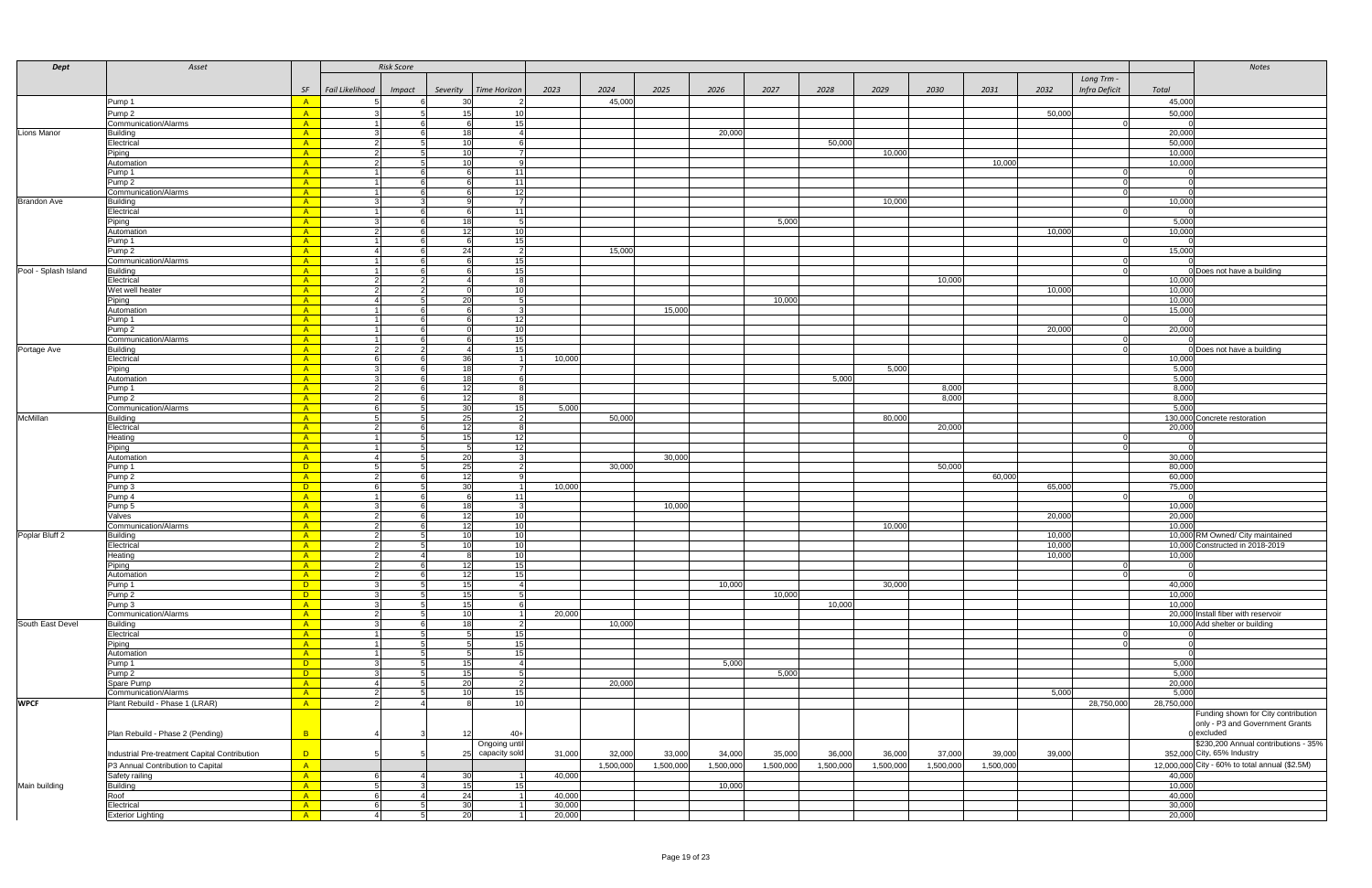| <b>Dept</b>         | Asset                         |                |                 | <b>Risk Score</b> |                 |                 |           |            |           |           |           |            |           |           |           |           |               |             | Notes                            |
|---------------------|-------------------------------|----------------|-----------------|-------------------|-----------------|-----------------|-----------|------------|-----------|-----------|-----------|------------|-----------|-----------|-----------|-----------|---------------|-------------|----------------------------------|
|                     |                               |                |                 |                   |                 |                 |           |            |           |           |           |            |           |           |           |           | Long Trm -    |             |                                  |
|                     |                               | SF             | Fail Likelihood | Impact            | Severity        | Time Horizon    | 2023      | 2024       | 2025      | 2026      | 2027      | 2028       | 2029      | 2030      | 2031      | 2032      | Infra Deficit | Total       |                                  |
|                     | <b>HVAC</b>                   | $-A$           |                 |                   | 30              |                 | 50,000    |            |           |           |           |            |           |           |           |           |               | 50,000      |                                  |
|                     | Maintenance area- tools, etc. | A              | -51             | -5                | 25              |                 | 5,000     |            |           |           |           |            |           |           |           |           |               | 5,000       |                                  |
|                     | Hot water tanks               | A              | $\overline{2}$  | -51               | 10 <sup>1</sup> | 10 <sup>1</sup> | 20,000    |            |           |           |           |            |           |           |           |           | 20,000        | 40,000      |                                  |
| Lab                 | Equipment                     | A              | -51             |                   | 30              |                 | 90,000    | 95,000     | 50,000    |           |           |            |           |           |           |           |               | 235,000     |                                  |
| Headworks           | <b>Bar Screen</b>             | $\Box$ D       | -5              | -51               | 15              | $5^{\circ}$     |           |            | 8,000     |           |           |            |           |           |           |           |               |             | 8,000 Teeth needed every 5 years |
| <b>Odor Control</b> | Chemical feed pumps           | $\Box$ D       |                 | -6                | 6               | 15              |           |            |           |           |           |            |           |           |           |           | 0             |             |                                  |
|                     | Tanks                         | A              |                 | - 6               | 6               | 12              |           |            |           |           |           |            |           |           |           |           | $\Omega$      |             |                                  |
|                     | <b>Water Softener</b>         | A              |                 |                   | 18              | 51              |           |            |           |           |           | 15,000     |           |           |           |           |               | 15,000      |                                  |
|                     | Air compressor                | $-A$           | 2               |                   | 12              | q               |           |            |           |           |           |            |           |           | 20,000    |           |               | 20,000      |                                  |
| <b>SBRs</b>         | Liners                        | A              |                 |                   | 12              | $5 - 10$        |           | 500,000    |           |           |           |            |           |           |           |           |               | 500,000     |                                  |
|                     | Decant headers                | A              | $\mathcal{P}$   |                   | 12              |                 |           |            |           |           |           |            |           |           |           |           |               |             |                                  |
|                     | <b>Blowers</b>                | A              | -51             |                   | 30              |                 | 25,000    |            |           |           |           |            |           |           |           |           |               | 25,000      |                                  |
|                     | Influent Valve 3              | $-A$           |                 |                   | 30              |                 | 100,000   |            |           |           |           |            |           |           |           |           |               | 100,000     |                                  |
|                     | Influent Valve 1              | A              |                 |                   |                 | 15 <sup>1</sup> |           |            |           |           |           |            |           |           |           |           |               |             |                                  |
|                     | Pumps (8 total)               | A              | $5\overline{5}$ |                   | 30              |                 | 90,000    |            |           |           |           |            |           |           |           |           |               | 90,000      |                                  |
|                     | Instrumentation               | A              | $\mathcal{P}$   |                   | 12              | $2 - 5$         |           |            |           |           |           |            |           |           |           |           |               |             |                                  |
| <b>UV</b>           | Concrete Repair               | A              | 5               |                   | 25              |                 | 20,000    |            |           |           |           |            |           |           |           |           |               |             | 20,000 Safety concern            |
|                     | EQ Pump 1                     | A              |                 |                   |                 | $12 \,$         |           |            |           |           |           |            |           |           |           |           |               |             | 0 have 2 new- need a 3rd         |
|                     | EQ Pump 2                     | A              |                 |                   |                 | 12              |           |            |           |           |           |            |           |           |           |           |               |             |                                  |
|                     | EQ Pump 3                     | A              | 6               |                   | 18I             | $\overline{4}$  |           |            |           | 90,000    |           |            |           |           |           |           |               | 90,000      |                                  |
|                     | Electrical                    | A              |                 |                   | 10              | $1 - 2$         |           |            |           |           |           |            |           |           |           |           |               |             |                                  |
|                     | <b>Flow Meter</b>             | $-A$           | - 6             |                   | 30 <sup>1</sup> | $1-2$           |           | 20,000     |           |           |           |            |           |           |           |           |               | 20,000      |                                  |
|                     | Heating                       | $\Box$ D       | - 61            |                   | 24              | $\overline{2}$  |           | 5,000      |           |           |           |            |           |           |           |           |               | 5,000       |                                  |
|                     | Outfall Pump 1                | $-A$           | 6               | -4                | 24              |                 |           |            |           |           |           |            |           |           |           |           | $\Omega$      |             |                                  |
|                     | Outfall Pump 2                | A              | 6               |                   | 24              |                 |           |            |           |           |           |            |           |           |           |           |               |             |                                  |
|                     | Outfall Pump 3                | A              |                 |                   | 18              | 4               |           |            |           | 60,000    |           |            |           |           |           |           |               | 60,000      |                                  |
| <b>BVF</b>          | <b>Building</b>               | A              | $\mathbf 4$     |                   | 20              | $\mathcal{P}$   |           | 60,000     |           |           |           |            |           |           |           |           |               | 60,000      |                                  |
|                     | <b>Blowers</b>                | $\Box$         |                 |                   | 30              |                 | 10,000    |            |           |           |           |            |           |           |           |           |               | 10,000      |                                  |
|                     | Heating                       | A              | -6              |                   | 30 <sup>1</sup> |                 | 15,000    |            |           |           |           |            |           |           |           |           |               | 15,000      |                                  |
|                     | Pumps                         | $-A$           |                 |                   | 18              | 15              |           |            |           |           |           |            |           |           |           |           |               |             |                                  |
|                     | <b>Boiler</b>                 | A              |                 |                   | 18              | $10 - 15$       |           |            |           |           |           |            |           |           |           |           |               |             |                                  |
|                     | Peroxide System               | A              |                 |                   |                 | $10 - 15$       |           |            |           |           |           |            |           |           |           |           |               |             |                                  |
|                     | Piping                        | A              |                 |                   | 18              | $10 - 15$       |           |            |           |           |           |            |           |           |           |           |               |             |                                  |
| LRAR                | <b>Building</b>               | $-A$           | -2              |                   | 10              | $10 - 15$       |           |            |           |           |           |            |           |           |           |           |               |             |                                  |
|                     | <b>Blowers</b>                | A              |                 |                   |                 | $10 - 15$       |           |            |           |           |           |            |           |           |           |           |               |             |                                  |
|                     | Heating                       | A              |                 |                   |                 | $10 - 15$       |           |            |           |           |           |            |           |           |           |           |               |             |                                  |
|                     | Pumps                         | A              |                 |                   | 18 <sup>l</sup> | $10 - 15$       |           |            |           |           |           |            |           |           |           |           |               |             |                                  |
|                     | <b>Boiler</b>                 | $-A$           |                 |                   | 18              | $10 - 15$       |           |            |           |           |           |            |           |           |           |           |               |             |                                  |
|                     | Grinders                      | $\overline{D}$ | -5              |                   | 30 <sup>1</sup> | $1 - 3$         | 20,000    | 20,000     | 20,000    |           |           |            |           |           |           |           |               | 60,000      |                                  |
|                     | Piping                        | A              | $\overline{2}$  |                   |                 | $10 - 15$       |           |            |           |           |           |            |           |           |           |           |               |             |                                  |
|                     | Instrumentation               | $-A$           | $\cdot$ 3       | <b>6</b>          | 18              | $10 - 15$       |           |            |           |           |           |            |           | 10,000    |           |           |               | 10,000      |                                  |
|                     | BOB                           | A              | -2              | - 6               | 12              | $10 - 15$       |           |            |           |           |           |            |           |           |           |           |               |             |                                  |
| <b>GBT</b>          | Pumps                         | A              | $5\overline{6}$ |                   | 30 <sup>1</sup> |                 | 40,000    |            |           |           |           |            |           |           |           |           |               | 40,000      |                                  |
|                     | <b>Belt thickeners</b>        | A              |                 |                   |                 | 15              |           |            |           |           |           |            |           |           |           |           |               |             |                                  |
|                     | Polymer Make up               | $-A$           | $\overline{a}$  | -6                | 24              | $1-2$           |           |            | 30,000    |           |           |            |           |           |           |           |               | 30,000      |                                  |
|                     | EQ Tank                       | A              | 6               |                   | 24              |                 | 60,000    |            |           |           |           |            |           |           |           |           |               | 60,000      |                                  |
|                     | Heat Exchanger                | A              | $\overline{4}$  |                   | 20              | 2               |           | 20,000     |           |           |           |            |           |           |           |           |               | 20,000      |                                  |
|                     | Heating                       | A              | $\overline{2}$  |                   | 10 <sup>1</sup> | $10 - 15$       |           |            |           |           |           |            |           |           |           |           |               |             |                                  |
| <b>BSTs</b>         | Pumps                         | $-A$           | 2               | - 6               | - 12 I          |                 |           |            | 100,000   |           |           |            |           |           |           |           |               | 100,000     |                                  |
|                     | Heating                       | A              |                 |                   | 12              | 10              |           |            |           |           |           |            |           |           |           |           |               |             |                                  |
|                     |                               |                |                 |                   |                 | <b>TOTALS:</b>  | 3,717,000 | 75,803,000 | 6,703,000 | 6,258,000 | 4,435,000 | 11,196,000 | 4,549,000 | 5,575,000 | 3,682,000 | 6,046,000 | 239,688,000   | 367,652,000 |                                  |

| <b>Funding Source</b> |                                |
|-----------------------|--------------------------------|
|                       | <b>Name</b>                    |
|                       | <b>Utility General Reserve</b> |
|                       | Nutrient Removal Reserve       |
|                       | <b>Debentures</b>              |
|                       | Operating                      |
|                       | Infrastructure                 |
|                       | Grants                         |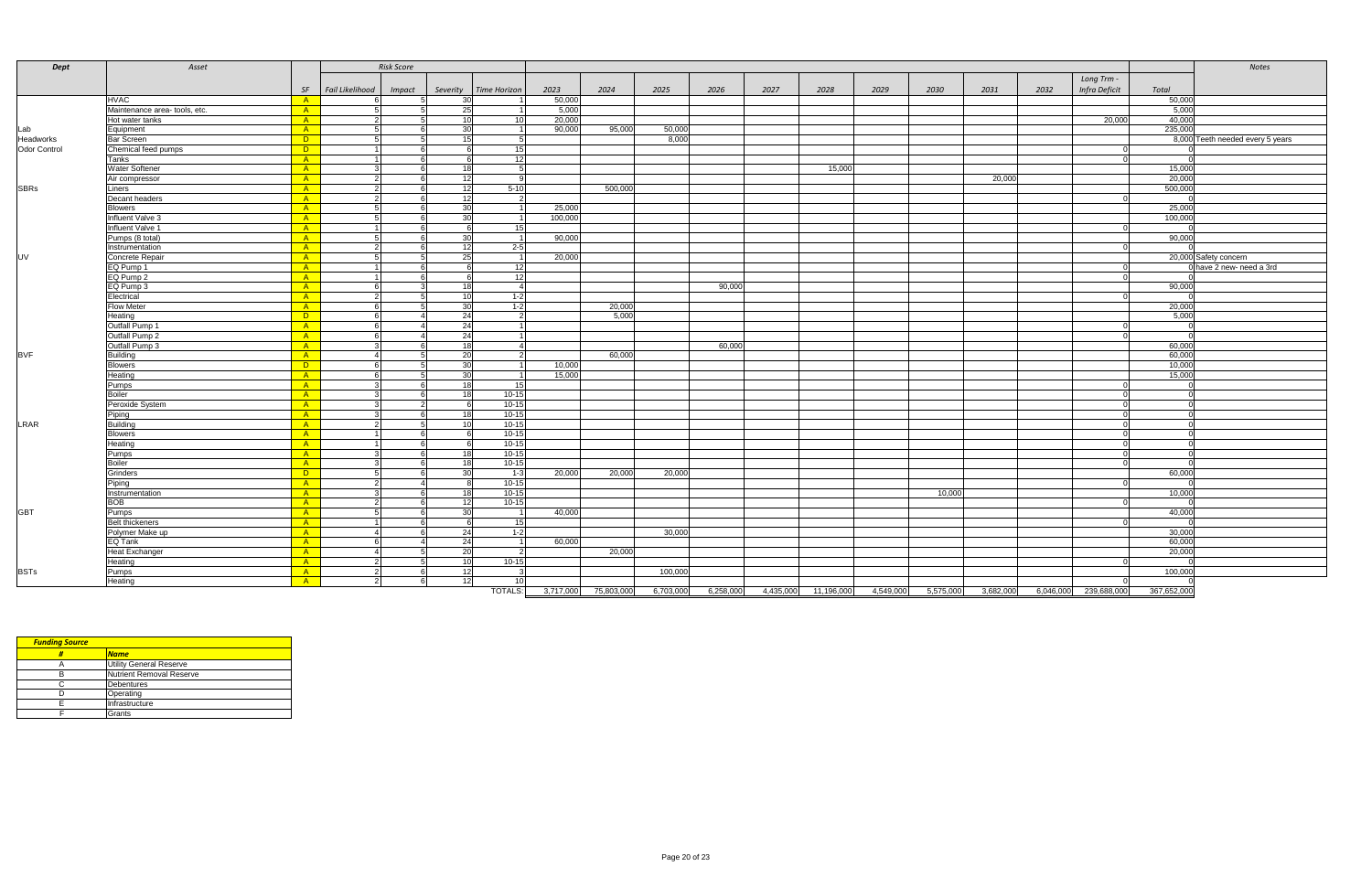#### **GENERAL FUND - CAPITAL FUNDING PLAN**

|                                  |                    |              |            |                    |                 |            |                    |           | 2025      |                    |              | 2026      |                    |                 |           |                    |           |           |                    |           |           |                  |                |           |                    |           |            |                    |           |            |                    |
|----------------------------------|--------------------|--------------|------------|--------------------|-----------------|------------|--------------------|-----------|-----------|--------------------|--------------|-----------|--------------------|-----------------|-----------|--------------------|-----------|-----------|--------------------|-----------|-----------|------------------|----------------|-----------|--------------------|-----------|------------|--------------------|-----------|------------|--------------------|
|                                  | <b>End Balance</b> | <b>Added</b> |            | <b>End Balance</b> |                 | <b>Use</b> | <b>End Balance</b> | Added     | $_{l$     | <b>End Balance</b> | <b>Added</b> | Use       | <b>End Balance</b> | Added           |           | <b>End Balance</b> |           | $_{Use}$  | <b>End Balance</b> |           |           | <b>End Balar</b> | <b>Added</b>   |           | <b>End Balance</b> |           | <b>Use</b> | <b>End Balance</b> |           | <b>Use</b> | <b>End Balance</b> |
| Accomodation Tax - Marketing     | 42.00              |              |            |                    |                 |            | 182,000            |           |           | 252.OO             |              |           |                    |                 |           | 392.00             |           |           | 462.00             | n nnn     |           |                  |                |           | 602.000            |           |            | 672.00             |           |            | 742,000            |
| Accomodation Tax - Sask Ave      |                    | n nnn        |            | 71.000             |                 |            | 141,000            |           |           | 211.00             |              |           | 281.00             |                 |           | 351,000            |           |           | 421.000            | ነ ሰበሰ     |           | 491,000          |                |           | 561,000            |           |            | 631,000            | 'n nnn l  |            | 701,000            |
| BDO Arena Building               |                    |              |            |                    |                 |            | RA AAA             |           |           |                    |              |           | 80.00              |                 |           |                    |           |           | 100.00             | n nnn     |           |                  |                |           | 120,000            |           |            | 130.00             | n nnnl    |            | 140,000            |
| Capital Levy                     |                    |              |            |                    |                 |            |                    |           |           |                    |              |           |                    |                 |           |                    |           |           | 37.000             |           |           |                  |                |           |                    |           |            |                    |           |            |                    |
| Cemetery                         |                    | 10.000       |            | 17.000<br>148,000  | 10.001<br>18.00 |            | 27 NOOL            |           | 50.000    |                    | 10.000       | 14.000    | 17.000             | 10.001<br>18.00 |           | 27 NOOL            | 10.000    |           |                    | 10.000    |           | 47.000           | 10.001<br>IR O |           | 57.000             |           |            | 67.000             | 10.000 l  |            | 63,000             |
| Computer                         |                    | 79.NN        |            |                    |                 |            | 135,000            |           | 14,000    | 139.00             | 18.000       |           | 143,000            |                 |           | 147.000            | 18.000    | 114,000   | 51 N               | 18.000    |           | 38,000           |                |           | 42,000             |           | 14.000     | 46,000             |           |            | 64,000             |
| <b>Crescent Lake</b>             |                    |              |            |                    |                 |            |                    |           |           |                    |              |           |                    |                 |           |                    |           |           |                    |           |           |                  |                |           |                    |           |            |                    |           |            | 46,000             |
| Debentures                       |                    |              | 4.034.00   |                    |                 | 5.239.000  |                    |           |           |                    |              |           |                    |                 |           |                    |           |           |                    |           |           |                  |                |           |                    |           |            |                    |           |            |                    |
| Dedication Fees - Recreation     | 23.000             | 123000       |            |                    |                 |            |                    |           |           |                    |              |           |                    |                 |           |                    |           |           |                    |           |           |                  |                |           |                    |           |            |                    |           |            |                    |
| Environmenta                     | 584,000            |              |            | 584,000            |                 |            | 584,000            | 770.000   | 1.350.000 |                    |              |           | 4.000              |                 |           |                    |           |           |                    |           |           | 4.000            |                |           |                    |           |            | 4.000              |           |            | 4.000              |
| Equipment Replacemen             | 68.000             | 250,000      | 285,000    | 33,000             | 250,000         | 265,000    |                    | 250.000   | 255,000   | 13.000             | 750,000      | 515.000   | 248,000            | 250,000         | 275,000   | 223,000            | 250,000   | 285.000   | 188,000            | 450,000   | 595,000   | 43.000           | 400,000        | 300,000   | 143,000            | 350.000   | 350.000    | 143,000            | 250,000   | 350,000    | 43,000             |
| Fire Truck                       | 159.00             | 150.000      | 95.000     | 214,000            | 150.00          |            | 344.000            |           | 550.000   |                    | 575,000      | 70.00     | 509.00             | 150,000         |           | 659,000            | 820.000   |           | 1.279.000          | 150,000   | 750,000   | 679,000          | 150,000        |           | 829,000            | 150.000   |            | 979,000            | 150,000   |            | 1.129.000          |
| Canada Community Building Fund * |                    |              |            | 9920               | 735,000         |            | 1 617 000          | 735.00    |           | 2.352.00           |              |           | 3.087.00           | <b>735.00</b>   |           | 3.822.00           | 735.000   |           | 4.557.00           |           |           | 5.292.00         | 735.00         |           | 6.027.00           | 735.000   |            | 6,762.00           | 735.000   |            | 7.497.000          |
| General Infrastructure           | 13.000             |              |            | 12.000             |                 |            |                    |           |           | 12.00              |              |           | 12.000             |                 |           |                    |           |           | 12.00              |           |           | 12.000           |                |           | 13.00C             |           |            | 12.00              |           |            | 13,000             |
| General Reserve                  | 8.086.40           | 983,000      | 1.590.000  | 7,479,400          | 750,00          | 360,000    | 7,869,400          |           | 245,000   | 7.624.40           |              | 250,000   | 7.374.400          | 850,000         | 265,000   | 7.959.400          | 850.000   | 850,000   | 7.959.400          | 850,000   | 495,000   | 8,314,400        | 650,000        | 400,000   | 8,564,400          | 750.000   | 245,000    | 9.069.400          | 850,000   | 325,000    | 9,594,400          |
| <b>Glesby Building</b>           | 140,000            | 20.000L      |            | 160,000            | 20 OC           | 66,000     | 114,000            |           |           | 134.00             | 20,000       | 30,000    | 124.00             | 20.00           |           | 144,000            | 20,000    |           | 164.00             | 20,000    | 30.000    | 154,000          | on no          | 50.000    | 124,000            | 20,000    |            | 144.00             | 20,000    |            | 114,000            |
| Grants                           |                    |              | 8.405.000  |                    |                 |            |                    |           |           |                    |              |           |                    |                 |           |                    |           |           |                    |           |           |                  |                |           |                    |           |            |                    |           |            |                    |
| Handicap                         |                    | 50,000       | 100,000    |                    | 100,00          | 100.00     |                    |           |           |                    |              |           | 101.00             |                 |           | 151.00             |           |           |                    |           |           | 251 Q            |                |           | 301,000            |           |            | 351.00             | 50.000    |            | 401.000            |
| Handivan                         |                    |              |            |                    |                 |            |                    |           |           |                    |              |           |                    |                 |           |                    |           |           |                    |           |           |                  |                |           |                    |           |            |                    |           |            | 1.000              |
| Land Development                 | 1.340.000          |              |            | 1.360.000          |                 |            | 1.380.000          |           |           | 1.400.000          |              |           | 1.420.000          |                 |           | 1.440.000          |           |           | 1,460,000          |           |           | 1,480,000        |                |           | 1.500.000          |           |            | 1.520.000          |           |            | 1,540,000          |
| <b>Library Building</b>          |                    | 1በ በበበ       |            | 17.000             | 10.00           |            | 27,000             |           | 30,000    |                    | 10.000       |           | 17,000             | 10.00           |           | 27,000             | 10,000    |           | 37.00              | 10.000    |           | 47,000           | 10.00          |           | 57.000             | 10.000    |            | 67.000             | in nnn l  |            | 77.000             |
| 2 Operating                      |                    |              | 1,449,000  |                    |                 | 1,881,000  |                    |           | 1,491,000 |                    |              | 2.017.000 |                    |                 | 1.820.000 |                    |           | 3.803.000 |                    |           | 1 778 000 |                  |                | 1,740,000 |                    |           | 2.063.000  |                    |           | 1.599.000  |                    |
| 3 Sidewalk                       |                    | 170,000      |            | 120.000            |                 |            | 240,000            | 170.00    |           | 360.00             | 170,000      | 70.000    |                    |                 | 80.000    | 550,000            | 170.000   | 50,000    | 670.000            | 170,000   |           | 790,000          | 170,000        |           | 890,000            | 170.000   |            | 990 OOD            | 170,000   |            | 1.080.000          |
| 24 Softball Complex              |                    |              |            |                    |                 |            |                    |           |           |                    |              |           |                    |                 |           |                    |           |           |                    |           |           |                  |                |           |                    |           |            |                    |           |            |                    |
| Spec Admin                       |                    |              |            |                    |                 |            |                    |           |           |                    |              |           |                    |                 |           |                    |           |           |                    |           |           |                  |                |           |                    |           |            |                    |           |            |                    |
| $26$ Policine                    |                    |              |            |                    |                 |            |                    |           |           |                    |              |           |                    |                 |           |                    |           |           |                    |           |           |                  |                |           |                    |           |            |                    |           |            |                    |
| Total:                           | 11.045.400         | 2.399.000    | 16.042.000 | 11.290.400         | 2.385.000       | 8.012.000  | 12.783.400         | 2.435.000 | 4.035.000 | 12.674.400         | 2.510.000    | 2.966.000 | 14.235.400         | 2.435.000       | 2.454.000 | 16.036.400         | 2.905.000 | 5.102.000 | 17.642.400         | 2.635.000 | 3.729.000 | 18.326.400       | 2.385.000      | 2.574.000 | 19.877.400         | 2.435.000 | 2.742.000  | 21.633.400         | 2.435.000 | 2.418.000  | 23.249.400         |

Note: No further contributions to Policing Reserve forecasted although it is expected the lapse between budget and actual on an annual basis will be contributed until a sufficient reserve is established for the national un

|    | <b>Targeted Reserve Contributions</b> | 2023      | 2024      | 2025      | 2026      | 2027      | 2028      | 2029      | 2030      | 2031      | 2032      |
|----|---------------------------------------|-----------|-----------|-----------|-----------|-----------|-----------|-----------|-----------|-----------|-----------|
|    | Accomodation Tax - Marketing          | 70,000    | 70,000    | 70,000    | 70,000    | 70,000    | 70,000    | 70,000    | 70,000    | 70,000    | 70,000    |
|    | Accomodation Tax - Sask Ave           | 70,000    | 70,000    | 70,000    | 70,000    | 70,000    | 70,000    | 70,000    | 70,000    | 70,000    | 70,000    |
|    | <b>BDO Arena Building</b>             | 10,000    | 10,000    | 10,000    | 10,000    | 10.000    | 10,000    | 10.000    | 10,000    | 10.000    | 10,000    |
|    | Capital Levy                          | (97.000)  |           |           |           |           |           |           |           |           |           |
|    | Cemeterv                              | 10,000    | 10,000    | 30,000    | 10.000    | 10,000    | 10,000    | 10.000    | 10,000    | 10,000    | 10,000    |
|    | Computer                              | 79,000    | 18,000    | 18,000    | 18,000    | 18,000    | 18,000    | 18,000    | 18,000    | 18,000    | 18,000    |
|    | Crescent Lake                         | 2.000     | 2,000     | 2,000     | 2,000     | 2,000     | 2,000     | 2,000     | 2,000     | 2,000     | 2,000     |
|    | Debentures                            |           |           |           |           |           |           |           |           |           |           |
|    | Dedication Fees - Recreation          | $-23.000$ |           |           |           |           |           |           |           |           |           |
| 10 | Environmental                         |           |           | 770,000   |           |           |           |           |           |           |           |
|    | Equipment Replacement                 | 250,000   | 250,000   | 250,000   | 750,000   | 250,000   | 250,000   | 450,000   | 400.000   | 350,000   | 250,000   |
| 12 | Fire Truck                            | 150,000   | 150,000   | 210,000   | 575,000   | 150,000   | 620,000   | 150,000   | 150,000   | 150,000   | 150,000   |
|    | Canada Community Building Fund *      | 735,000   | 735,000   | 735,000   | 735,000   | 735,000   | 735,000   | 735,000   | 735,000   | 735,000   | 735,000   |
| 14 | General Infrastructure                |           |           |           |           |           |           |           |           |           |           |
| 15 | General Reserve                       | 983,000   | 750,000   |           |           | 850,000   | 850,000   | 850,000   | 650,000   | 750,000   | 850,000   |
| 16 | Glesby Building                       | 20,000    | 20,000    | 20,000    | 20,000    | 20,000    | 20,000    | 20,000    | 20,000    | 20,000    | 20,000    |
| 17 | Grants                                |           |           |           |           |           |           |           |           |           |           |
|    | Handicap                              | 50,000    | 100,000   | 50,000    | 50,000    | 50,000    | 50,000    | 50,000    | 50,000    | 50,000    | 50,000    |
| 19 | Handivan                              |           |           |           |           |           |           |           |           |           |           |
| 20 | Land Development                      | 20,000    | 20,000    | 20,000    | 20,000    | 20,000    | 20,000    | 20,000    | 20,000    | 20,000    | 20,000    |
| 21 | Library Building                      | 10,000    | 10.000    | 10,000    | 10,000    | 10,000    | 10,000    | 10.000    | 10,000    | 10,000    | 10,000    |
| 22 | Operating                             |           |           |           |           |           |           |           |           |           |           |
| 23 | Sidewalk                              | 170,000   | 170,000   | 170,000   | 170,000   | 170,000   | 170,000   | 170,000   | 170,000   | 170,000   | 170,000   |
|    | Softball Complex                      | (12,000)  |           |           |           |           |           |           |           |           |           |
| 25 | Spec Admin                            | (98,000)  |           |           |           |           |           |           |           |           |           |
| 26 | Policing                              |           |           |           |           |           |           |           |           |           | $\Omega$  |
|    |                                       | 2,399,000 | 2,385,000 | 2,435,000 | 2,510,000 | 2,435,000 | 2,905,000 | 2.635.000 | 2,385,000 | 2,435,000 | 2,435,000 |

**Notes:**<br>The Capital Levy, Dedication Fes-Recreation; Softball Comples and Spec Admin Reserves to be transferred back to General Reserve in 2023 Financial Plan.<br>\* CCBF funding of debt detail below, not included in capital

#### **UTILITY FUND - CAPITAL FUNDING PLAN**

|                        |              | Addod |           |                     |         |           |             | Addec   | <b>Us</b>  | <b>End Dalance</b> | <b>Added</b> | <b>Use</b>  | <b>End Balan</b> | <b>Added</b> |              | <b>End Balance</b> | Added | - Use     | <b>End Balance</b> |           |           |                | Added     |           | <b>End Balane</b> |         |  |  |                     |
|------------------------|--------------|-------|-----------|---------------------|---------|-----------|-------------|---------|------------|--------------------|--------------|-------------|------------------|--------------|--------------|--------------------|-------|-----------|--------------------|-----------|-----------|----------------|-----------|-----------|-------------------|---------|--|--|---------------------|
|                        |              |       |           |                     |         | 4.206.00  | 1.606.000   | ono oon |            |                    |              |             | 9150             |              | , ann nnn    |                    |       | 135,000   |                    |           |           | <b>767 000</b> | 3.000.000 | 2.909.000 |                   | nnn nnn |  |  | 4 156 000           |
|                        |              |       |           |                     |         |           |             |         |            |                    |              |             |                  |              |              |                    |       |           |                    |           |           |                |           |           |                   |         |  |  |                     |
|                        |              |       |           |                     |         | 25,000.00 |             |         |            |                    |              |             |                  |              |              |                    |       | 5,000.06  |                    |           |           |                |           |           |                   |         |  |  |                     |
|                        |              |       | 1.105.000 |                     |         | 25555     |             |         | 1.269.000L |                    |              | -2.225.0001 |                  |              | - 1.500.0001 |                    |       | 2.025.000 |                    |           | 1.500.000 |                |           | 1.730.000 |                   |         |  |  |                     |
|                        | <b>914 N</b> |       |           |                     |         |           | - 2.017.000 |         |            | 6.724.000          | 2 ana ni     |             | 0.628.000        | 2.904.00     |              |                    |       |           | 15 010 O           | 3.387.000 |           | 19306000       |           |           | 22.693.00         | 484.000 |  |  | $.177 \, \text{mm}$ |
|                        |              |       |           |                     |         |           |             |         |            |                    |              |             |                  |              |              |                    |       |           |                    |           |           |                |           |           |                   |         |  |  |                     |
|                        |              |       |           | <b>PG 7 1 K K 1</b> |         |           |             |         |            |                    |              |             |                  |              | 35. DODI     |                    |       |           |                    | 230.000.  |           |                |           |           |                   |         |  |  | 2.446.000           |
| ed WPCF - Capital Fund |              |       |           |                     | 1.500 C |           | 1.500.001   |         |            |                    |              |             | 4.500.000L       |              |              | חחח חחח            |       |           | ' 500 Or           |           |           |                |           |           | 10 500 000        |         |  |  | 14.500.000          |
|                        | LEDO OOC     |       |           |                     |         |           |             |         |            |                    | 7 634 00     |             | 2 A 21 C         |              |              |                    |       | (400, 0)  |                    |           |           |                |           |           | 29 116 M          |         |  |  |                     |

|   | <b>Taraeted Reserve Contributions</b> | 2023      | 2024      | 2025      | 2026      | 2027      | 2028      | 2029      | 2030      | 2031      | 2032      |
|---|---------------------------------------|-----------|-----------|-----------|-----------|-----------|-----------|-----------|-----------|-----------|-----------|
|   | General                               | 3,000,000 | 3.000.000 | 3.000.000 | 3.000.000 | 3,000,000 | 3,000,000 | 3.000.000 | 3.000.000 | 3.000.000 | 3,000,000 |
|   | Nutrient Removal                      |           |           |           |           |           |           |           |           |           |           |
|   | Debenture                             |           |           |           |           |           |           |           |           |           |           |
|   | Operating                             |           |           |           |           |           |           |           |           |           |           |
|   | Infrastructure                        |           |           |           |           |           |           |           |           |           |           |
|   | Grants                                |           |           |           |           |           |           |           |           |           |           |
| G | Industrial Pre-treatment Capital      | 230,000   | 230,000   | 230,000   | 230,000   | 230,000   | 230,000   | 230,000   | 230,000   | 230,000   | 230,000   |
|   | Upgraded WPCF - Capital Fund          |           |           | 1.500.000 | 1,500,000 | 1.500.000 | 1.500.000 | 1,500,000 | 1.500.000 | 1.500.000 | 1.500.000 |
|   |                                       | 3.230.000 | 3.230.000 | 4.730.000 | 4.730.000 | 4.730.000 | 4.730.000 | 4.730.000 | 4.730.000 | 4.730.000 | 4.730.000 |

#### **OUTSTANDING DEBT REPAYMENT (in addition to capital funding sources)**

| <b>GENERAL FUND</b> |  |
|---------------------|--|
|                     |  |

| Payments:                                     | 2023      | 2024      | 2025      | 2026      | 2027      | 2028      | 2029      | 2030      | 2031      | 2032      |
|-----------------------------------------------|-----------|-----------|-----------|-----------|-----------|-----------|-----------|-----------|-----------|-----------|
| Stride Place                                  | .526.000  | 1.526.000 | 375,000   |           |           |           |           |           |           |           |
| Crescent Lake Causeway                        | 414.000   |           |           |           |           |           |           |           |           |           |
| Sask Ave W (Phase 2) - General Infrastructure |           | 394,000   | 783,000   | 1.288.000 | 1.288.000 | 1.288.000 | .288.000  | 1.288.000 | 1.288.000 | 1,288,000 |
| Total:                                        | 1,940,000 | 1,920,000 | 1,158,000 | 1,288,000 | 1,288,000 | 1,288,000 | 1,288,000 | 1.288.000 | 1.288.000 | 1,288,000 |
| <b>Funds Source:</b>                          |           |           |           |           |           |           |           |           |           |           |
| Stride Place Payments                         | .526.000  | 1.526.000 | 1.526.000 | 1.526.000 | 1,526,000 | 1.526.000 | 1.526.000 | 1.526.000 | 1.526.000 | 1,526,000 |
| Canada Community Building Fund                | 735,000   | 735,000   | 735,000   | 735,000   | 735,000   | 735,000   | 735,000   | 735,000   | 735,000   | 735,000   |
| Total:                                        | 2.261.000 | 2.261.000 | 2.261.000 | 2.261.000 | 2.261.000 | 2.261.000 | 2.261.000 | 2.261.000 | 2.261.000 | 2,261,000 |
|                                               |           |           |           |           |           |           |           |           |           |           |
| Surplus not needed for debt payments:         | 321.000   | 341,000   | 1,103,000 | 973,000   | 973,000   | 973,000   | 973.000   | 973.000   | 973.000   | 973,000   |

Note: CCBF funds use is now expanded to cover utility and fire capital projects, funds guaranteed on CCDF generally nBt more than 3 years >> annual net fund source amounts transferrable to utilty fund payments or other app

| חו<br>TII ITV FI |
|------------------|
|                  |

| .                                                |         |         |           |           |           |           |           |           |           |           |
|--------------------------------------------------|---------|---------|-----------|-----------|-----------|-----------|-----------|-----------|-----------|-----------|
| Payments:                                        | 2023    | 2024    | 2025      | 2026      | 2027      | 2028      | 2029      | 2030      | 2031      | 2032      |
| Sask Ave West (Phase 1) - Utility Infrastructure | 171,000 | 252,000 | 252,000   | 252,000   | 252,000   | 252,000   | 252,000   | 252,000   | 252,000   | 252.000   |
| Water Treatment Plant - upgrade/expand           |         |         | 1.927.000 | 1.927.000 | 1.927.000 | 1.927.000 | 1.927.000 | 1.927.000 | 1.927.000 | 1.927.000 |
| Re-twinning Poplar Bluff Forcemain               |         |         | 386,000   | 386,000   | 386,000   | 386,000   | 386,000   | 386,000   | 386,000   | 386,000   |
| Industrial Park expansion                        |         |         | 97,000    | 97.000    | 194,000   | 194,000   | 291.000   | 291.000   | 291.000   | 388,000   |
| Sand Filter Centre Ring replacement              |         |         |           | 97,000    | 97,000    | 97,000    | 97.000    | 97,000    | 97,000    | 97.000    |
| Raw water intake upgrade                         |         |         |           | 48,000    | 48,000    | 48.000    | 48,000    | 48,000    | 48,000    | 48,000    |
| GAC replacement - Engineering & Membrane         |         |         |           |           |           |           | 386,000   | 386,000   | 386,000   | 386,000   |
|                                                  | 171.000 | 252.000 | 2.662.000 | 2,807,000 | 2,904,000 | 2,904,000 | 3,387,000 | 3,387,000 | 3,387,000 | 3.484.000 |
| <b>Fund Sources:</b>                             |         |         |           |           |           |           |           |           |           |           |
| Surplus CCBF Funds                               | 321.000 | 341.000 | 735,000   | 735,000   | 735,000   | 735,000   | 735,000   | 735,000   | 735,000   | 735,000   |
| Operating Funds - Further Utility Rate           |         |         | 1.927.000 | 2,072,000 | 2.169.000 | 2.169.000 | 2.652.000 | 2,652,000 | 2.652.000 | 2.749.000 |
|                                                  |         |         |           |           |           |           |           |           |           |           |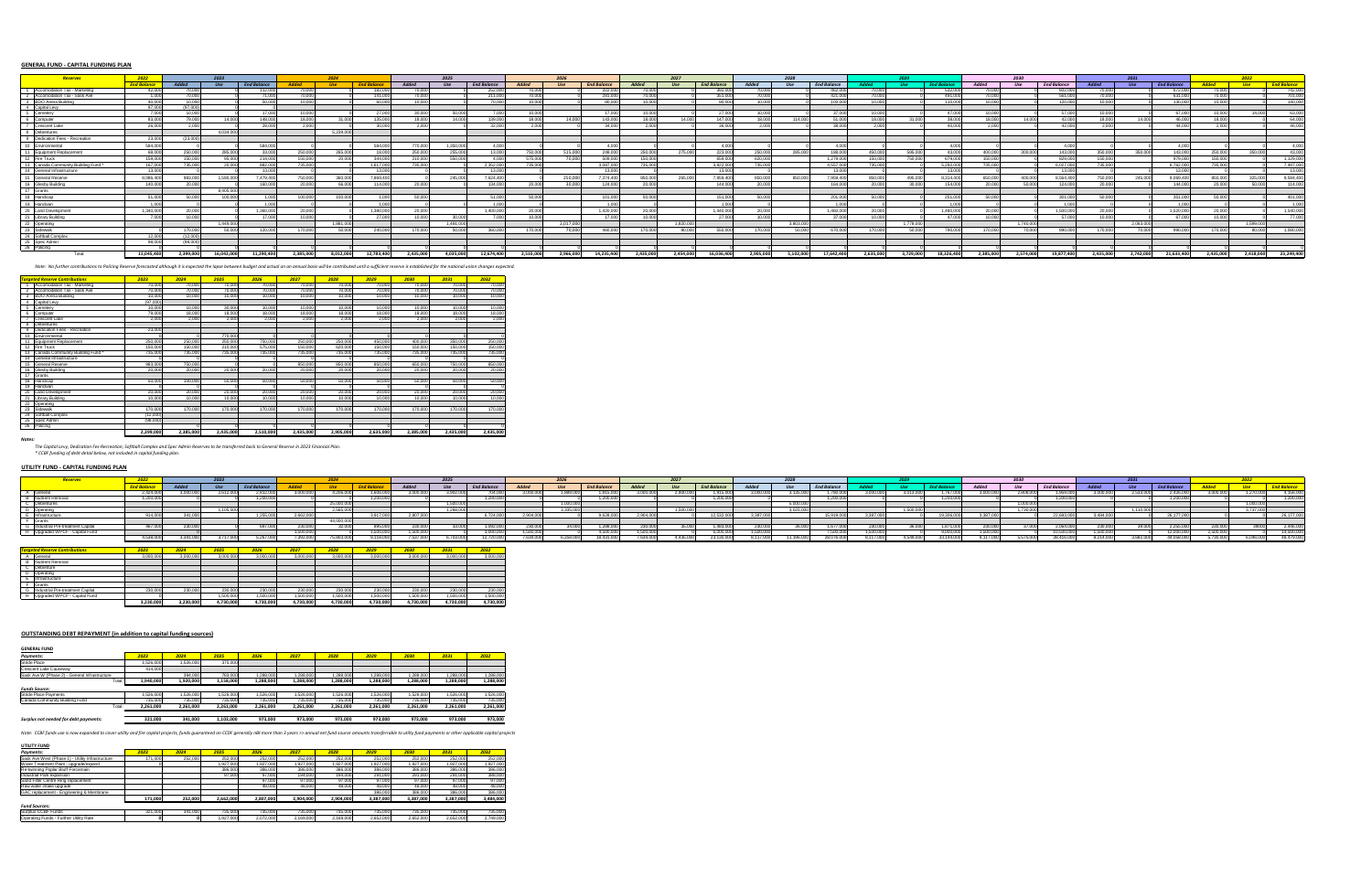| Study will be needed                  |         |         |           |           |           |           |           |           |           |           |
|---------------------------------------|---------|---------|-----------|-----------|-----------|-----------|-----------|-----------|-----------|-----------|
| Total                                 | 321.000 | 341,000 | 2.662.000 | 2.807.000 | 2.904.000 | 2.904.000 | 3.387.000 | 3.387.000 | 3.387.000 | 3,484,000 |
|                                       |         |         |           |           |           |           |           |           |           |           |
| Surplus not needed for debt payments: | 150,000 | 89,000  |           |           |           |           |           |           |           |           |
|                                       |         |         |           |           |           |           |           |           |           |           |